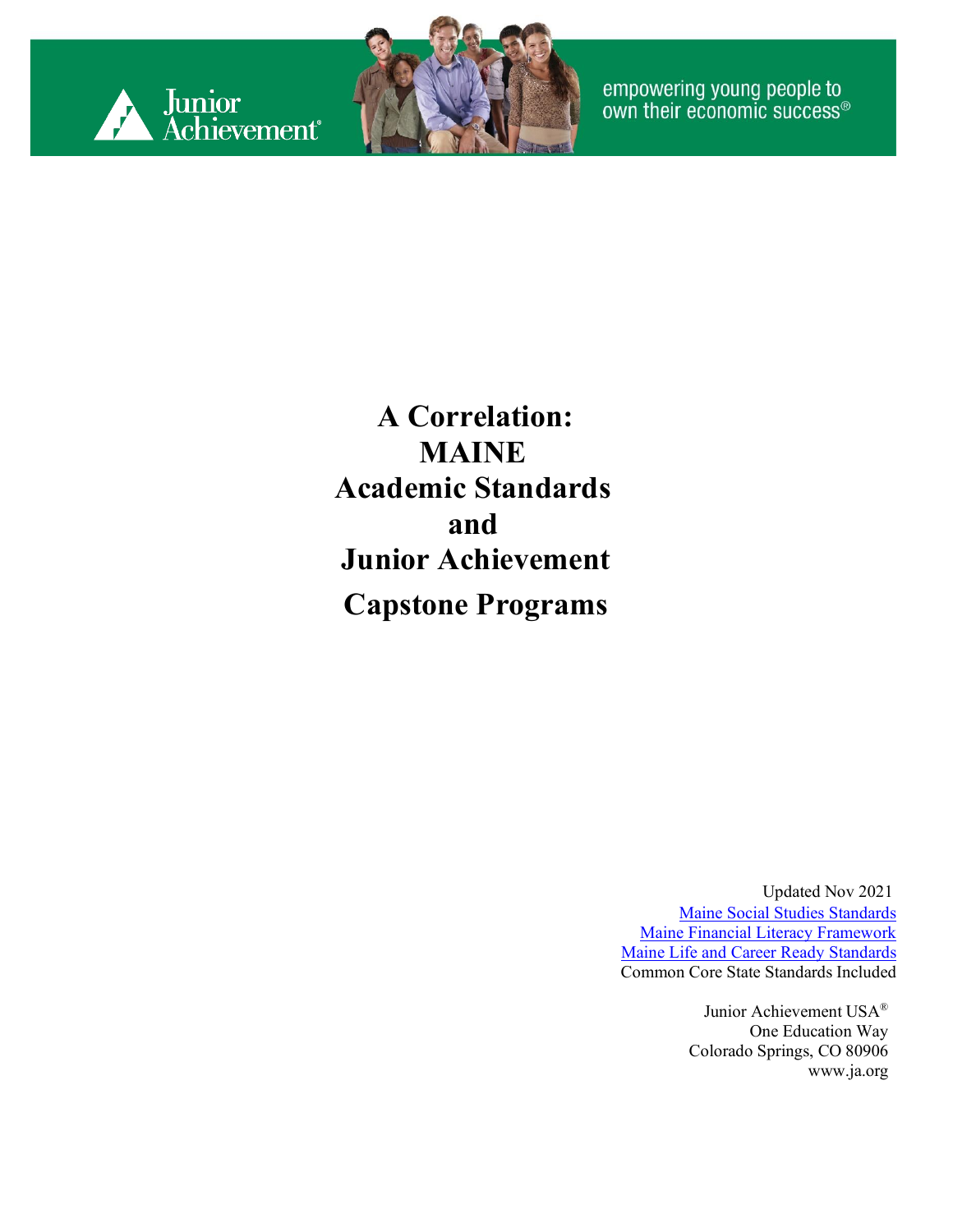#### **Overview**

The following correlation features the knowledge and skills that students are introduced to in JA Capstone Programs and how they correspond to the Maine Social Studies Standards, the Financial Literacy Framework, and the Maine Life and Career Ready Standards. The correlation is not meant to be exhaustive, nor is it intended to infer that any one resource will completely address any given standard. It is designed to show how *JA BizTown®* and *JA Finance Park®* will enhance or complement efforts to meet educational standards. Alternate delivery methods, such as student self-guided, cover the same learning objectives for social studies standards and the JA Pathway Competencies. However, the varied implementation models may cause slight variation in English Language Arts and Mathematics correlations.

*JA BizTown* encompasses important elements of work readiness, entrepreneurship, and financial literacy, providing students with a solid foundation of business, economics, and free enterprise education. Through daily lessons, hands-on activities, and active participation in a simulated community designed to support differentiated learning styles, students develop a strong understanding of the relationship between what they learn in school and successful participation in an economy. *JA BizTown* helps prepare students for a lifetime of learning and academic achievement.

*JA BizTown Adventures* is an alternative (or supplement) to the simulated community experience when students do not have access to a facility. It provides the same great social studies, work readiness, entrepreneurship, and financial literacy concepts in an online selfguided format. *JA BizTown Adventures* can be easily used in remote implementation and independent study when combined with the student self-guided implementation of the *JA BizTown* curriculum. Both implementation options augment students' core curriculum in social studies, English language arts, and mathematics. Throughout the programs, students use critical-thinking skills to learn about key concepts as they explore and enhance their understanding of free enterprise.

*JA Finance Park* lessons address fundamental financial literacy and economic concepts, explore career interests and opportunities, and develop work-readiness skills. The lessons. culminate in a hands-on budgeting simulation that includes decisions related to income, expenses, savings, and credit.

The *JA Finance Park* program provides two curriculum levels: Entry Level and Advanced. The Entry Level curriculum is geared towards students who are new to personal finance or have never taken a financial literacy class. The JA Finance Park Advanced curriculum is geared towards high school students, and those with some prior knowledge of personal finances, allowing students a peek at their future financial decisions. All curriculum options provide educators a method of delivery that will best meet the needs of their students and culminate with a visit to JA Finance Park, a realistic on-site or mobile facility, where students engage with volunteers and put into practice what they've learned by developing a personal budget. JA Finance Park simulation is also available virtually in the classroom,

JA Finance Park Entry Level offers three implementations' options:

- Traditional classroom format educator-led presentation
- Project-Based Learning (PBL) format structured to include student group and independent work and a culminating project
- Student-self guided format designed for remote implementation and independent learning

JA Finance Park Advanced offers a teacher-led blended classroom curriculum with a number of optional self-guided extension activities.

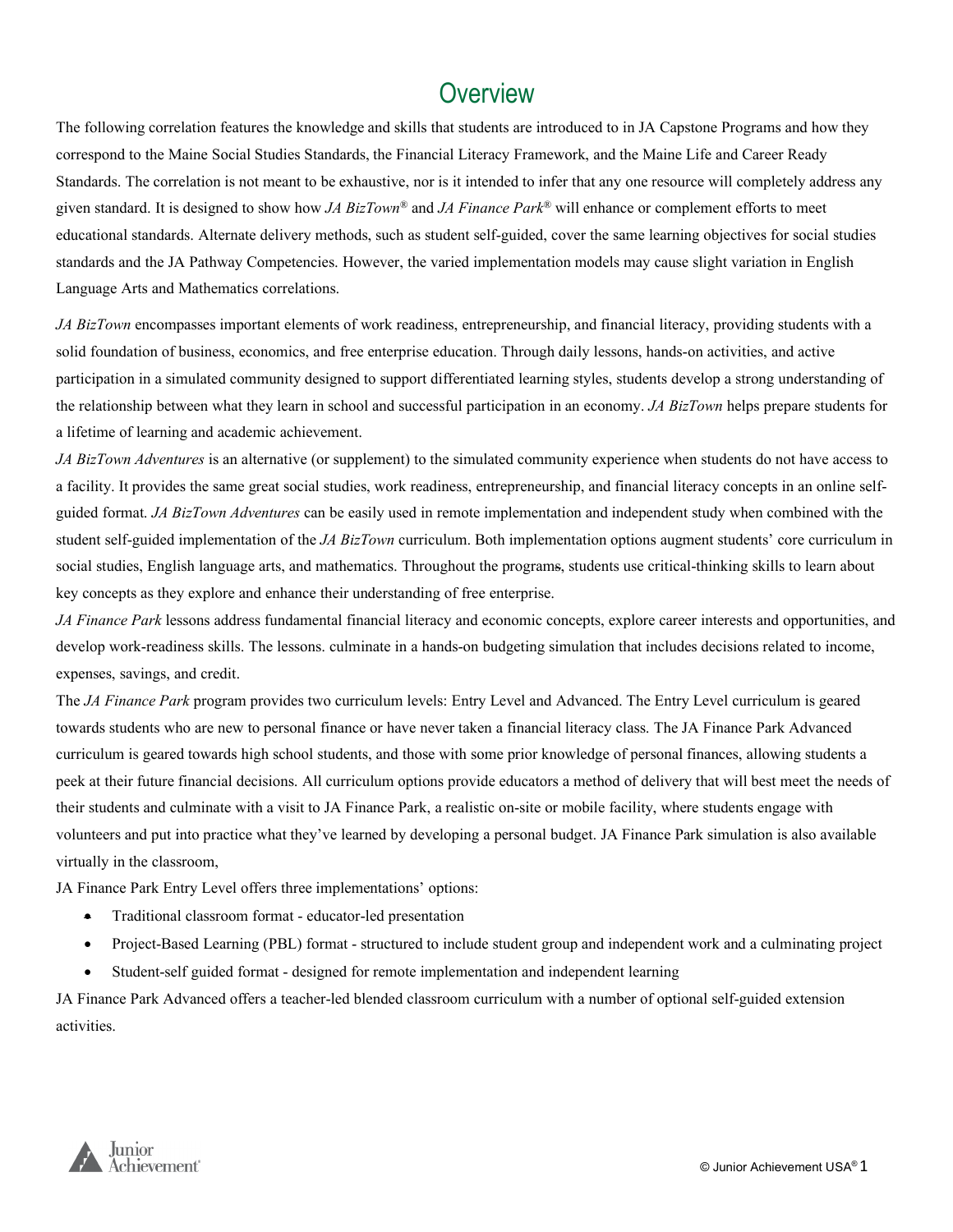| <b>Unit Description and</b><br><b>Learning Objectives</b>            | <b>Social Studies and</b><br><b>Financial Literacy</b><br><b>Standards</b>                                                      | <b>Maine Life and Career</b><br><b>Ready Standards</b>       | <b>English</b><br><b>Language Arts</b> | <b>Math</b>                     |
|----------------------------------------------------------------------|---------------------------------------------------------------------------------------------------------------------------------|--------------------------------------------------------------|----------------------------------------|---------------------------------|
| Unit 1: Financial Literacy                                           | <b>Maine Financial Literacy</b>                                                                                                 | A.2 Life Skills                                              | Grade 4                                | Grade 4                         |
| You must have money to spend                                         | <b>Spending and Saving</b>                                                                                                      | Students demonstrate and reflect<br>on skills that influence | RI.4.3                                 | 4.NBT.3                         |
| money. Students need to<br>understand this fundamental               | 5-8 Standard 1:                                                                                                                 | interpersonal relationships in                               | RI.4.4                                 | $4.$ NBT $.4$                   |
| concept of earning and spending if                                   | Assess how spending<br>А.<br>priorities reflect goals and                                                                       | positive ways in school, work,                               | RI.4.5<br>RI.4.7                       |                                 |
| they are to grasp the importance of                                  | values.                                                                                                                         | and the regional and national<br>community.                  | SL.4.1                                 | Grade 5<br>5.NBT.5              |
| sound personal finance. This unit<br>introduces students to bank     | Analyze how spending<br>В.                                                                                                      | Work independently to<br>a.                                  | SL.4.3                                 | 5.NBT.7                         |
| services and practices that will                                     | and saving behavior can<br>affect overall well-being.                                                                           | solve problems.                                              | L.4.4                                  |                                 |
| help them to be successful in JA<br>BizTown and in life.             | Discuss the components<br>C.                                                                                                    | b.<br>Work as a productive<br>member or leader of a team.    |                                        | Grade 6                         |
| Objectives:                                                          | of a personal spending<br>plan, including income,                                                                               |                                                              | Grade 5                                | 6.NS.3                          |
|                                                                      | planned saving and                                                                                                              |                                                              | RI.5.4                                 |                                 |
| <b>Students will:</b><br>• Extrapolate services offered              | expenses.                                                                                                                       |                                                              | RI.5.5<br>RI.5.7                       | <b>Mathematical</b>             |
| by financial institutions                                            | Compare saving<br>D.<br>strategies, including "Pay                                                                              |                                                              | SL.5.1                                 | <b>Practices 4-6</b><br>$1 - 7$ |
| • Complete a bank account                                            | Yourself First" and                                                                                                             |                                                              | L.5.1                                  |                                 |
| application<br>• Demonstrate an ability to                           | comparison shopping.                                                                                                            |                                                              | L.5.3                                  |                                 |
| endorse a paycheck                                                   | Compare the advantages<br>Е.<br>and disadvantages of                                                                            |                                                              | L.5.4                                  |                                 |
| • Complete a deposit ticket<br>• Maintain a check register           | saving for financial goals.                                                                                                     |                                                              | Grade 6                                |                                 |
| correctly                                                            | Standard 3                                                                                                                      |                                                              | RI.6.7                                 |                                 |
| • Describe the consequences of<br>insufficient funds                 | Compare and contrast<br>А.<br>different types of local                                                                          |                                                              | SL.6.1<br>SL.6.2                       |                                 |
| • Write and sign checks                                              | financial institutions and                                                                                                      |                                                              | L.6.1                                  |                                 |
| State the benefit of an<br>interest-earning savings                  | the services they provide.                                                                                                      |                                                              | L.6.3                                  |                                 |
| account                                                              | В.<br>Summarize the                                                                                                             |                                                              | L.6.4                                  |                                 |
| • Explain how money in a<br>savings account grows                    | advantages and<br>disadvantages of checks,                                                                                      |                                                              |                                        |                                 |
| • Explore the differences                                            | stored value cards, debit                                                                                                       |                                                              |                                        |                                 |
| between checks, debit cards,<br>and credit cards                     | cards, gift cards and<br>online and mobile                                                                                      |                                                              |                                        |                                 |
| • Explain how money changes                                          | payment systems.                                                                                                                |                                                              |                                        |                                 |
| hands when a debit card is<br>used                                   | <b>Social Studies Grade 5</b>                                                                                                   |                                                              |                                        |                                 |
| Demonstrate use of a check<br>register to record a debit<br>purchase | Personal Finance: Students<br>understand the principles and<br>process of personal finance by<br>describing situations in which |                                                              |                                        |                                 |
|                                                                      | choices are related to the use of<br>financial resources and<br>financial institutions.                                         |                                                              |                                        |                                 |
|                                                                      |                                                                                                                                 |                                                              |                                        |                                 |
|                                                                      |                                                                                                                                 |                                                              |                                        |                                 |
|                                                                      |                                                                                                                                 |                                                              |                                        |                                 |



г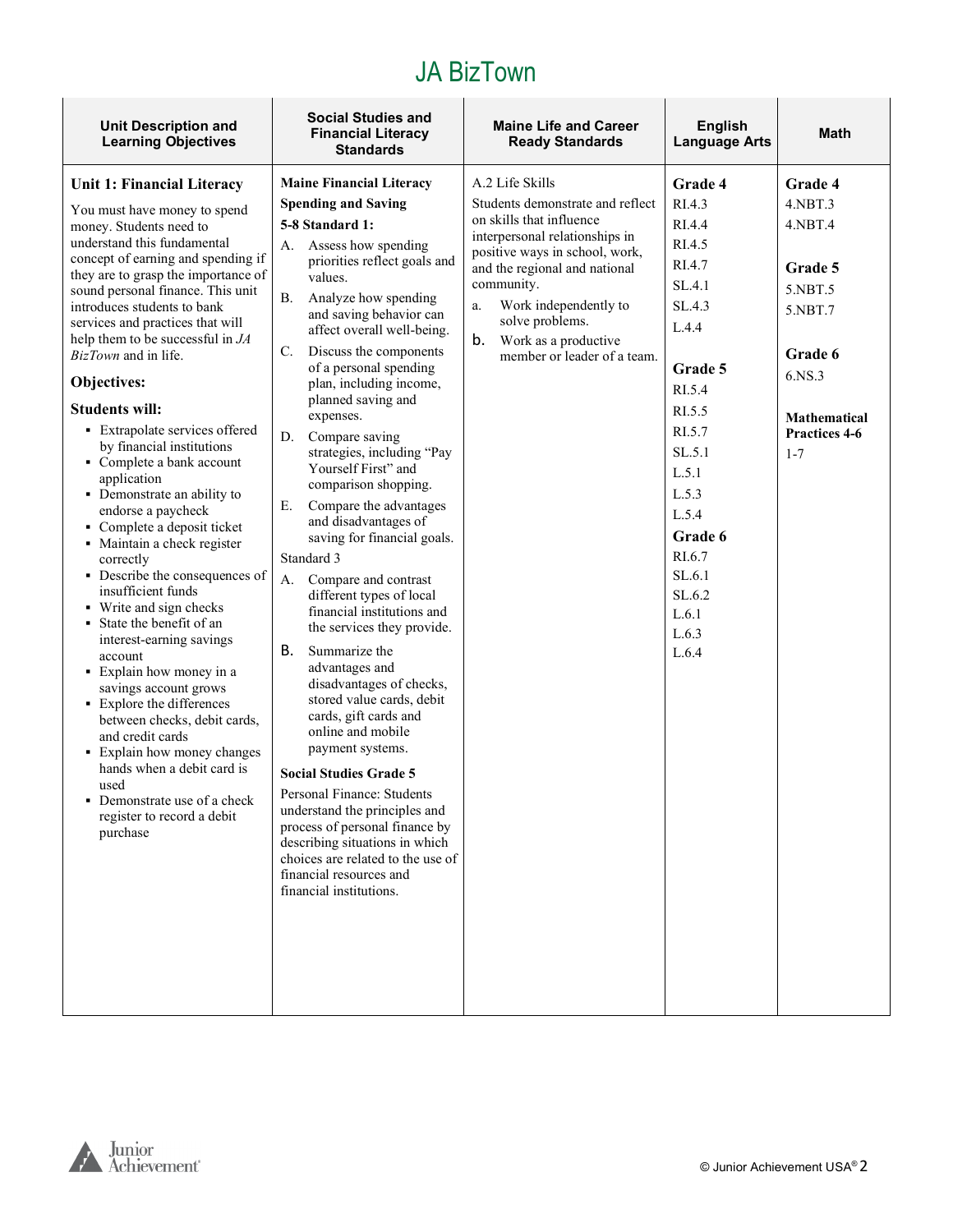| <b>Unit Description and</b><br><b>Learning Objectives</b>            | <b>Social Studies and</b><br><b>Financial Literacy</b><br><b>Standards</b> | <b>Maine Life and Career</b><br><b>Ready Standards</b>             | <b>English</b><br>Language<br>Arts | <b>Math</b>          |
|----------------------------------------------------------------------|----------------------------------------------------------------------------|--------------------------------------------------------------------|------------------------------------|----------------------|
| Unit 2: Community and                                                | Civics & Government 3:                                                     | A.2 Life Skills                                                    | Grade 4                            | Grade 4              |
| <b>Economy</b>                                                       | Students understand the basic                                              | Students demonstrate and                                           | RI.4.7                             | 4.MD.4               |
| Students explore their role as                                       | rights, duties, responsibilities,<br>and roles of citizens in a            | reflect on skills that influence<br>interpersonal relationships in | W.4.8                              |                      |
| citizens of a community. They are                                    | democratic republic                                                        | positive ways in school, work,                                     | SL.4.1                             | Grade 5              |
| introduced to the concept of the<br>circular flow of money and goods | 4: Students understand the                                                 | and the regional and national                                      | SL.4.2                             | 5.MD.2               |
| in an economy. They define basic                                     | basic rights, duties,<br>responsibilities, and roles of                    | community.                                                         | SL.4.3                             |                      |
| economic concepts and discuss the                                    | citizens in a democratic                                                   | Work independently to<br>a.<br>solve problems.                     | L.4.1                              | <b>Mathematical</b>  |
| impact of taxes and philanthropy.                                    | republic by providing                                                      | $\mathbf b$ .<br>Work as a productive                              | L.4.4                              | <b>Practices 4-6</b> |
| Objectives:                                                          | examples of how people                                                     | member or leader of a                                              | L.4.6                              | $\mathbf{1}$         |
| <b>Students will:</b>                                                | influence government and<br>work for the common good,                      | team.                                                              |                                    | 2                    |
| • Define various vocabulary                                          | <b>Economics:</b>                                                          | A.3 Problem Solving                                                | Grade 5                            | 4                    |
| terms                                                                | Students understand the basis                                              | Students apply skills to analyze<br>and creatively solve problems  | RI.5.7                             |                      |
| • Explain how good citizens<br>have a sense of responsibility        | of the economies of the                                                    | that impact their schools and                                      | W.5.8                              |                      |
| to others and to their                                               | community, Maine, the<br>United States, and various                        | local communities.                                                 | SL.5.1                             |                      |
| community                                                            | regions of the world by                                                    |                                                                    | SL.5.2                             |                      |
| • Identify goods, services, and<br>resources (human, natural,        | examining different ways                                                   |                                                                    | SL.5.3                             |                      |
| and capital)                                                         | producers of goods and<br>services help satisfy the                        |                                                                    | L.5.1                              |                      |
| • Demonstrate the circular flow                                      | wants and needs of                                                         |                                                                    | L.5.4                              |                      |
| of an economy<br>• Discover the function of                          | consumers in a market                                                      |                                                                    | L.5.6                              |                      |
| businesses in producing                                              | economy by using<br>entrepreneurship, natural,                             |                                                                    |                                    |                      |
| goods and services                                                   | human and capital resources,                                               |                                                                    | Grade 6                            |                      |
| • Define scarcity and learn<br>more about free enterprise            | as well as collaborating to                                                |                                                                    | R.6.7                              |                      |
| • Identify the three basic                                           | make a decision.                                                           |                                                                    | SL.6.1                             |                      |
| economic questions (what,                                            |                                                                            |                                                                    | SL.6.2                             |                      |
| how, and for whom to<br>produce)                                     |                                                                            |                                                                    | L.6.1                              |                      |
| • Understand why people pay                                          |                                                                            |                                                                    | L.6.4                              |                      |
| taxes                                                                |                                                                            |                                                                    | L.6.6                              |                      |
| • Define gross pay and net pay<br>• Calculate tax by multiplying     |                                                                            |                                                                    |                                    |                      |
| with decimals                                                        |                                                                            |                                                                    |                                    |                      |
| Differentiate between public                                         |                                                                            |                                                                    |                                    |                      |
| goods and services and<br>private goods and services                 |                                                                            |                                                                    |                                    |                      |
| Give examples of                                                     |                                                                            |                                                                    |                                    |                      |
| philanthropy                                                         |                                                                            |                                                                    |                                    |                      |
|                                                                      |                                                                            |                                                                    |                                    |                      |
|                                                                      |                                                                            |                                                                    |                                    |                      |
|                                                                      |                                                                            |                                                                    |                                    |                      |
|                                                                      |                                                                            |                                                                    |                                    |                      |
|                                                                      |                                                                            |                                                                    |                                    |                      |



 $\mathsf{r}$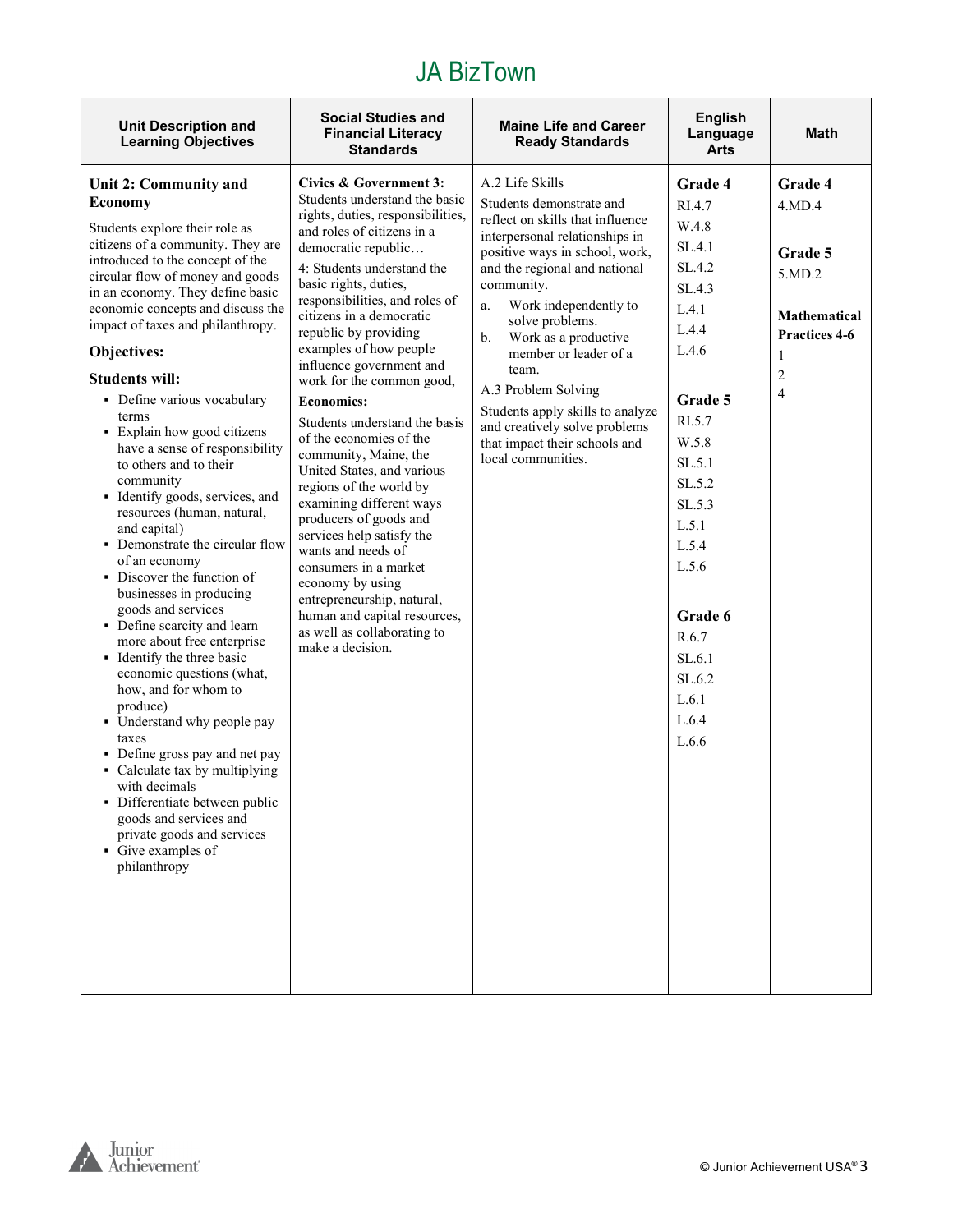| <b>Unit Description and</b><br><b>Learning Objectives</b>                                                                                                                                                                                                                                                                                                                                                                                                                                                                                                                                                                                                                                                                                                                                                                                                                                                                                                   | <b>Social Studies and</b><br><b>Financial Literacy</b><br><b>Standards</b>                                                                                                                                                                                                                                                                                                                                                                                                                                                                               | <b>Maine Life and Career</b><br><b>Ready Standards</b>                                                                                                                                                                                                                                                                                                                                                                                                                                                                                                    | <b>English</b><br>Language<br><b>Arts</b>                                                                                                                                                  | <b>Math</b>                                                                                  |
|-------------------------------------------------------------------------------------------------------------------------------------------------------------------------------------------------------------------------------------------------------------------------------------------------------------------------------------------------------------------------------------------------------------------------------------------------------------------------------------------------------------------------------------------------------------------------------------------------------------------------------------------------------------------------------------------------------------------------------------------------------------------------------------------------------------------------------------------------------------------------------------------------------------------------------------------------------------|----------------------------------------------------------------------------------------------------------------------------------------------------------------------------------------------------------------------------------------------------------------------------------------------------------------------------------------------------------------------------------------------------------------------------------------------------------------------------------------------------------------------------------------------------------|-----------------------------------------------------------------------------------------------------------------------------------------------------------------------------------------------------------------------------------------------------------------------------------------------------------------------------------------------------------------------------------------------------------------------------------------------------------------------------------------------------------------------------------------------------------|--------------------------------------------------------------------------------------------------------------------------------------------------------------------------------------------|----------------------------------------------------------------------------------------------|
| <b>Unit 3: Work Readiness</b><br>Citizens learn how their interests<br>and skills can lead to exciting<br>careers. They have an opportunity<br>to assess their own skills and<br>interests and to see what kinds of<br>jobs are available at JA BizTown.<br>They have an opportunity to fill<br>out a job application and<br>experience the job interview<br>process.<br>Objectives:<br><b>Students will:</b><br>• Recognize their interests and<br>skills<br>• Explain the relevance of<br>interests and skills in career<br>exploration and planning<br>· Distinguish the differences<br>among the four primary<br>career types: people, ideas,<br>data, and things<br>• Categorize STEM careers<br>into different types<br>• Demonstrate appropriate<br>workplace behaviors<br>• Define resume, job interview,<br>and applicant<br>• Complete a job application<br>• Model appropriate business<br>greetings<br>• Demonstrate proper<br>interview skills | <b>Maine Financial Literacy</b><br><b>Employment and Income</b><br>Standard 1. Explore job and<br>career options.<br>A. Give an example of how<br>education and training can<br>affect lifetime income.<br>B. Match personal skills and<br>interests to various career<br>options.<br>C. Compare the education<br>and training requirements,<br>income potential and primary<br>duties of at least two jobs of<br>interest.<br>D. Compare the costs of post-<br>secondary education with the<br>potential increase in income<br>from a career of choice. | A.1 Self Knowledge<br>Students demonstrate and<br>reflect on personal<br>characteristics, attitudes, and<br>interests that develop life skills<br>and lead to career readiness,<br>emphasizing national and global<br>awareness.<br><b>B.</b> 1 Exploring Opportunities<br>Students use learning strategies<br>and available resources to<br>explore future opportunities.<br>C2 Career Awareness<br>Students identify and reflect on<br>skills and education<br>requirements of occupations<br>within and across career clusters<br>of interest to them. | Grade 4<br>RI.4.4<br>SL.4.1<br>L.4.1<br>L.4.2<br>L.4.4<br>L.4.6<br>Grade 5<br>RI.5.4<br>SL.5.1<br>L.5.1<br>L.5.2<br>L.5.4<br>L.5.6<br>Grade 6<br>SL.6.1<br>L.6.1<br>L.6.2<br>L6.4<br>L.6.6 | Grade 4<br>4.MD.4<br>Grade 5<br>5.MD.2<br><b>Mathematical</b><br>Practices 4-6<br>2<br>$4-6$ |

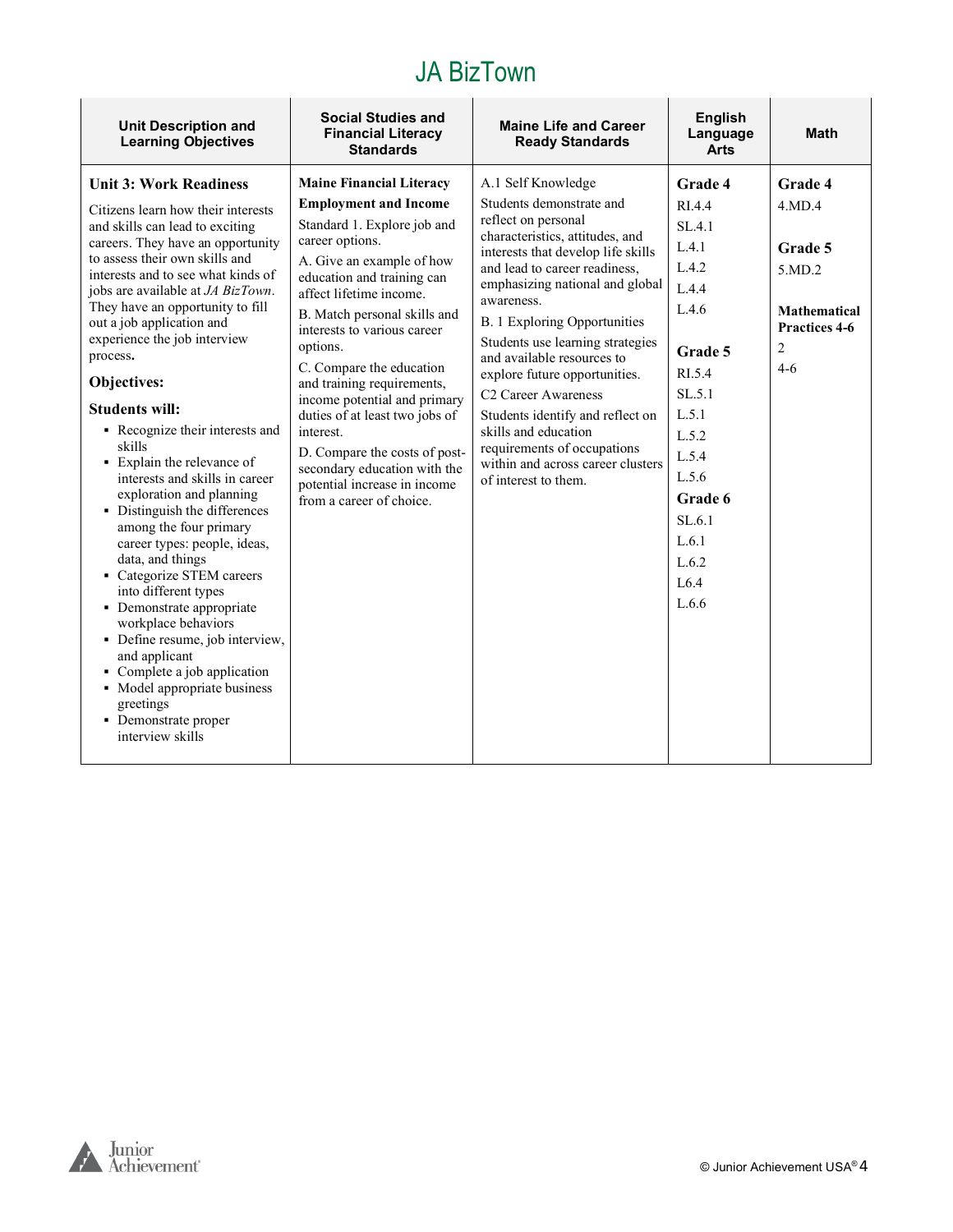| A.3 Problem Solving<br><b>Economics:</b><br>Grade 4<br><b>Unit 4: Business Management</b>                                                                                                                                                                                                                                                                                                                                                                                                                                                                                                                                                                                                                                                                                                                                                                                                                                                                                                                                                                                                                                                                                                                                                                                                                                                                                                                                                                                                                                                                                                                                                                                                                                                                                    | <b>Unit Description and</b><br><b>Learning Objectives</b> | <b>Social Studies and</b><br><b>Financial Literacy</b><br><b>Standards</b> | <b>Maine Life and Career</b><br><b>Ready Standards</b> | <b>English</b><br>Language<br><b>Arts</b> | <b>Math</b>                                                                                                           |
|------------------------------------------------------------------------------------------------------------------------------------------------------------------------------------------------------------------------------------------------------------------------------------------------------------------------------------------------------------------------------------------------------------------------------------------------------------------------------------------------------------------------------------------------------------------------------------------------------------------------------------------------------------------------------------------------------------------------------------------------------------------------------------------------------------------------------------------------------------------------------------------------------------------------------------------------------------------------------------------------------------------------------------------------------------------------------------------------------------------------------------------------------------------------------------------------------------------------------------------------------------------------------------------------------------------------------------------------------------------------------------------------------------------------------------------------------------------------------------------------------------------------------------------------------------------------------------------------------------------------------------------------------------------------------------------------------------------------------------------------------------------------------|-----------------------------------------------------------|----------------------------------------------------------------------------|--------------------------------------------------------|-------------------------------------------|-----------------------------------------------------------------------------------------------------------------------|
| of the economies of the<br>and creatively solve problems<br>JA<br>W.4.2<br>that impact their schools and<br>community, Maine, the United<br>BizTown by working in business<br>W.4.4<br>local communities.<br>States, and various regions of<br>teams to learn about key factors in<br>the world by examining<br>SL.4.1<br>operating a business, such as<br>different ways producers of<br>L.4.1<br>teamwork, operation costs,<br>goods and services help satisfy<br>pricing, and advertising.<br>L.4.3<br>the wants and needs of<br>L.4.4<br>Objectives:<br>consumers in a market<br>economy by using<br>L.4.6<br><b>Students will:</b><br>entrepreneurship, natural,<br>Grade 5<br>human and capital resources, as<br>• Describe costs associated<br>W.5.1<br>$1 - 7$<br>well as collaborating to make a<br>with operating a business<br>decision.<br>Calculate business expenses<br>W.5.2<br>• Use teamwork to create a<br><b>Maine Financial Literacy</b><br>W.5.4<br>paragraph that describes a<br>5-8 Standard 4<br>SL.5.1<br>business<br>Analyze how external factors,<br>• Define selling price,<br>L.5.1<br>such as marketing and<br>revenue, and inventory<br>L.5.3<br>advertising techniques, might<br>• Describe factors that affect<br>L.5.4<br>influence spending decisions<br>selling price<br>L.5.6<br>for different individuals<br>• Explain the relationship<br>between revenue, costs, and<br>profit<br>Grade 6<br>• Define advertising<br>W.6.1<br>• Describe characteristics of<br>effective advertising<br>W.6.4<br>• Acknowledge how effective<br>SL.6.1<br>teamwork and cooperation<br>L.6.1<br>enhance business teams<br>Appreciate how careful<br>L.6.3<br>completion of details<br>L.6.4<br>ensures a more successful<br>L.6.6<br>JA BizTown visit | Citizens prepare for their visit to                       | Students understand the basis                                              | Students apply skills to analyze                       | W.4.1                                     | Grade 4<br>$4.$ NBT $.5$<br>Grade 5<br>5.NBT.5<br>Grade 6<br>6.NS.2<br>6.NS.3<br><b>Mathematical</b><br>Practices 4-6 |

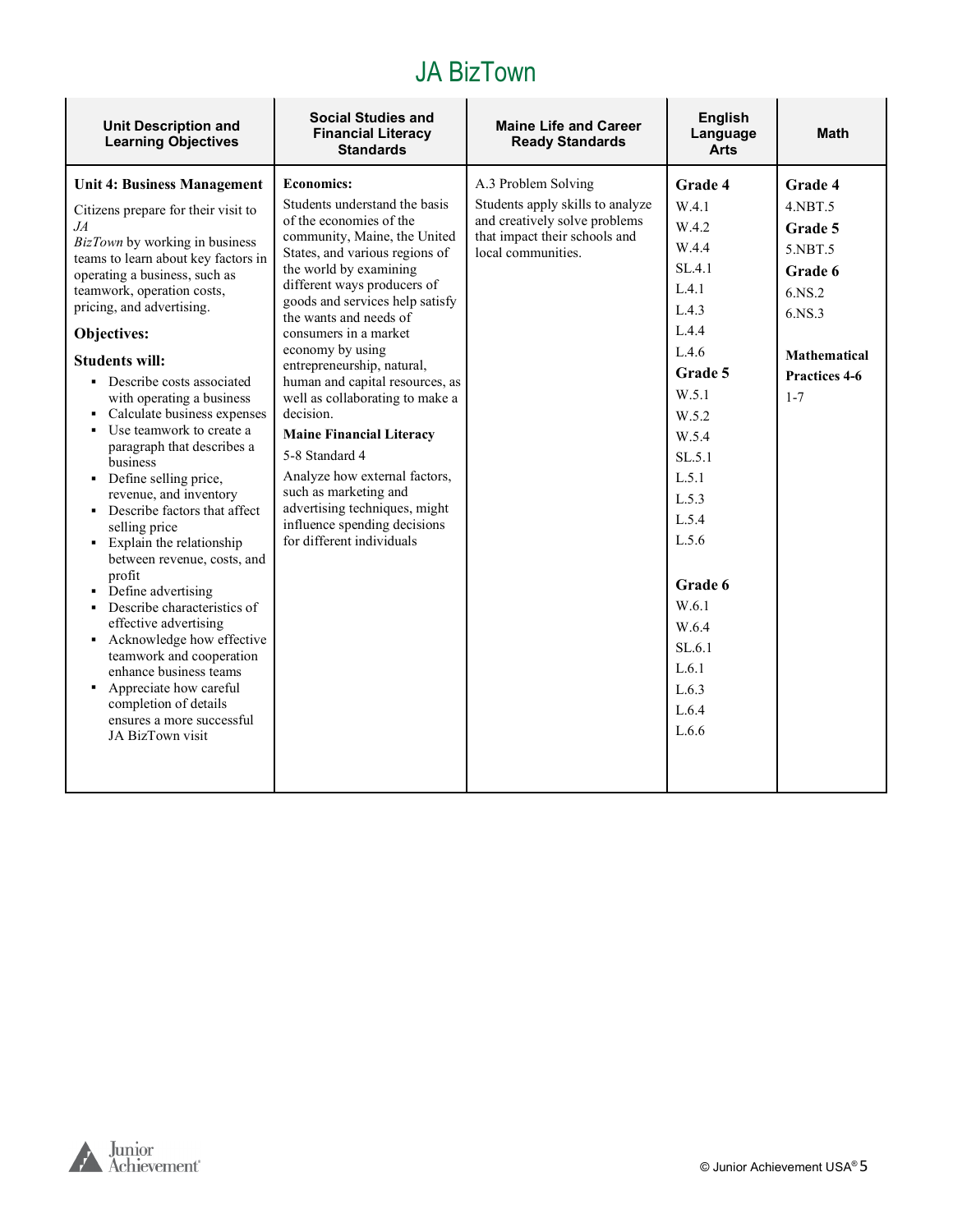| <b>Unit Description and</b><br><b>Learning Objectives</b>                                                                                                                                                                                                                                                                                                                                                                                                                                                                                                                                                                                                                                                                                                                                                                                                                 | <b>Social Studies and</b><br><b>Financial Literacy</b><br><b>Standards</b>                                                                                                                                                                                                                                                                                                                                                                | <b>Maine Life and Career</b><br><b>Ready Standards</b>                                                                                                                                                                                                                                                                                                                                                                                                                                                                                                                                                                | <b>English</b><br>Language<br><b>Arts</b>                                                                                                                                  | <b>Math</b>                                                                 |
|---------------------------------------------------------------------------------------------------------------------------------------------------------------------------------------------------------------------------------------------------------------------------------------------------------------------------------------------------------------------------------------------------------------------------------------------------------------------------------------------------------------------------------------------------------------------------------------------------------------------------------------------------------------------------------------------------------------------------------------------------------------------------------------------------------------------------------------------------------------------------|-------------------------------------------------------------------------------------------------------------------------------------------------------------------------------------------------------------------------------------------------------------------------------------------------------------------------------------------------------------------------------------------------------------------------------------------|-----------------------------------------------------------------------------------------------------------------------------------------------------------------------------------------------------------------------------------------------------------------------------------------------------------------------------------------------------------------------------------------------------------------------------------------------------------------------------------------------------------------------------------------------------------------------------------------------------------------------|----------------------------------------------------------------------------------------------------------------------------------------------------------------------------|-----------------------------------------------------------------------------|
| Unit 5: Visit and Debrief<br>Citizens participate in the $JA$<br>BizTown simulation and then<br>return to class for a debriefing<br>lesson to ensure they have a<br>well-rounded learning<br>experience. The debrief lesson<br>allows citizens to reflect on<br>their JA BizTown experience<br>and further identify the<br>relevance of classroom learning<br>to their future plans and goals.<br>Objectives:<br><b>Students will:</b><br>• Function in their job<br>capacity at JA BizTown<br>• Manage their personal<br>finances and time<br>• Carry out responsibilities<br>of citizenship, such as<br>voting and obeying laws<br>• Evaluate team<br>performance at JA<br><b>BizTown</b><br>• Explain the circular flow<br>of economic activity<br>• Describe how citizens use<br>financial institutions<br>Describe how citizens<br>work within a quality<br>business | <b>Economics:</b><br>Students understand the<br>basis of the economies of<br>the community, Maine, the<br>United States, and various<br>regions of the world by<br>examining different ways<br>producers of goods and<br>services help satisfy the<br>wants and needs of<br>consumers in a market<br>economy by using<br>entrepreneurship, natural,<br>human and capital<br>resources, as well as<br>collaborating to make a<br>decision. | A.2 Life Skills<br>Students demonstrate and<br>reflect on skills that influence<br>interpersonal relationships in<br>positive ways in school,<br>work, and the regional and<br>national community.<br>Work independently to solve<br>problems.<br>Work as a productive member<br>or leader of a team.<br>C.1 Planning<br>Students use feedback and<br>experiences to develop,<br>implement, and adjust goals.<br>Demonstrate ability to learn<br>from mistakes.<br>A.3 Problem Solving<br>Students apply skills to<br>analyze and creatively solve<br>problems that impact their<br>schools and local<br>communities. | Grade 4<br>W.4.1<br>SL.4.1<br>SL.4.4<br>L.4.1<br>L.4.6<br>Grade 5<br>W.5.1<br>SL.5.1<br>SL.5.4<br>L.5.1<br>L.5.6<br>Grade 6<br>W.6.1<br>SL.6.1<br>SL.6.4<br>L.6.1<br>L.6.4 | Grade 5<br>5.NBT.5<br><b>Mathematica</b><br><b>Practices 4-6</b><br>$1 - 7$ |

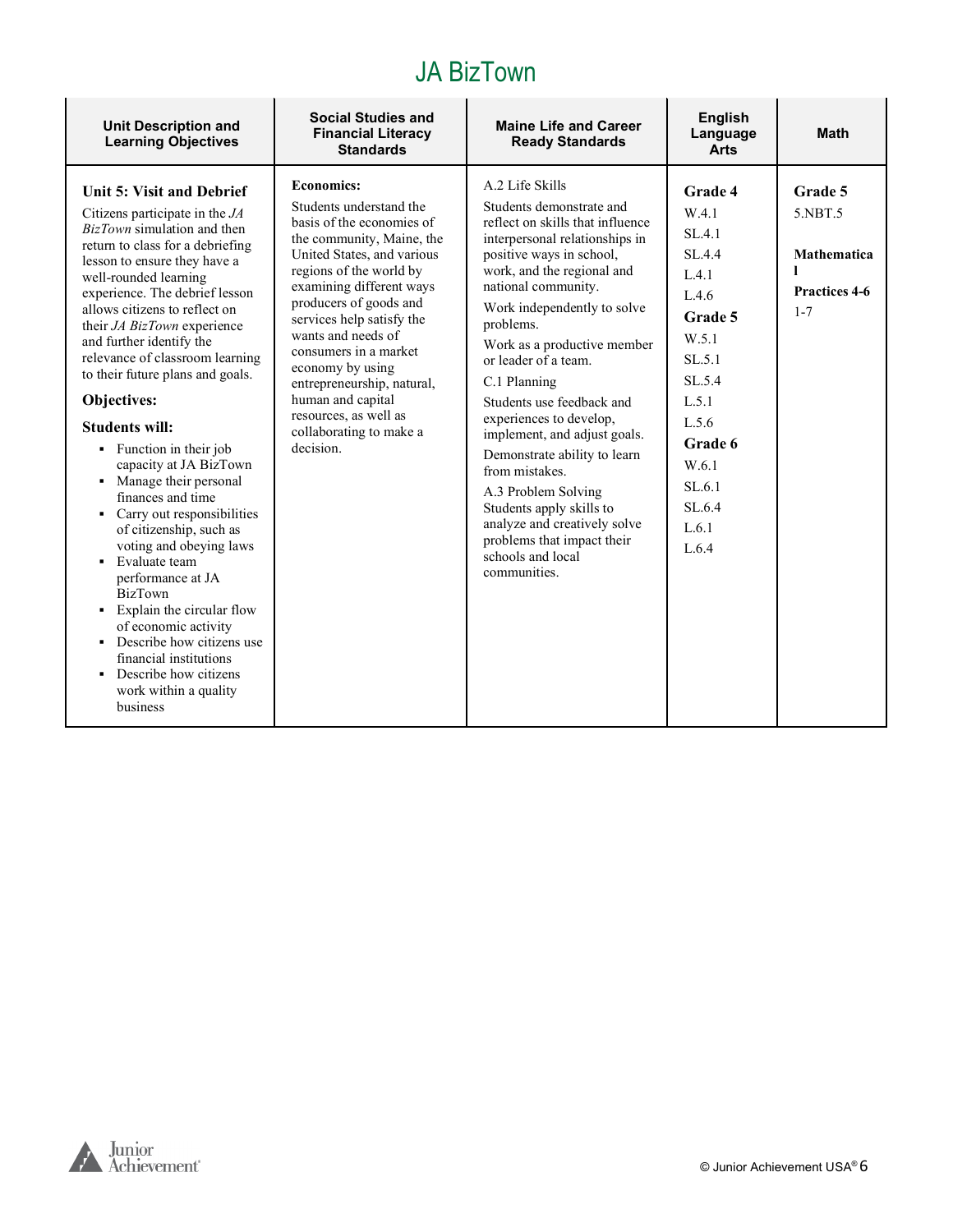### JA Biz Town Adventures

| <b>Session Details</b>                                                                                                                                                                                                                                                                                                                                                                                                                                                                                                                                                                                                                                                                                                                                              | <b>Social Studies and</b><br><b>Financial Literacy</b><br><b>Standards</b>                                                                                                                                                                                                                                                                                                                                                          | <b>Maine Life and Career</b><br><b>Ready Standards</b>                                                                                                                                                                                                                                            | <b>Common Core</b><br><b>ELA</b>                                                                                                                                       | <b>Common Core</b><br><b>Math</b>                                                               |
|---------------------------------------------------------------------------------------------------------------------------------------------------------------------------------------------------------------------------------------------------------------------------------------------------------------------------------------------------------------------------------------------------------------------------------------------------------------------------------------------------------------------------------------------------------------------------------------------------------------------------------------------------------------------------------------------------------------------------------------------------------------------|-------------------------------------------------------------------------------------------------------------------------------------------------------------------------------------------------------------------------------------------------------------------------------------------------------------------------------------------------------------------------------------------------------------------------------------|---------------------------------------------------------------------------------------------------------------------------------------------------------------------------------------------------------------------------------------------------------------------------------------------------|------------------------------------------------------------------------------------------------------------------------------------------------------------------------|-------------------------------------------------------------------------------------------------|
| <b>Adventure One: CEO</b><br>AS CEO students discover some of<br>the responsibilities of running a<br>business. They match their interests<br>and skills to choose a corporation to<br>lead, use the company's mission<br>statement to make a strategic decision,<br>explore market analysis to identify a<br>target market, compare applicant<br>resumes to make a hiring decision<br>while considering the company<br>budget, and compile a letter to<br>encourage customers.<br>Objectives:<br><b>Students will:</b><br>• Use knowledge of skills and<br>interests to select a company<br>• Compare potential customers<br>• Identify target market<br>• Make a strategic decision<br>• Identify points in a mission<br>statement<br>• Compare applicant resumes | <b>Economics:</b><br>Students understand the basis<br>of the economies of the<br>community, Maine, the United<br>States, and various regions of<br>the world by examining<br>different ways producers of<br>goods and services help satisfy<br>the wants and needs of<br>consumers in a market<br>economy by using<br>entrepreneurship, natural,<br>human and capital resources,<br>as well as collaborating to<br>make a decision. | B.1 Students use learning<br>strategies and available<br>resources to explore future<br>opportunities.<br>C <sub>2</sub> Career Awareness<br>Students identify and reflect on<br>skills and education<br>requirements of occupations<br>within and across career<br>clusters of interest to them. | Grade 4<br>$RI.4.1-5$<br>RI.4.7,10<br>W.4.2b,2d,2e<br>W.4.8<br>SL.4.3<br>L.4.4,6<br>Grade 5<br>$RI.5.1-5$<br>RI.5.7,10<br>W.5.2b,2d,2e<br>W.5.8<br>SL.5.3<br>$L.5.4-6$ | 4.oa.1<br>$4.$ nbt. $4$                                                                         |
| • Make a budget-based decision<br>• Create a letter by making<br>appropriate word choices                                                                                                                                                                                                                                                                                                                                                                                                                                                                                                                                                                                                                                                                           |                                                                                                                                                                                                                                                                                                                                                                                                                                     |                                                                                                                                                                                                                                                                                                   |                                                                                                                                                                        |                                                                                                 |
| <b>Adventure Two CFO</b><br>As CFO students make budget<br>decisions following a decision-making<br>process and mathematical formula.<br>They determine how much to charge<br>for their services and which companies'<br>services offer the best value. They<br>explore the need for cyber insurance to<br>prevent online security breaches and<br>review the company's mission<br>statement.<br>Objectives:                                                                                                                                                                                                                                                                                                                                                        | <b>Economics:</b><br>Students understand the basis<br>of the economies of the<br>community, Maine, the United<br>States, and various regions of<br>the world by examining<br>different ways producers of<br>goods and services help satisfy<br>the wants and needs of<br>consumers in a market<br>economy by using<br>entrepreneurship, natural,<br>human and capital resources,                                                    | B.1 Students use learning<br>strategies and available<br>resources to explore future<br>opportunities.<br>C <sub>2</sub> Career Awareness<br>Students identify and reflect on<br>skills and education<br>requirements of occupations<br>within and across career<br>clusters of interest to them. | Grade 4<br>$RI.4.1-5$<br>RI.4.7,10<br>W.4.2b,2d,2e<br>W.4.8<br>SL.4.3<br>L.4.4,6<br>Grade 5<br>$RI.5.1 - 5$<br>RI.5.7,10<br>W.5.2b,2d,2e<br>W.5.8                      | 4.oa.1<br>4.nbt.1-2<br>$4.$ nbt $.3$<br>4.nbt.4-6<br>$4.nf.5-6$<br>$5.$ nbt. $1-2$<br>5.nbt.4-5 |
| <b>Students will:</b><br>• Use knowledge of skills and<br>interests to select a company<br>Deduct taxes to calculate net pay<br>Determine price of items to<br>make a profit using a formula<br>• Compare costs to make budget<br>decisions<br>• Read terms and conditions to<br>compare offers<br>Evaluate proposals as part of a<br>decision-making process                                                                                                                                                                                                                                                                                                                                                                                                       | as well as collaborating to<br>make a decision.                                                                                                                                                                                                                                                                                                                                                                                     |                                                                                                                                                                                                                                                                                                   | SL.5.3<br>$L.5.4-6$                                                                                                                                                    |                                                                                                 |

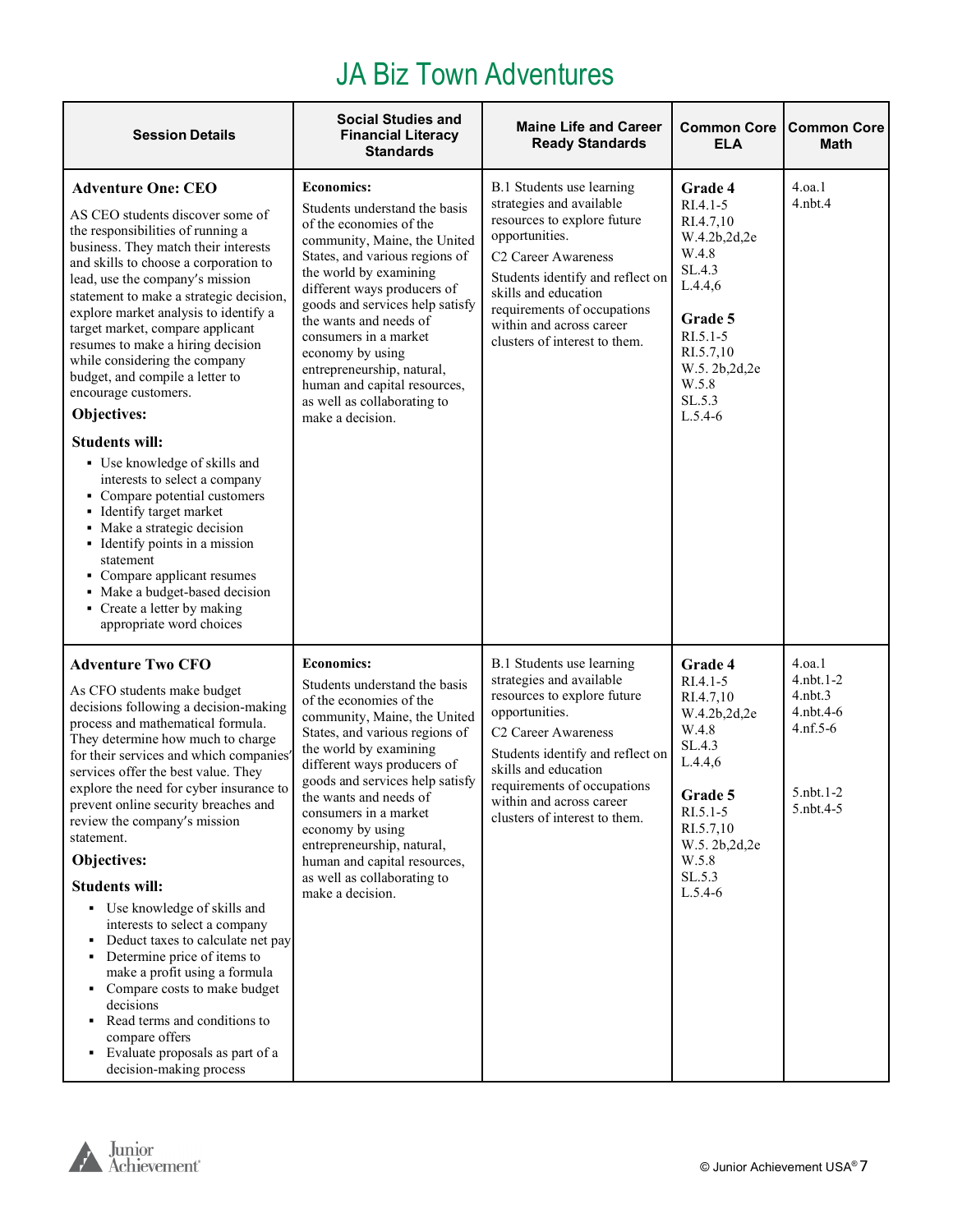#### JA Biz Town Adventures

| <b>Session Details</b>                                                                                                                                                                                                                                                                                                                                                                                                                                                                                                                                                                                                                                                                                                                                                                                                                                                                                 | <b>Social Studies and</b><br><b>Financial Literacy</b><br><b>Standards</b>                                                                                                                                                                                                                                                                                                                                                             | <b>Maine Life and Career</b><br><b>Ready Standards</b>                                                                                                                                                                                                                                            | <b>Common Core</b><br><b>ELA</b>                                                                                                                                          | <b>Common Core</b><br>Math                                                                      |
|--------------------------------------------------------------------------------------------------------------------------------------------------------------------------------------------------------------------------------------------------------------------------------------------------------------------------------------------------------------------------------------------------------------------------------------------------------------------------------------------------------------------------------------------------------------------------------------------------------------------------------------------------------------------------------------------------------------------------------------------------------------------------------------------------------------------------------------------------------------------------------------------------------|----------------------------------------------------------------------------------------------------------------------------------------------------------------------------------------------------------------------------------------------------------------------------------------------------------------------------------------------------------------------------------------------------------------------------------------|---------------------------------------------------------------------------------------------------------------------------------------------------------------------------------------------------------------------------------------------------------------------------------------------------|---------------------------------------------------------------------------------------------------------------------------------------------------------------------------|-------------------------------------------------------------------------------------------------|
| <b>Adventure Three: Marketing</b><br><b>Director</b><br>As Marketing Director, students use<br>their knowledge of skills and interests<br>to choose a company to work for. They<br>identify an idea for a new product or<br>service and use a decision-making<br>strategy to refine their idea, identify a<br>target market, and plan an advertising<br>campaign that is consistent with the<br>business mission statement.<br>Objectives:<br><b>Students will:</b><br>• Use knowledge of skills and<br>interests to select a company<br>• Identify an idea for a new product<br>or service<br>• Attempt to resolve solutions to<br>customer pain points<br>• Identify characteristics of target<br>markets<br>• Explore advertising avenues and<br>marketing tools<br>• Plan a marketing campaign<br>• Compare cost effectiveness of<br>different advertisements<br>• Examine fine print on contracts | <b>Economics:</b><br>Students understand the basis<br>of the economies of the<br>community, Maine, the<br>United States, and various<br>regions of the world by<br>examining different ways<br>producers of goods and<br>services help satisfy the<br>wants and needs of<br>consumers in a market<br>economy by using<br>entrepreneurship, natural,<br>human and capital resources,<br>as well as collaborating to<br>make a decision. | B.1 Students use learning<br>strategies and available<br>resources to explore future<br>opportunities.<br>C <sub>2</sub> Career Awareness<br>Students identify and reflect on<br>skills and education<br>requirements of occupations<br>within and across career clusters<br>of interest to them. | Grade 4<br>RI.4.1-5<br>RI.4.7,8,10<br>SL.4.3<br>L.4.4,6<br>Grade 5<br>$R1.5.1-5$<br>RI.5.7,8,10<br>SL.5.3<br>$L.5.4-6$                                                    | 4.0a.1<br>$4.$ nbt. $4$<br>5.nbt.1-2                                                            |
| <b>Adventure Four: Sales</b><br><b>Manager</b><br>Once the Sales manager chooses<br>which company he or she will<br>represent, they will be lead through<br>decision making and problem-solving<br>processes to make hiring and<br>customer service decisions based on<br>budget and work ethic parameters.<br>Objectives:<br><b>Students will:</b><br>• Use knowledge of skills and<br>interests to select a company<br>• Explore traits that convey good<br>work ethic<br>• Compare resumes<br>• Use a decision-making process to<br>make hiring decisions<br>• Use a problem-solving process to<br>improve customer service                                                                                                                                                                                                                                                                         | <b>Economics:</b><br>Students understand the basis<br>of the economies of the<br>community, Maine, the<br>United States, and various<br>regions of the world by<br>examining different ways<br>producers of goods and<br>services help satisfy the<br>wants and needs of<br>consumers in a market<br>economy by using<br>entrepreneurship, natural,<br>human and capital resources,<br>as well as collaborating to<br>make a decision. | B.1 Students use learning<br>strategies and available<br>resources to explore future<br>opportunities.<br>C <sub>2</sub> Career Awareness<br>Students identify and reflect on<br>skills and education<br>requirements of occupations<br>within and across career clusters<br>of interest to them. | Grade 4<br>$RI.4.1-5$<br>RI.4.7,10<br>W.4.2b,2d,2e<br>W.4.8<br>SL.4.3<br>L.4.4.6<br>Grade 5<br>$R1.5.1-5$<br>RI.5.7,10<br>W.5. 2b, 2d, 2e<br>W.5.8<br>SL.5.3<br>$L.5.4-6$ | 4.0a.1<br>$4.$ nbt. $1-2$<br>$4.$ nbt. $3$<br>4.nbt.4-6<br>$4.nf.5-6$<br>5.nbt.1-2<br>5.nbt.4-5 |

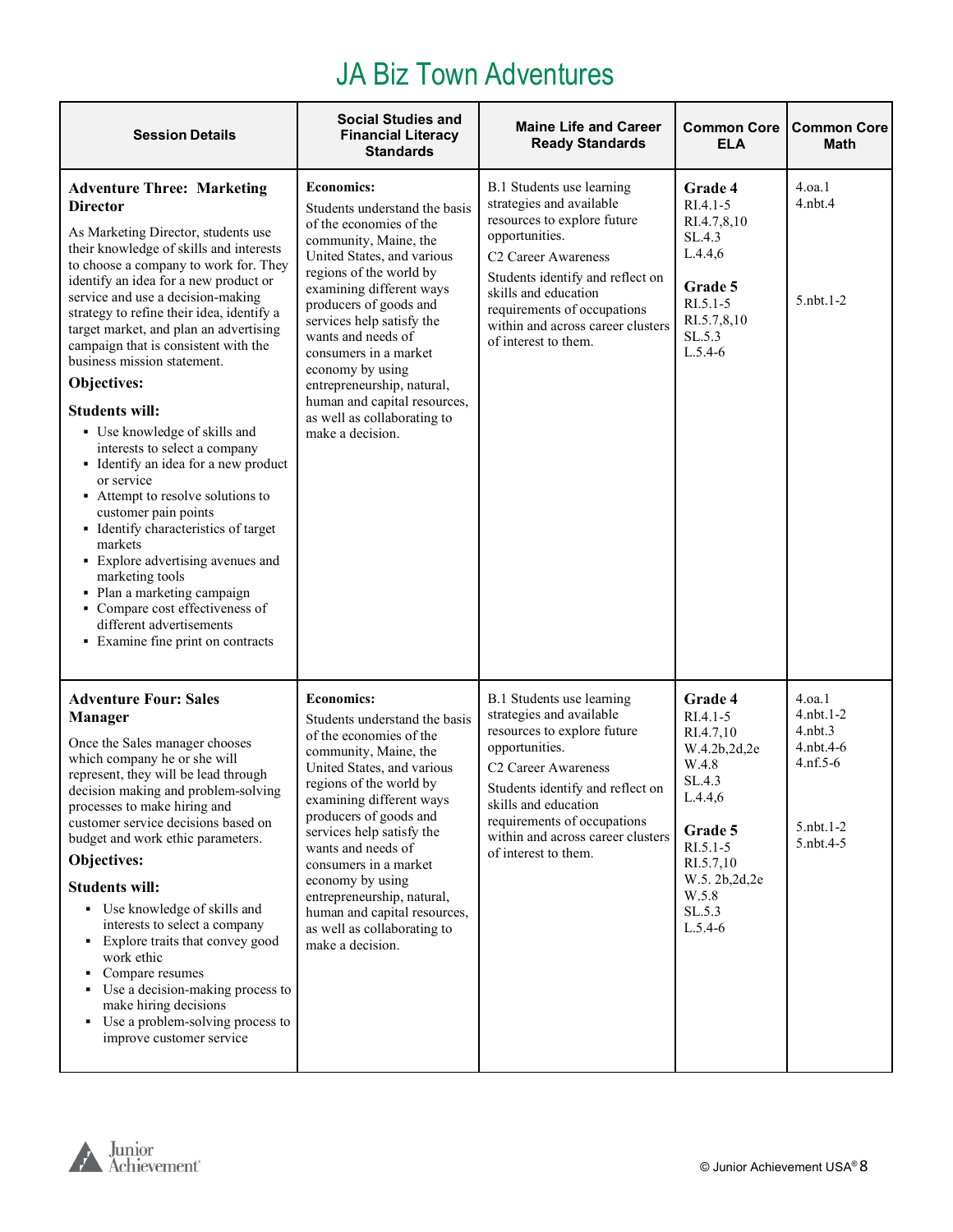# JA Biz Town Adventures

| <b>Session Details</b>                                                                                                                                                                                                                                                                                                                                                                                                                                                                                                                                                                                                                                                                                                                                                                                                                                                                                                                                                                                                                                                                                                                                       | <b>Social Studies and</b><br><b>Financial Literacy</b><br><b>Standards</b>                                                                                                                                                                                                                                                                                                                                                                                                                                                                                                      | <b>Maine Life and Career</b><br><b>Ready Standards</b>                                                                                                                                                                           | <b>Common Core</b><br><b>ELA</b>                                                                                     | Common<br><b>Core Math</b>                                                     |
|--------------------------------------------------------------------------------------------------------------------------------------------------------------------------------------------------------------------------------------------------------------------------------------------------------------------------------------------------------------------------------------------------------------------------------------------------------------------------------------------------------------------------------------------------------------------------------------------------------------------------------------------------------------------------------------------------------------------------------------------------------------------------------------------------------------------------------------------------------------------------------------------------------------------------------------------------------------------------------------------------------------------------------------------------------------------------------------------------------------------------------------------------------------|---------------------------------------------------------------------------------------------------------------------------------------------------------------------------------------------------------------------------------------------------------------------------------------------------------------------------------------------------------------------------------------------------------------------------------------------------------------------------------------------------------------------------------------------------------------------------------|----------------------------------------------------------------------------------------------------------------------------------------------------------------------------------------------------------------------------------|----------------------------------------------------------------------------------------------------------------------|--------------------------------------------------------------------------------|
| <b>Adventure Five: Consumer</b><br>As consumer, students make financial<br>decisions and choices having to do<br>with bank accounts and types of<br>payments. They learn to keep a<br>transaction register, calculate net pay,<br>choose needs over wants, and set and<br>re-evaluate a budget.<br>Objectives:<br><b>Students will:</b><br>• Define gross pay and net pay and<br>calculate net pay<br>• Identify services offered by<br>financial institutions.<br>• Explore a bank account<br>application<br>• Identify parts of a transaction<br>register<br>• Explain the importance of a<br>savings account<br>• Explore the differences between<br>checks, debit cards, and credit<br>cards and other forms of<br>electronic payments.<br>Explain how money changes<br>٠<br>hands when a debit card or<br>electronic payment form is used.<br>• Demonstrate use of a transaction<br>register to record a debit<br>purchase.<br>• Distinguish between needs and<br>wants<br>• Create a budget based on<br>monthly income<br>• Use fixed costs and needs to<br>make budget decisions<br>• Make shopping decisions based<br>on budget and opportunity cost | Standard 2<br>B. Develop a system for<br>organizing personal financial<br>records, both paper and<br>electronic.<br>C. Investigate ways to secure<br>vital personal financial data<br>and records.<br>Standard 4<br>Evaluate the relationship<br>between spending practices<br>and achieving financial goals.<br>Analyze how external factors,<br>such as marketing and<br>advertising techniques, might<br>influence spending decisions<br>for different individuals.<br>When making a consumer<br>decision, consider a range of<br>spending and non spending<br>alternatives. | A.1 Self-Knowledge<br>Students demonstrate and<br>reflect on personal<br>characteristics, attitudes, and<br>interests that develop life skills<br>and lead to career readiness,<br>emphasizing national and global<br>awareness. | Grade 4<br>$RI.4.1-5$<br>RI.4.7,10<br>SL.4.3<br>L.4.4,6<br>Grade 5<br>$R1.5.1-5$<br>RI.5.7,10<br>SL.5.3<br>$L.5.4-6$ | 4.0a.1<br>$4.$ nbt $.1-2$<br>$4.$ nbt $.3$<br>$4.$ nbt $.4$<br>$5.$ nbt. $1-2$ |

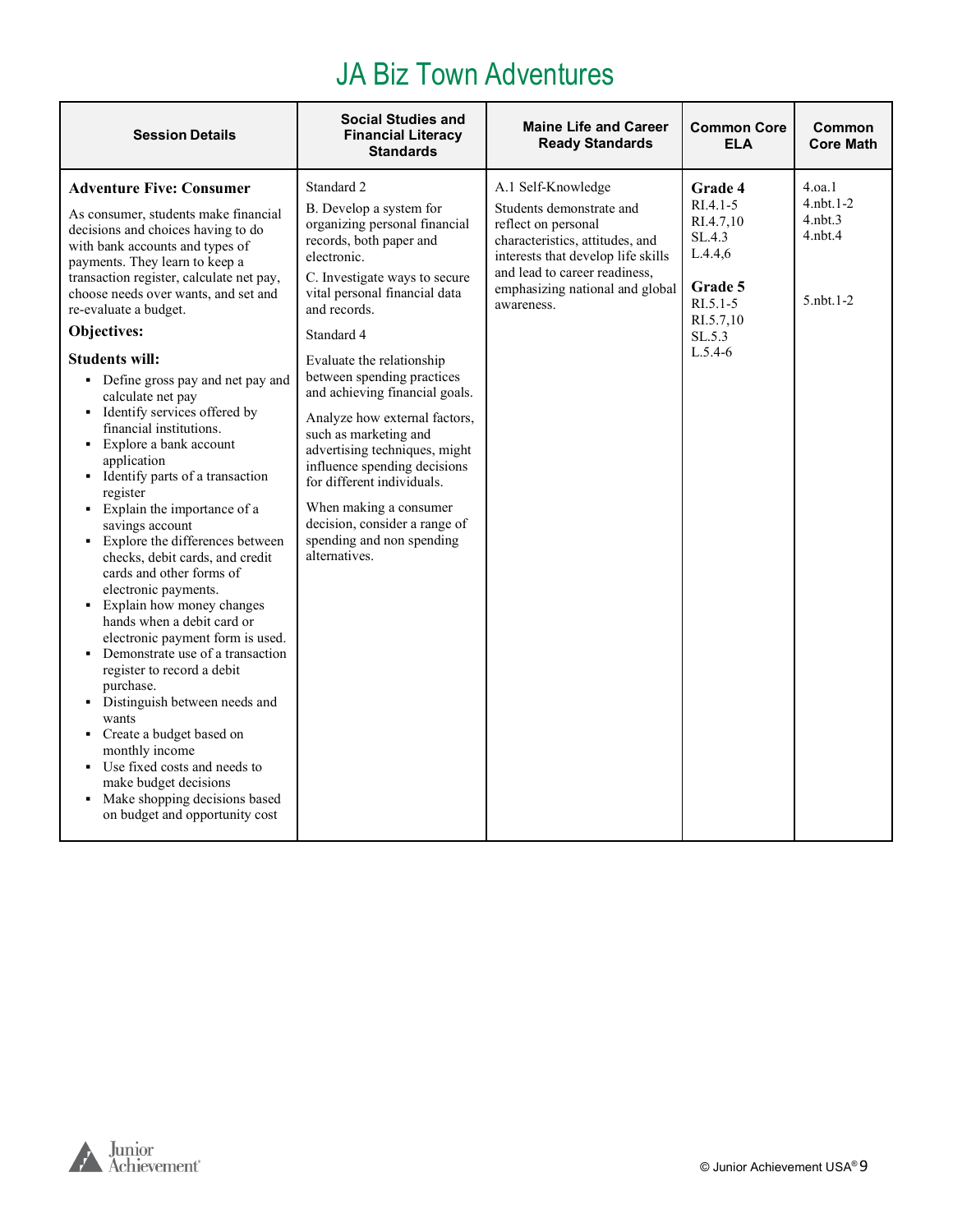| <b>Unit Description</b>                                                                                                                                                                                                                                                                                                                                                                                                                                                                                                                                                          | <b>Social Studies and Financial</b><br><b>Literacy Standards</b>                                                                                                                                                                                                                                                                                                                                                                                                                                                                                                                                                                                                                                                                                                                                                                                                                                                                                                                                                                                                                                                                                                                                                                                                                                                                                                              | <b>Maine Life and Career Ready</b><br><b>Standards</b>                                                                                                                                                                                                                                                                                                                                                                                                                                                                                                                                                                                                                                                                                                                                                                                                                                                                                                                                                                                                                                                                                                                     | <b>English</b><br>Language<br><b>Arts</b>                                                                                                                                                            | <b>Math</b>                                                                                                                                                |
|----------------------------------------------------------------------------------------------------------------------------------------------------------------------------------------------------------------------------------------------------------------------------------------------------------------------------------------------------------------------------------------------------------------------------------------------------------------------------------------------------------------------------------------------------------------------------------|-------------------------------------------------------------------------------------------------------------------------------------------------------------------------------------------------------------------------------------------------------------------------------------------------------------------------------------------------------------------------------------------------------------------------------------------------------------------------------------------------------------------------------------------------------------------------------------------------------------------------------------------------------------------------------------------------------------------------------------------------------------------------------------------------------------------------------------------------------------------------------------------------------------------------------------------------------------------------------------------------------------------------------------------------------------------------------------------------------------------------------------------------------------------------------------------------------------------------------------------------------------------------------------------------------------------------------------------------------------------------------|----------------------------------------------------------------------------------------------------------------------------------------------------------------------------------------------------------------------------------------------------------------------------------------------------------------------------------------------------------------------------------------------------------------------------------------------------------------------------------------------------------------------------------------------------------------------------------------------------------------------------------------------------------------------------------------------------------------------------------------------------------------------------------------------------------------------------------------------------------------------------------------------------------------------------------------------------------------------------------------------------------------------------------------------------------------------------------------------------------------------------------------------------------------------------|------------------------------------------------------------------------------------------------------------------------------------------------------------------------------------------------------|------------------------------------------------------------------------------------------------------------------------------------------------------------|
| <b>Unit 1: Income</b><br>Students recognize the fundamental<br>role that income plays in their<br>personal finances and the factors<br>that affect income and take-home<br>pay. They discover how their<br>decisions about education and<br>careers impact their potential<br>income and quality of life.<br>Objectives:<br><b>Students will:</b><br>• Rate their interests, abilities,<br>and values.<br>• Determine work preferences<br>and match them to career<br>choices<br>• Define taxes and explain their<br>purpose and impact on income<br>• Figure net monthly income | <b>SS Personal Finance:</b><br>Students understand the principles<br>and processes of personal finance<br>by:<br>(D1) Using a process for making<br>spending and savings decisions<br>based on work, wages, income,<br>expenses, and budgets as they relate<br>to the study of individual financial<br>choices.<br><b>SS Economics:</b><br>Students understand the principles<br>and processes of personal<br>economics, the influence of<br>economics on personal life and<br>business, and the economic systems<br>of Maine, the United States, and<br>various regions of the world by:<br>F2) Describing the function and<br>process of taxation.<br><b>Financial Literacy Employment</b><br>and Income<br>Standard 1. Explore job and career<br>options.<br>A. Give an example of how<br>education and training can affect<br>lifetime income.<br>B. Match personal skills and<br>interests to various career options.<br>C. Compare the education and<br>training requirements, income<br>potential and primary duties of at<br>least two jobs of interest.<br>D. Compare the costs of post-<br>secondary education with the<br>potential increase in income from a<br>career of choice.<br>Standard 3. Analyze factors that<br>affect net income.<br>C. Identify common types of<br>payroll deductions.<br>D. Calculate how payroll<br>deductions affect take home pay. | A.1 Self-Knowledge<br>Students demonstrate and reflect on<br>personal characteristics, attitudes,<br>and interests that develop life skills<br>and lead to career readiness,<br>emphasizing national and global<br>awareness.<br>C.1 Planning<br>Students develop, implement, and<br>adjust goals as they relate to<br>potential future paths.<br>a. Demonstrate awareness of<br>available academic opportunities,<br>course levels, alternate options, and<br>timelines.<br>b. Draw on curiosity to seek out<br>meaningful career exploration<br>opportunities in interactive settings.<br>C <sub>2</sub> Career Awareness<br>Students consider personal<br>aptitudes, evolving personal<br>interests and current employment<br>trends, locally and globally, as they<br>develop future plans.<br>a. Identify horizontal and vertical<br>opportunities (within career cluster<br>hierarchies) related to personal<br>aptitudes and interests and the skills<br>needed for potential career options.<br>b. Recognize that career planning<br>to attain career goals is a lifelong<br>process.<br>c. Use knowledge of career clusters<br>to develop and adapt career plans. | Grade 6<br>SL.6.1<br>L.6.1<br>L.6.3<br>L.6.4<br>Grade 7<br>SL.7.1<br>L.7.1<br>L.7.3<br>L.7.4<br>Grade 8<br>SL.8.1<br>L.8.1<br>L.8.3<br>L.8.4<br>Grades 9-10<br>SL.9-10.1<br>$L.9-10.1$<br>$L.9-10.4$ | Grade 6<br>RP.6.3 <sub>b</sub><br>NS.6.2<br>NS.6.3<br>NS.6.5<br>SP.6.1<br>SP.6.2<br><b>Grade</b> 7<br>RP.7<br>R2.b<br>NS.7.2<br>NS.7.3<br>EE.7.1<br>EE.7.2 |

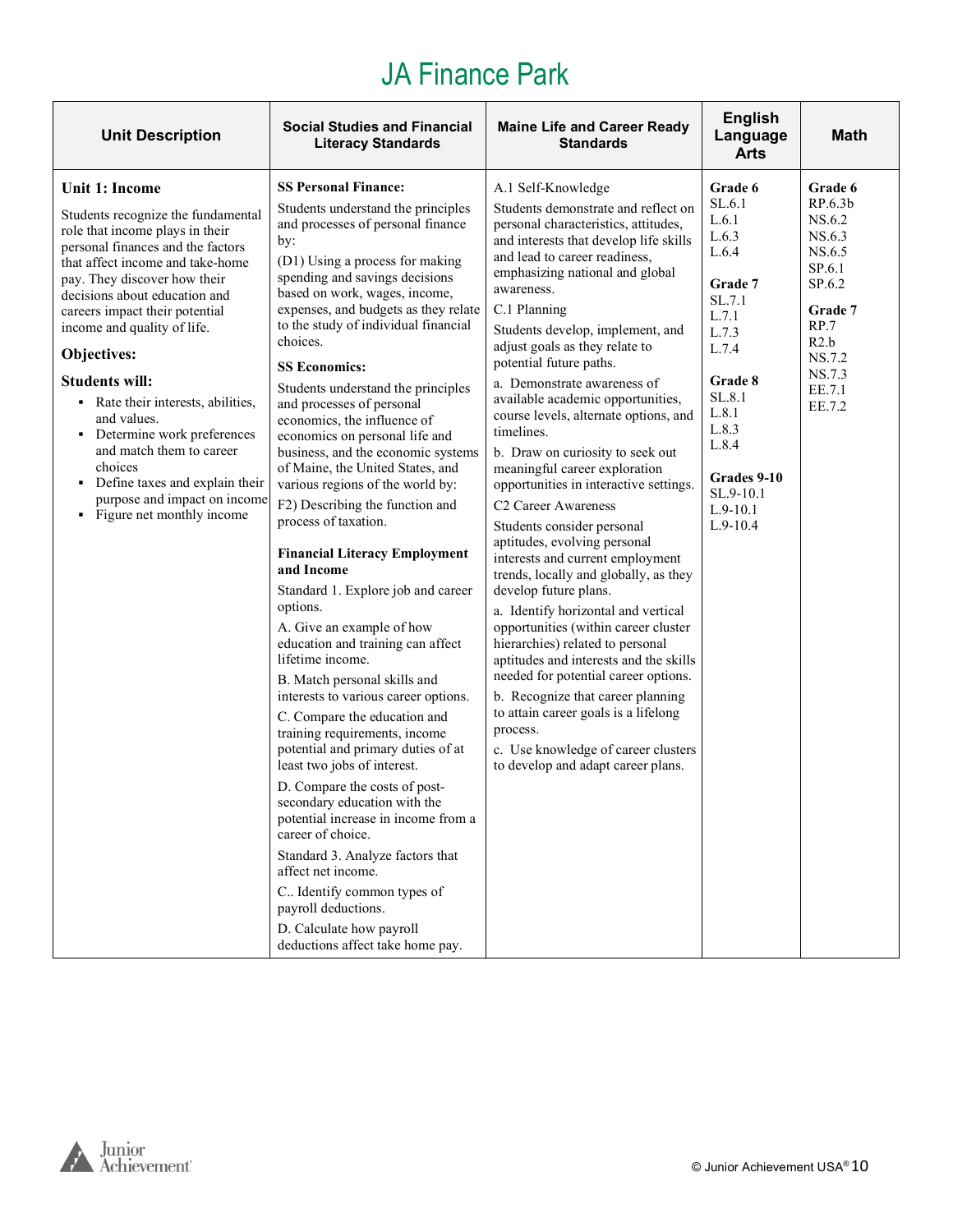| <b>Unit Description</b>                                                                                                                                                                                                                                                                                                                                                                                                                                                                                                                                                                                                       | <b>Social Studies and Financial</b><br><b>Literacy Standards</b>                                                                                                                                                                                                                                                                                                                                                                                                                                                                                                                                                                                                                                                                                                                                                                                                                                                                                                                                                                                                                                                                                                                                                                                                                                                                                                                                 | <b>Maine Life and Career Ready</b><br><b>Standards</b>                                                                                                                                                                                                                                                                                                                                                                                               | <b>English</b><br>Language<br><b>Arts</b>                                                                                                                                                                                | <b>Math</b>                                                                                                                                       |
|-------------------------------------------------------------------------------------------------------------------------------------------------------------------------------------------------------------------------------------------------------------------------------------------------------------------------------------------------------------------------------------------------------------------------------------------------------------------------------------------------------------------------------------------------------------------------------------------------------------------------------|--------------------------------------------------------------------------------------------------------------------------------------------------------------------------------------------------------------------------------------------------------------------------------------------------------------------------------------------------------------------------------------------------------------------------------------------------------------------------------------------------------------------------------------------------------------------------------------------------------------------------------------------------------------------------------------------------------------------------------------------------------------------------------------------------------------------------------------------------------------------------------------------------------------------------------------------------------------------------------------------------------------------------------------------------------------------------------------------------------------------------------------------------------------------------------------------------------------------------------------------------------------------------------------------------------------------------------------------------------------------------------------------------|------------------------------------------------------------------------------------------------------------------------------------------------------------------------------------------------------------------------------------------------------------------------------------------------------------------------------------------------------------------------------------------------------------------------------------------------------|--------------------------------------------------------------------------------------------------------------------------------------------------------------------------------------------------------------------------|---------------------------------------------------------------------------------------------------------------------------------------------------|
| Unit 2: Saving, Investing and<br><b>Risk Management</b><br>Students explore and compare<br>saving and investing options as part<br>of their overall financial planning.<br>They also examine risk and how<br>insurance may help protect savings<br>from both planned and unplanned<br>events.<br>Objectives:<br><b>Students will:</b><br>• Identify the benefits of saving<br>a portion of income for future<br>use<br>• Explain short- and long-term<br>saving options<br>• Explain some of the<br>advantages and disadvantages<br>of various saving and<br>investing options<br>Assess personal risk and risk<br>management | <b>SS Personal Finance:</b><br>Students understand the principles<br>and processes of personal finance<br>by:<br>(D1) Using a process for making<br>spending and savings decisions<br>based on work, wages, income,<br>expenses, and budgets as they relate<br>to the study of individual financial<br>choices.<br>(F1) Explaining how scarcity<br>influences choices and relates to the<br>market economy. (F2) Identifying<br>factors that contribute to spending<br>and savings decisions.<br><b>Financial Literacy</b><br>5-8 Spending and Saving Standard<br>A. Assess how spending priorities<br>reflect goals and values.<br>B. Analyze how spending and<br>saving behavior can affect overall<br>well-being.<br>C. Discuss the components of a<br>personal spending plan, including<br>income, planned saving and<br>expenses.<br>D. Compare saving strategies,<br>including "Pay Yourself First" and<br>comparison shopping.<br>5-8 Investing<br>Standard 1 Explain how investing<br>may build wealth and help meet<br>financial goals.<br>A. Explain how rate of return,<br>frequency of compounding, taxes<br>and inflation can affect changes in<br>investment returns.<br>Standard 2. Evaluate investment<br>alternatives.<br>A. Explain the difference between<br>stocks and bonds.<br>B. Give examples of investments<br>for current income and investments<br>for future growth. | A.2 Life Skills<br>Students demonstrate and reflect on<br>skills that influence interpersonal<br>relationships in positive ways in<br>school, work, and the global<br>community.<br>Use a variety of<br>a.<br>communication skills in a<br>responsible manner.<br>Exhibit ethical behavior,<br>b.<br>including responsibility for<br>self and others.<br>Understand and exhibit<br>c.<br>professionalism in changing<br>situations and environments. | Grade 6<br>RI.6.2<br>SL.6.1<br>L.6.1<br>L.6.3<br>L.6.4<br>Grade 7<br>RI.7.2<br>SL.7.1<br>L.7.1<br>L.7.3<br>L.7.4<br>Grade 8<br>SL.8.1<br>L.8.1<br>L.8.3<br>L.8.4<br>Grades 9-10<br>SL.9-10.1<br>$L.9-10.1$<br>$L.9-10.4$ | Grade 6<br>RP.6.3b<br>NS.6.2<br>NS.6.3<br>NS.6.5<br>SP.6.1<br>SP.6.2<br>Grade 7<br>RP.7<br>R2.b<br>NS.7.2<br>NS.7.3<br>EE.7.1<br>EE.7.2<br>SP.7.5 |

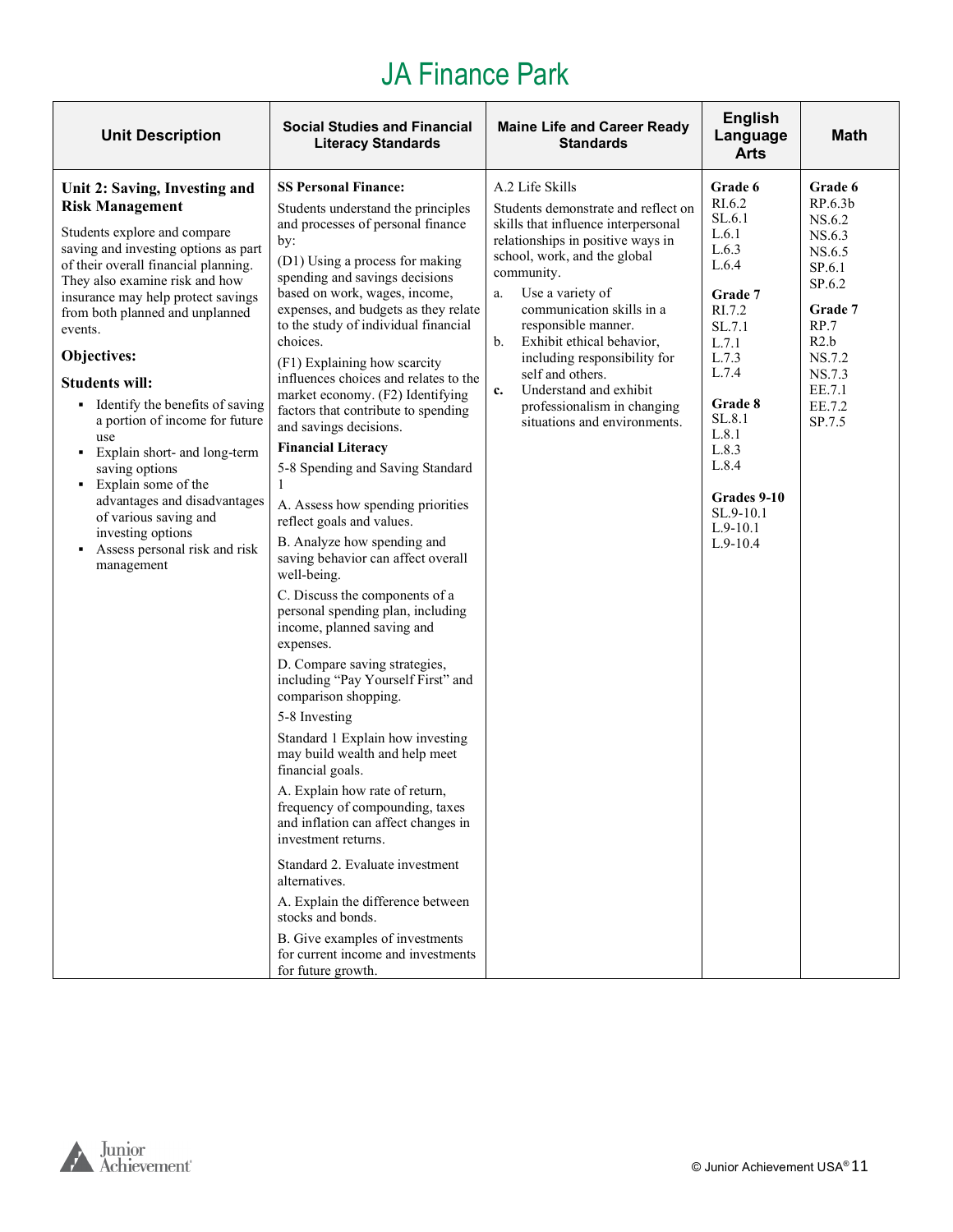| <b>Unit Description</b>                                                                                                                                                                                                                                                                                                                                                                                                                                                                                                                                                                                                                                                                                                                                 | <b>Social Studies and Financial</b><br><b>Literacy Standards</b>                                                                                                                                                                                                                                                                                                                                                                                                                                                                                                                                                                                                                                                                                                                                                                                                                                                                                             | <b>Maine Life and Career Ready</b><br><b>Standards</b>                                                                                                                                                                                                                                                                                                                                                                                                       | <b>English</b><br>Language<br><b>Arts</b>                                                                                              | <b>Math</b>                                                                                                                          |
|---------------------------------------------------------------------------------------------------------------------------------------------------------------------------------------------------------------------------------------------------------------------------------------------------------------------------------------------------------------------------------------------------------------------------------------------------------------------------------------------------------------------------------------------------------------------------------------------------------------------------------------------------------------------------------------------------------------------------------------------------------|--------------------------------------------------------------------------------------------------------------------------------------------------------------------------------------------------------------------------------------------------------------------------------------------------------------------------------------------------------------------------------------------------------------------------------------------------------------------------------------------------------------------------------------------------------------------------------------------------------------------------------------------------------------------------------------------------------------------------------------------------------------------------------------------------------------------------------------------------------------------------------------------------------------------------------------------------------------|--------------------------------------------------------------------------------------------------------------------------------------------------------------------------------------------------------------------------------------------------------------------------------------------------------------------------------------------------------------------------------------------------------------------------------------------------------------|----------------------------------------------------------------------------------------------------------------------------------------|--------------------------------------------------------------------------------------------------------------------------------------|
| <b>Unit 3: Debit and Credit</b><br>Students compare financial<br>institutions and their services.<br>Through discussion and a game<br>activity, they weigh the advantages<br>and disadvantages of debit and<br>credit. Students also examine the<br>role that credit scores and credit<br>reporting have on personal finances.<br>Objectives:<br><b>Students will:</b><br>• Define financial institutions<br>and identify the services they<br>provide<br>• Examine debit and credit<br>cards and their use<br>• Explain the benefits and<br>common pitfalls of credit<br>cards<br>• Explain the benefits of debit<br>cards<br>Define credit score and<br>$\blacksquare$<br>describe how it influences the<br>ability to get credit and<br>borrow money | <b>SS Personal Finance:</b><br>Students understand the principles<br>and processes of personal finance<br>by:<br>(D1) Using a process for making<br>spending and savings decisions<br>based on work, wages, income,<br>expenses, and budgets as they<br>relate to the study of individual<br>financial choices.<br><b>Financial Literacy</b><br>5-8 Standard 1: Analyze the costs<br>and benefits of various types of<br>credit.<br>B. Explain how debit cards differ<br>from credit cards.<br>C. Explain how interest rate,<br>compounding frequency and loan<br>length affect the cost of using<br>credit.<br>5-8 Standard 3. Describe how to<br>use different payment methods.<br>A. Compare and contrast different<br>types of local financial institutions<br>and the services they provide.<br>B. Summarize the advantages and<br>disadvantages of checks, stored<br>value cards, debit cards, gift cards<br>and online and mobile payment<br>systems. | A.2 Life Skills<br>Students demonstrate and reflect<br>on skills that influence<br>interpersonal relationships in<br>positive ways in school, work, and<br>the global community.<br>Use a variety of<br>a.<br>communication skills in a<br>responsible manner.<br>Exhibit ethical behavior.<br>$h_{-}$<br>including responsibility<br>for self and others.<br>Understand and exhibit<br>c.<br>professionalism in<br>changing situations and<br>environments. | Grade 6<br>SL.6.1<br>SL.6.2<br>Grades 9-10<br>$L.9-10.1$<br>$L.9-10.4$<br>Grades 11-12<br>SL.11-12.1<br>$L.11 - 12.1$<br>$L.11 - 12.4$ | Grade 6<br>RP.6.3 <sub>b</sub><br>NS.6.2<br>NS.6.3<br>NS.6.5<br>Grade 7<br>RP.7.R2.b<br>NS.7.3<br>SP.7.5<br>Grade 8<br>G.8<br>SP.8.2 |

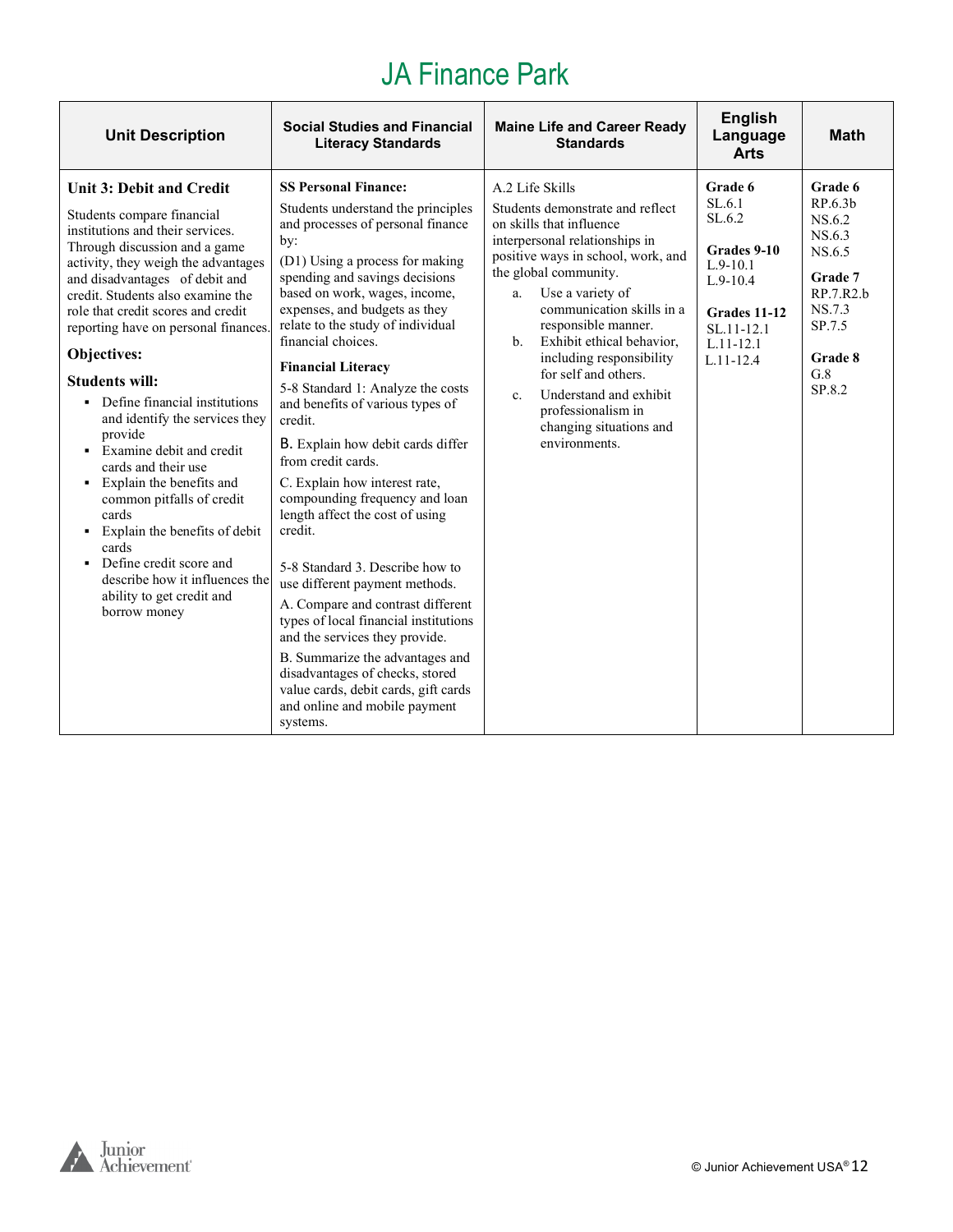| <b>Unit Description</b>                                                                                                                                                                                                                                                                                                                                                                                                                                                           | <b>Social Studies and Financial</b><br><b>Literacy Standards</b>                                                                                                                                                                                                                                                                                                                                                                                                                                                                                                                                                                                                                                                                     | <b>Maine Life and Career Ready</b><br><b>Standards</b>                                                                                                                                                                                                                                                                                                                                                                                                        | <b>English</b><br>Language<br><b>Arts</b>                                                                                                                                                                                            | <b>Math</b>                                                                              |
|-----------------------------------------------------------------------------------------------------------------------------------------------------------------------------------------------------------------------------------------------------------------------------------------------------------------------------------------------------------------------------------------------------------------------------------------------------------------------------------|--------------------------------------------------------------------------------------------------------------------------------------------------------------------------------------------------------------------------------------------------------------------------------------------------------------------------------------------------------------------------------------------------------------------------------------------------------------------------------------------------------------------------------------------------------------------------------------------------------------------------------------------------------------------------------------------------------------------------------------|---------------------------------------------------------------------------------------------------------------------------------------------------------------------------------------------------------------------------------------------------------------------------------------------------------------------------------------------------------------------------------------------------------------------------------------------------------------|--------------------------------------------------------------------------------------------------------------------------------------------------------------------------------------------------------------------------------------|------------------------------------------------------------------------------------------|
| Unit 4: Budget+<br>Students recognize the importance<br>of spending wisely to achieve<br>financial success and the value of<br>creating and maintaining a budget.<br>Objectives:<br><b>Students will:</b><br>• Categorize spending by needs<br>and wants<br>• Compare teen and adult<br>spending patterns<br>• Determine which categories<br>belong in a budget<br>Relate the need to save<br>$\blacksquare$<br>money to meet goals<br>Prepare a budget using goals<br>and income | <b>Financial Literacy</b><br>5-8 Standard 1<br>A. Assess how spending priorities<br>reflect goals and values.<br>B. Analyze how spending and<br>saving behavior can affect overall<br>well-being.<br>C. Discuss the components of a<br>personal spending plan, including<br>income, planned saving and<br>expenses.<br>D. Compare saving strategies,<br>including "Pay Yourself First" and<br>comparison shopping.<br>E. Compare the advantages and<br>disadvantages of saving for<br>financial goals.<br>5-8 Standard 4<br>A. Evaluate the relationship<br>between spending practices and<br>achieving financial goals.<br>C. When making a consumer<br>decision, consider a range of<br>spending and non spending<br>alternatives. | A.2 Life Skills<br>Students demonstrate and reflect<br>on skills that influence<br>interpersonal relationships in<br>positive ways in school, work, and<br>the global community.<br>Use a variety of<br>d.<br>communication skills in a<br>responsible manner.<br>Exhibit ethical behavior,<br>e.<br>including responsibility for<br>self and others.<br>$f_{\cdot}$<br>Understand and exhibit<br>professionalism in changing<br>situations and environments. | Grade 6<br>RI.6.1<br>SL.6.1<br>L.6.1<br>L.6.3<br>L.6.4<br>Grade 7<br>RI.7.1<br>SL.7.1<br>L.7.1<br>L.7.3<br>L.7.4<br>Grade 8<br>RI.8.1<br>SL.8.1<br>L.8.1<br>L.8.3<br>L.8.4<br>Grades 9-10<br>$SL.9-10.1$<br>$L.9-10.1$<br>$L.9-10.4$ | Grade 6<br>NS.6.2<br>NS.6.3<br>NS.6.5<br>Grade 7<br>NS.7.2<br>NS.7.3<br>EE.7.1<br>EE.7.2 |

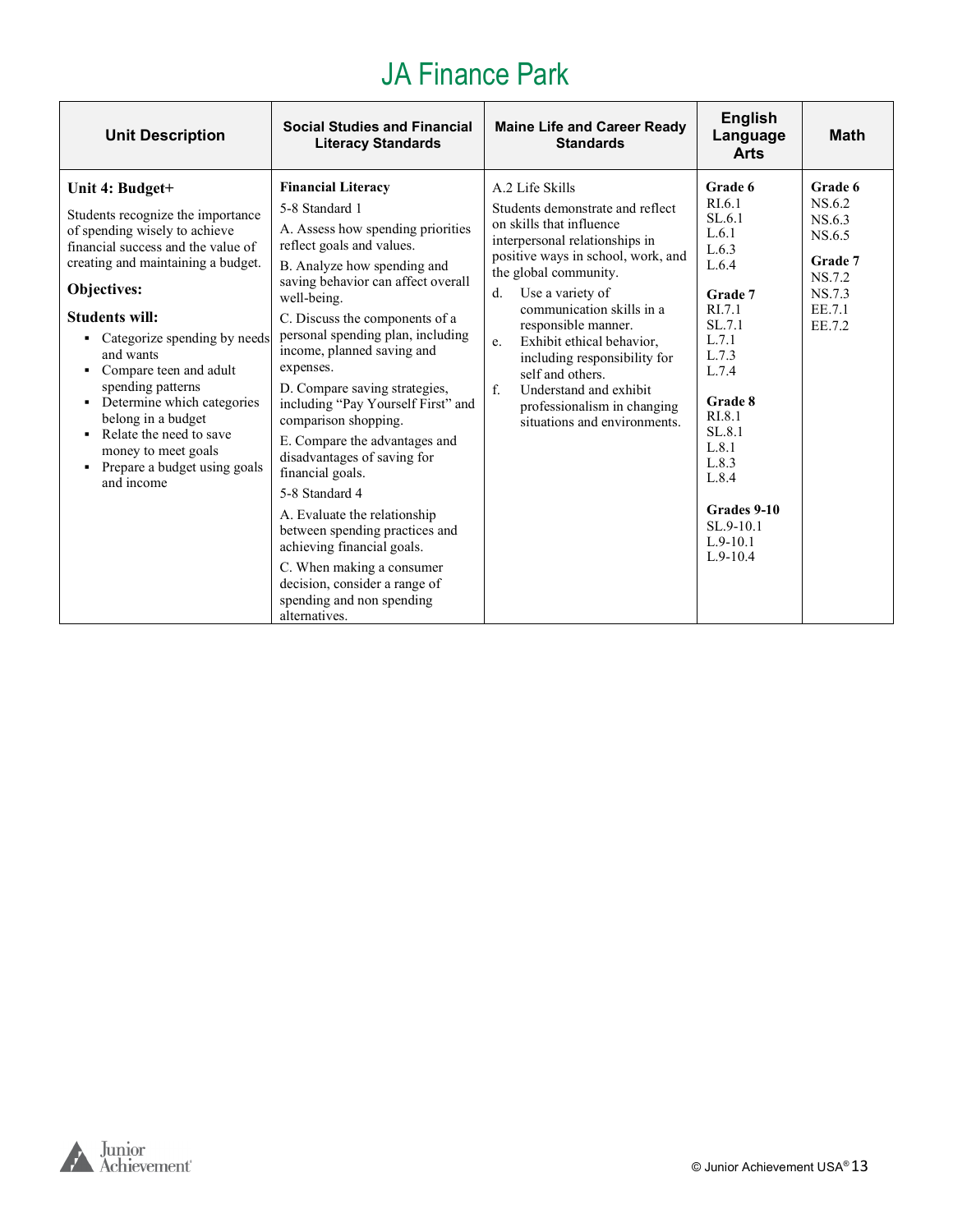| <b>Unit Description</b>                                                                                                                                                                                                                                                                                                                                                                                                                                                                                                                                     | <b>Social Studies and Financial</b><br><b>Literacy Standards</b>                                                                                                                                                                                                                                                                                                                                                                                                                                                                                                                                                                                                                                                                                                                                                                                                                                                                                                                                                                                                                                | <b>Maine Life and Career Ready</b><br><b>Standards</b>                                                                                                                                                                                                                                                                                                                                                                                                           | <b>English</b><br>Language<br><b>Arts</b>                                                                                                                                                            | <b>Math</b>                                                                                  |
|-------------------------------------------------------------------------------------------------------------------------------------------------------------------------------------------------------------------------------------------------------------------------------------------------------------------------------------------------------------------------------------------------------------------------------------------------------------------------------------------------------------------------------------------------------------|-------------------------------------------------------------------------------------------------------------------------------------------------------------------------------------------------------------------------------------------------------------------------------------------------------------------------------------------------------------------------------------------------------------------------------------------------------------------------------------------------------------------------------------------------------------------------------------------------------------------------------------------------------------------------------------------------------------------------------------------------------------------------------------------------------------------------------------------------------------------------------------------------------------------------------------------------------------------------------------------------------------------------------------------------------------------------------------------------|------------------------------------------------------------------------------------------------------------------------------------------------------------------------------------------------------------------------------------------------------------------------------------------------------------------------------------------------------------------------------------------------------------------------------------------------------------------|------------------------------------------------------------------------------------------------------------------------------------------------------------------------------------------------------|----------------------------------------------------------------------------------------------|
| Unit 5: Simulation and<br>Debriefing<br>Students participate in the JA<br>Finance Park simulation. They put<br>into action all they have learned in<br>the classroom by making important<br>spending decisions and maintaining<br>a balanced budget. Following their<br>simulation experience, students<br>participate in a reflective<br>assessment.<br>Objectives:<br><b>Students will:</b><br>• Create a family budget using<br>hypothetical life situations<br>• Make saving and investment<br>decisions<br>• Reflect on their simulation<br>experience | <b>SS Personal Finance:</b><br>Students understand the principles<br>and processes of personal finance<br>by:<br>(D1) Using a process for making<br>spending and savings decisions<br>based on work, wages, income,<br>expenses, and budgets as they<br>relate to the study of individual<br>financial choices.<br><b>Financial Literacy</b><br><b>Financial Decision Making</b><br>Standard 1 Recognize the<br>responsibilities associated with<br>personal financial decisions.<br>A. Analyze money-handling<br>decisions that young adults<br>commonly face.<br>B. Compare the benefits of<br>financial responsibility with the<br>consequences of financial<br>irresponsibility.<br>C. Predict how influences such as<br>current fashion trends, peer<br>pressure and procrastination can<br>affect financial decisions.<br>Standard 4. Make criterion-based<br>financial decisions by<br>systematically considering<br>alternatives and consequences.<br>A. Apply systematic decision<br>making to setting and achieving<br>financial goals.<br>B. Prioritize personal financial<br>goals. | A.2 Life Skills<br>Students demonstrate and reflect<br>on skills that influence<br>interpersonal relationships in<br>positive ways in school, work, and<br>the global community.<br>Use a variety of<br>g.<br>communication skills in a<br>responsible manner.<br>Exhibit ethical behavior,<br>h.<br>including responsibility for<br>self and others.<br>$\mathbf{i}$ .<br>Understand and exhibit<br>professionalism in changing<br>situations and environments. | Grade 6<br>RI.6.1<br>W.6.1<br>W.6.4<br>W.6.9<br>Grade 7<br>RI.7.1<br>W.7.1<br>W.7.4<br>W.7.9<br>Grade 8<br>RI.8.1<br>W.8.1<br>W.8.4<br>W.8.9<br>Grades 9-10<br>$RI.9-10.1$<br>$W.9-10.4$<br>W.9-10.9 | Grade 6<br>RP.6.3b<br>NS.6.2<br>NS.6.3<br>NS.6.5<br>Grade 7<br>RP.7.R2.b<br>NS.7.2<br>NS.7.3 |

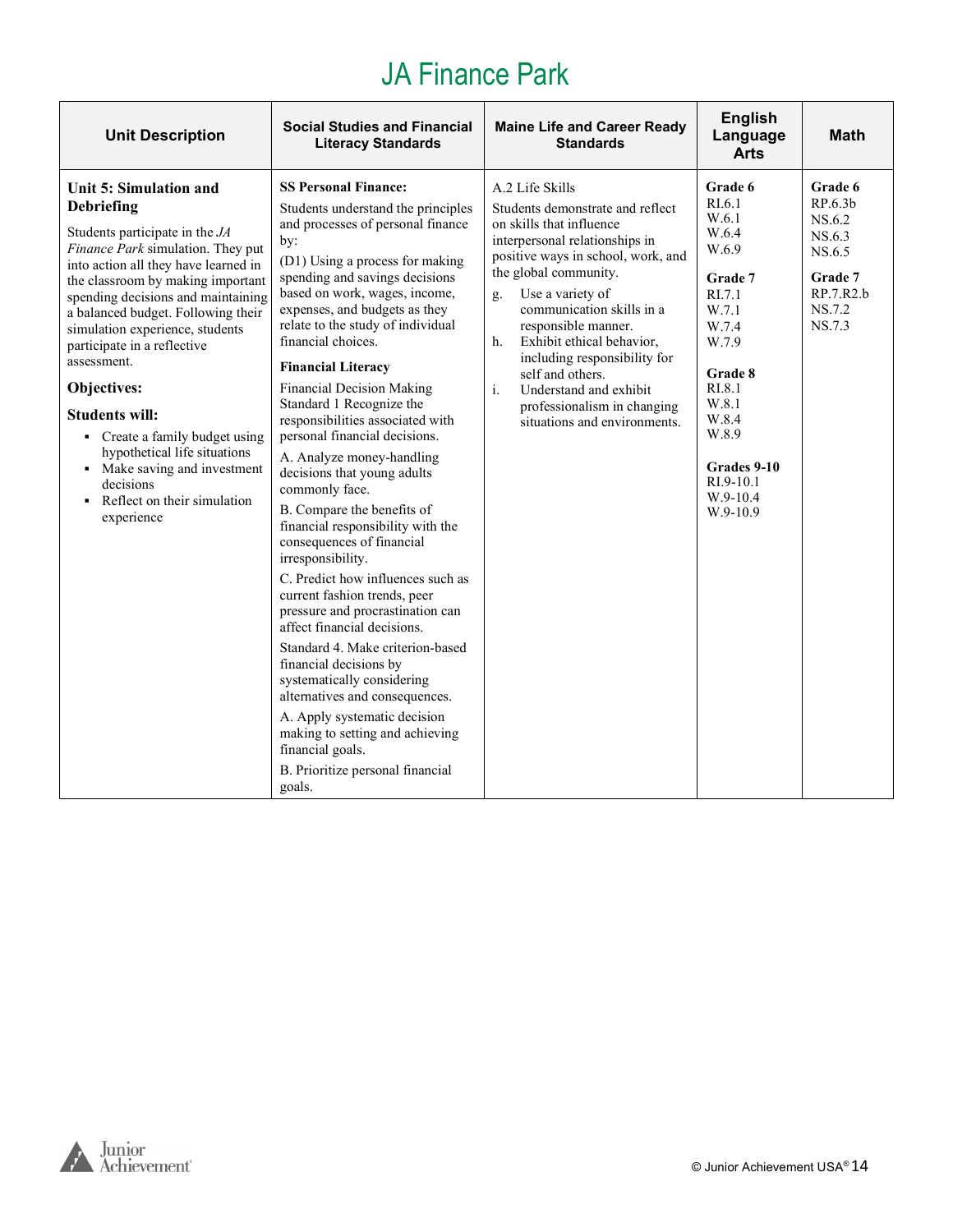| <b>Unit Description</b>                                                                                                                                                                                                                                                                                                                                                                                                                                                                                                                                                                                                                                                                                                                                                                                                                                                     | <b>Social Studies and Financial</b><br><b>Literacy Standards</b>                                                                                                                                                                                                                                                                                                                                                                                                                                                                                                                                                                                                                                                                                                                                                                                                                                                                                                                                                                                      | <b>Maine Life and Career</b><br><b>Ready Standards</b>                                                                                                                                                                                                                                                                                                                                                                                                                                                                                                                                                                                                                                                                                                                                           | <b>Common Core ELA</b>                                                                                                                                                                |
|-----------------------------------------------------------------------------------------------------------------------------------------------------------------------------------------------------------------------------------------------------------------------------------------------------------------------------------------------------------------------------------------------------------------------------------------------------------------------------------------------------------------------------------------------------------------------------------------------------------------------------------------------------------------------------------------------------------------------------------------------------------------------------------------------------------------------------------------------------------------------------|-------------------------------------------------------------------------------------------------------------------------------------------------------------------------------------------------------------------------------------------------------------------------------------------------------------------------------------------------------------------------------------------------------------------------------------------------------------------------------------------------------------------------------------------------------------------------------------------------------------------------------------------------------------------------------------------------------------------------------------------------------------------------------------------------------------------------------------------------------------------------------------------------------------------------------------------------------------------------------------------------------------------------------------------------------|--------------------------------------------------------------------------------------------------------------------------------------------------------------------------------------------------------------------------------------------------------------------------------------------------------------------------------------------------------------------------------------------------------------------------------------------------------------------------------------------------------------------------------------------------------------------------------------------------------------------------------------------------------------------------------------------------------------------------------------------------------------------------------------------------|---------------------------------------------------------------------------------------------------------------------------------------------------------------------------------------|
| Unit 1: Income<br>Students recognize the fundamental role<br>of income in their personal finances and<br>the factors that affect income and take-<br>home pay. Through Project-Based<br>Learning (PBL), students understand<br>how the decisions they make about<br>education and careers have an impact on<br>their potential income and quality of life.<br>Objectives:<br><b>Students will:</b><br>• Tell the difference between<br>abilities, interests, work<br>preferences, and values<br>• Identify career interests and goals<br>as a way to earn future income<br>• Define taxes and explain their<br>purpose and impact on income<br>• Interpret sources of income<br>(salaries and wages, interest, profit<br>for business owners, etc.)<br>• Calculate NMI (net monthly<br>income) income tax (including<br>state income tax), Social Security,<br>and Medicare | SS Personal Finance &<br><b>Economics:</b><br>Students understand the principles<br>and process of personal finance by:<br>(F1) Explaining how personal<br>finance involves the use of<br>economics as the basis for saving,<br>investing and managing money.<br>(F2) Identifying factors that impact<br>consumer credit.<br><b>Maine Financial Literacy</b><br><b>Employment and Income</b><br>Standard 1. Explore job and career<br>options.<br>A. Analyze how economic and other<br>conditions can affect income and<br>career opportunities and the need for<br>lifelong training and education.<br>C. Outline a career plan that aligns<br>with personal interests, financial<br>goals and desired lifestyle.<br>Standard 3. Analyze factors that<br>affect net income.<br>A. Complete IRS form W-4 to<br>determine the optimal amount to<br>withhold for personal income tax.<br>B. List circumstances that make it<br>prudent to adjust the income tax<br>withholding allowance.<br>C. Differentiate between gross, net<br>and taxable income. | A.1 Self Knowledge<br>Students demonstrate and<br>reflect on personal<br>characteristics, attitudes, and<br>interests that develop life<br>skills and assist in making<br>post high school career and<br>life decisions.<br><b>B.1 Exploring Opportunities</b><br>Students articulate a variety<br>of post high school options<br>based on individualized, in-<br>depth exploration.<br>C <sub>2</sub> . Career Awareness<br>Students are aware of<br>changing career and<br>economic trends and can<br>adapt their personal plan to<br>meet situational needs,<br>personal aptitudes and<br>interests.<br>a. Reflect on personal<br>growth and alternative<br>perspectives.<br>b. Analyze and adjust<br>approach, timeline, and plan<br>as needed.<br>c. Explore credentialing<br>requirements. | Grades 9-10<br>$RI.9 - 10.4$<br>W. 9-10. 1,4<br>SL. 9-10. 1<br>$L.9-10.1,4$<br>Grades 11-12<br>RI 11/12.4<br>W.11/12.1,4<br>SL.11/12.1<br>L.11/12.1,4                                 |
| Unit 2: Saving, Investing and Risk<br>Management<br>Students explore savings and compare<br>investments as part of their overall<br>financial planning. They also examine<br>risk and how insurance may help protect<br>savings from both planned and<br>unplanned events.<br>Objectives:<br><b>Students will:</b><br>• Identify the benefits of saving a<br>portion of income for future use<br>• Explain short- and long-term<br>saving options<br>• Explain some of the advantages<br>and disadvantages of savings<br>options and investment vehicles<br>Assess personal risk and risk<br>٠<br>management<br>Junior<br>Achievement°                                                                                                                                                                                                                                      | SS Personal Finance &<br><b>Economics:</b><br>(D2) Evaluating different strategies<br>for money and risk management.<br><b>Maine Financial Literacy</b><br>Investing<br>Standard 1. Explain how investing<br>may build wealth and help meet<br>financial goals.<br>A. Compare strategies for investing<br>as part of a comprehensive financial<br>plan.<br>B. Describe the importance of<br>various sources of income in<br>retirement, including Social<br>Security, employer-sponsored<br>retirement savings plans and<br>personal investments.<br><b>Spending and Saving</b><br>Standard 1. Develop a plan for<br>spending and saving.                                                                                                                                                                                                                                                                                                                                                                                                             | A.2 Life Skills<br>Students demonstrate and<br>reflect on skills that influence<br>interpersonal relationships in<br>positive ways in school,<br>work, and the global<br>community.<br>Use a variety of<br>a.<br>communication skills in<br>a responsible manner.<br>Exhibit ethical behavior,<br>b.<br>including responsibility<br>for self and others.<br>Understand and exhibit<br>c.<br>professionalism in<br>changing situations and<br>environments.                                                                                                                                                                                                                                                                                                                                       | Grades 9-10<br>RI .9-10.1<br>W. 9-10. 1,4,9<br>SL. 9-10.1<br>$L.9-10.1,4$<br>Grades 11-12<br>RI .11-12.1<br>W.11-12.1,4,9<br>SL11-12.1<br>L.11-12.1,4<br>© Junior Achievement USA® 15 |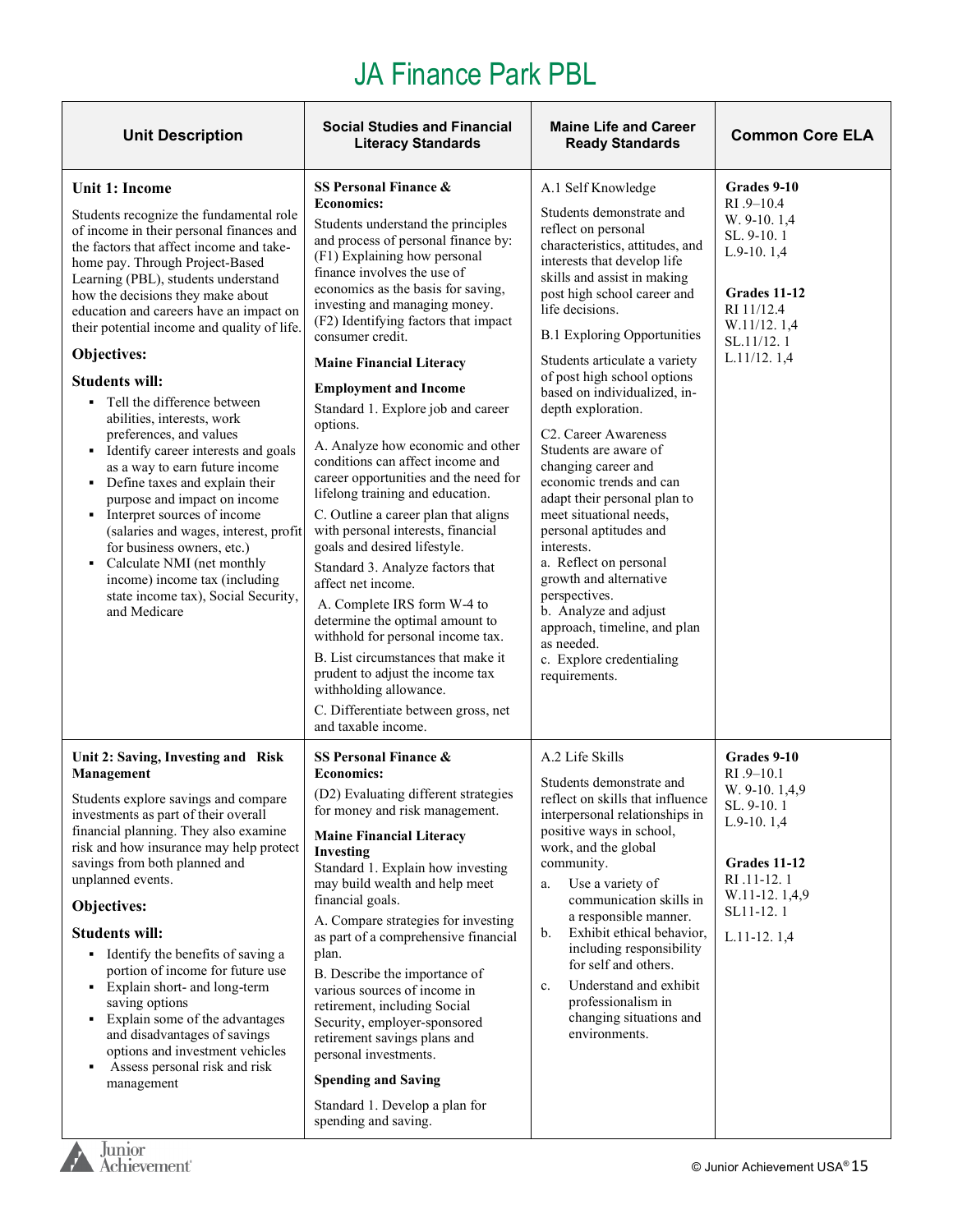| <b>Unit Description</b>                                                                                                                                                                                                                                                                                                                                                                                                                                                                                                                                                          | <b>Social Studies and Financial</b><br><b>Literacy Standards</b>                                                                                                                                                                                                                                                                                                                                                                                                                                                                                                                                                                                                                                                                                                                                                                                                                                                                                                                         | <b>Maine Life and Career</b><br><b>Ready Standards</b>                                                                                                                                                                                                                                                                                                                                                                                               | <b>Common Core ELA</b>                                                                        |
|----------------------------------------------------------------------------------------------------------------------------------------------------------------------------------------------------------------------------------------------------------------------------------------------------------------------------------------------------------------------------------------------------------------------------------------------------------------------------------------------------------------------------------------------------------------------------------|------------------------------------------------------------------------------------------------------------------------------------------------------------------------------------------------------------------------------------------------------------------------------------------------------------------------------------------------------------------------------------------------------------------------------------------------------------------------------------------------------------------------------------------------------------------------------------------------------------------------------------------------------------------------------------------------------------------------------------------------------------------------------------------------------------------------------------------------------------------------------------------------------------------------------------------------------------------------------------------|------------------------------------------------------------------------------------------------------------------------------------------------------------------------------------------------------------------------------------------------------------------------------------------------------------------------------------------------------------------------------------------------------------------------------------------------------|-----------------------------------------------------------------------------------------------|
| <b>Unit 3: Debit and Credit</b><br>Students compare financial institutions<br>and their services; examine the value of<br>credit scores; and interpret the effect of<br>creditworthiness.<br>Objectives:<br><b>Students will:</b><br>• Describe the types of financial<br>institutions and the services they<br>provide<br>• Explain debit and credit cards and<br>their uses<br>• Identify the advantages and<br>disadvantages related to credit and<br>debit cards<br>Give examples of the best ways to<br>build credit<br>Demonstrate why credit scores are<br>٠<br>important | SS Personal Finance &<br><b>Economics:</b><br>(F2) Identifying factors that impact<br>consumer credit.<br>(D1) Evaluating ways credit can be<br>used.<br><b>Maine Financial Literacy</b><br><b>Spending and Saving</b><br>Standard 3. Describe how to use<br>different payment methods.<br>A. Summarize the risks and<br>protections of checks, stored value<br>cards, debit cards, gift cards and<br>online and mobile payment systems.<br>B. Compare the features and costs of<br>personal checking accounts offered<br>by different financial institutions.<br>C. Compare the features and costs of<br>online and mobile bill payment<br>services offered by different<br>institutions.<br><b>Credit and Debt</b><br>Standard 1. Analyze the costs and<br>benefits of various types of credit.<br>Standard 2. Summarize a borrower's<br>rights and responsibilities related to<br>credit reports.<br>Standard 3. Apply strategies to avoid<br>or correct debt management<br>problems. | A.2 Life Skills<br>Students demonstrate and<br>reflect on skills that influence<br>interpersonal relationships in<br>positive ways in school,<br>work, and the global<br>community.<br>Use a variety of<br>d.<br>communication skills in<br>a responsible manner.<br>Exhibit ethical behavior.<br>e.<br>including responsibility<br>for self and others.<br>Understand and exhibit<br>professionalism in<br>changing situations and<br>environments. | Grades 9-10<br>SL. 9-10.1,4<br>$L.9-10.1,4$<br>Grades 11-12<br>SL11-12.1,4<br>$L.11 - 12.1,4$ |

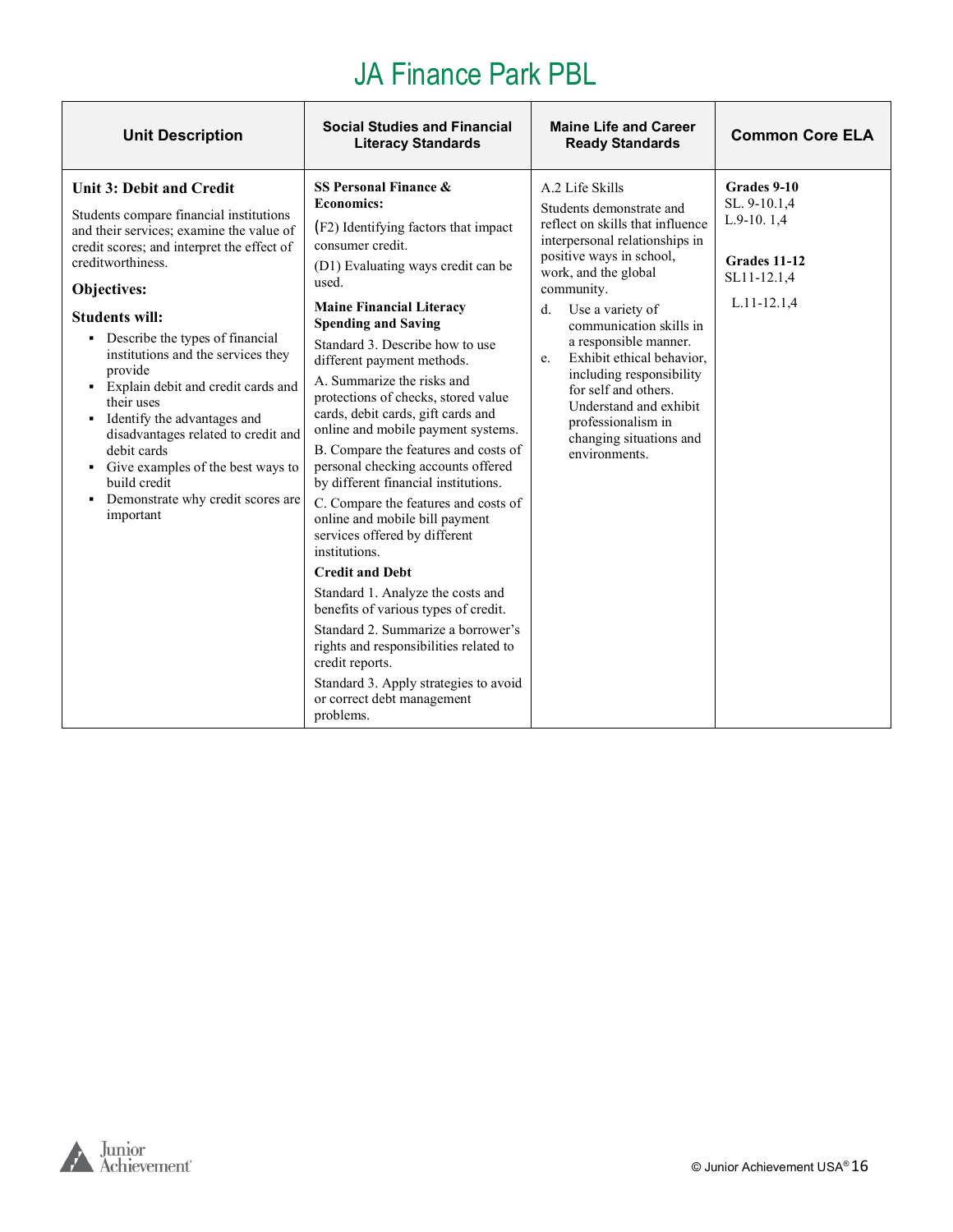| <b>Unit Description</b>                                                                                                                                                                                                                                                                                                                                                                                                                                                                                                                                                                                                                                                                                                                                                          | <b>Social Studies and Financial</b><br><b>Literacy Standards</b>                                                                                                                                                                                                                                                                                                                                                                                                                                                                                                                                                                                                                  | <b>Maine Life and Career</b><br><b>Ready Standards</b>                                                                                                                                                                                                                                                                                                                                                                                            | <b>Common Core ELA</b>                                                                                                    |
|----------------------------------------------------------------------------------------------------------------------------------------------------------------------------------------------------------------------------------------------------------------------------------------------------------------------------------------------------------------------------------------------------------------------------------------------------------------------------------------------------------------------------------------------------------------------------------------------------------------------------------------------------------------------------------------------------------------------------------------------------------------------------------|-----------------------------------------------------------------------------------------------------------------------------------------------------------------------------------------------------------------------------------------------------------------------------------------------------------------------------------------------------------------------------------------------------------------------------------------------------------------------------------------------------------------------------------------------------------------------------------------------------------------------------------------------------------------------------------|---------------------------------------------------------------------------------------------------------------------------------------------------------------------------------------------------------------------------------------------------------------------------------------------------------------------------------------------------------------------------------------------------------------------------------------------------|---------------------------------------------------------------------------------------------------------------------------|
| Unit 4: Budget+<br>This unit provides an opportunity for<br>students to set financial goals,<br>experience budgeting, and compare<br>sample budgets before they are<br>confronted with the financial<br>responsibilities of being and adult.<br>Lessons focus on classifying income and<br>expenses and staying with a plan. In<br>each of the PBL lessons, integration of<br>technology is required. During the final<br>lesson, students explain the value of<br>planning their spending and maintaining<br>a balanced budget.<br>Objectives:<br><b>Students will:</b><br>• Categorize spending by needs and<br>wants<br>• Determine which categories<br>belong in a budget<br>Distinguish between different<br>kinds of budgets<br>Prepare a budget using goals and<br>income | SS Personal Finance &<br><b>Economics:</b><br>(D2) Evaluating different strategies<br>for money and risk management.<br><b>Maine Financial Literacy</b><br><b>Spending and Saving</b><br>Standard 1. Develop a plan for<br>spending and saving.<br>A. Use a plan to manage spending<br>and achieve financial goals.<br>B. Specify how monetary and non-<br>monetary assets can contribute to net<br>worth.<br>C. Analyze how changes in life<br>circumstances can affect a personal<br>spending plan.<br>D. Investigate changes in personal<br>spending behavior that contribute to<br>wealth building.<br>Standard 4. Apply consumer skills to<br>spending and saving decisions. | A.2 Life Skills<br>Students demonstrate and<br>reflect on skills that<br>influence interpersonal<br>relationships in positive ways<br>in school, work, and the<br>global community.<br>f.<br>Use a variety of<br>communication skills in<br>a responsible manner.<br>Exhibit ethical behavior.<br>g.<br>including responsibility<br>for self and others.<br>Understand and exhibit<br>professionalism in changing<br>situations and environments. | Grades 9-10<br>$RI.9 - 10.1$<br>SL. 9-10.1<br>$L.9-10.1,4$<br>Grades 11-12<br>RI .11-12.1<br>SL11-12.1<br>$L.11 - 12.1,4$ |

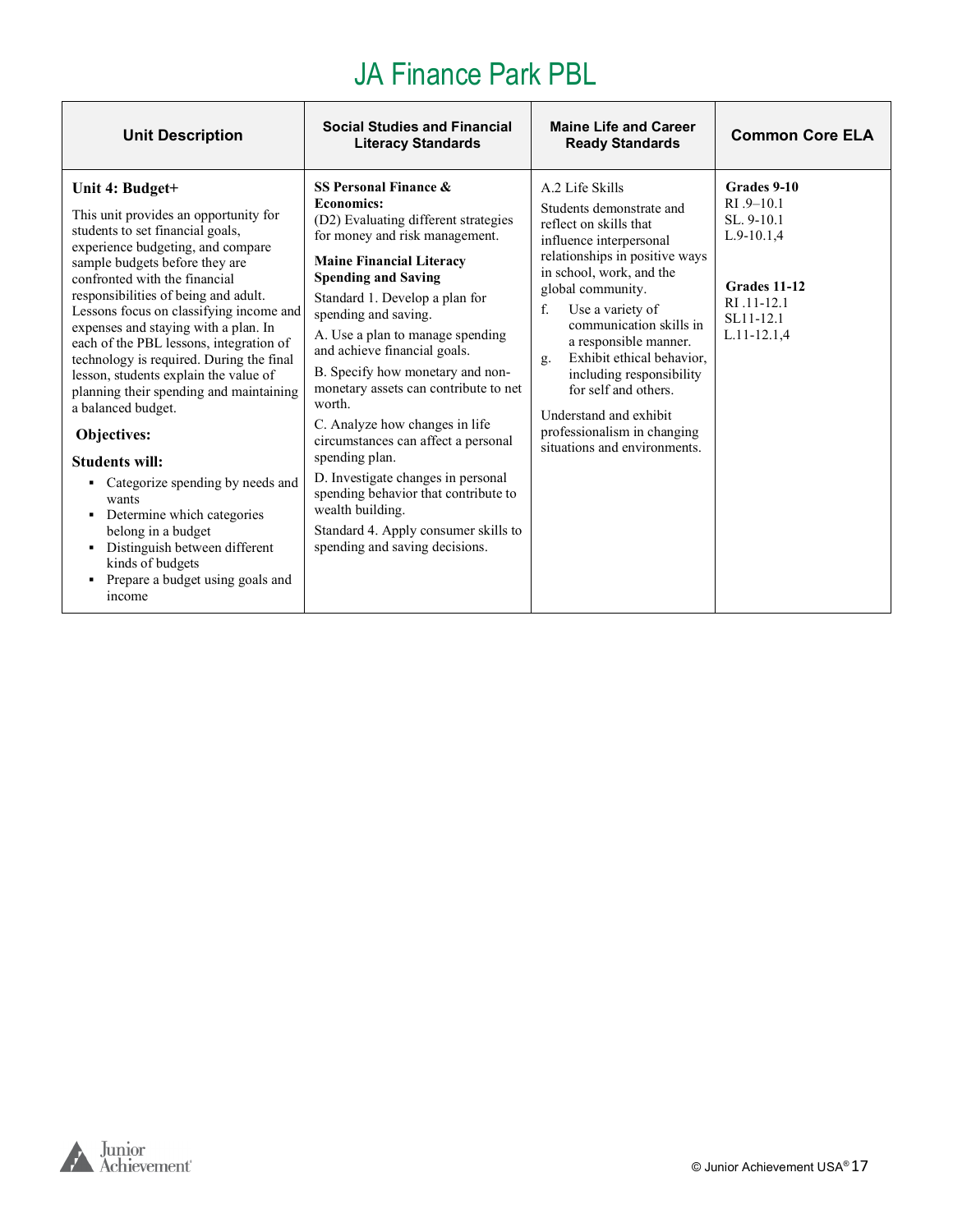| <b>Unit Description</b>                                                                                                                                                                                                                                                                                                                                                                                                                                                                                                                                                                                                                                                                                                                                                                                                                                                                                                                                                                                                                                                       | <b>Social Studies and Financial</b><br><b>Literacy Standards</b>                                                                                                                                                                                                                                                                                                                                                                                                                                                                                                                                                                                                                                                                 | <b>Maine Life and Career</b><br><b>Ready Standards</b>                                                                                                                                                                                                                                                                                                                                                                                                                                                                                                                                                                                                                                                                                                                                                                                                                                                                                                                                                                                                                                                                                                                                                                   | <b>Common Core ELA</b>                                                                                                                                                                                                |
|-------------------------------------------------------------------------------------------------------------------------------------------------------------------------------------------------------------------------------------------------------------------------------------------------------------------------------------------------------------------------------------------------------------------------------------------------------------------------------------------------------------------------------------------------------------------------------------------------------------------------------------------------------------------------------------------------------------------------------------------------------------------------------------------------------------------------------------------------------------------------------------------------------------------------------------------------------------------------------------------------------------------------------------------------------------------------------|----------------------------------------------------------------------------------------------------------------------------------------------------------------------------------------------------------------------------------------------------------------------------------------------------------------------------------------------------------------------------------------------------------------------------------------------------------------------------------------------------------------------------------------------------------------------------------------------------------------------------------------------------------------------------------------------------------------------------------|--------------------------------------------------------------------------------------------------------------------------------------------------------------------------------------------------------------------------------------------------------------------------------------------------------------------------------------------------------------------------------------------------------------------------------------------------------------------------------------------------------------------------------------------------------------------------------------------------------------------------------------------------------------------------------------------------------------------------------------------------------------------------------------------------------------------------------------------------------------------------------------------------------------------------------------------------------------------------------------------------------------------------------------------------------------------------------------------------------------------------------------------------------------------------------------------------------------------------|-----------------------------------------------------------------------------------------------------------------------------------------------------------------------------------------------------------------------|
| Unit 5: Simulation and Debriefing<br>Students participate in the JA Finance<br>Park simulation. They put into action all<br>they have learned in the classroom by<br>making important spending decisions<br>and maintaining a balanced budget.<br>Students then use the knowledge and<br>skills gained from the JA Finance Park<br>lessons to create a portfolio and<br>presentation that answer the following<br>driving question: What do I need to do<br>today to accomplish what I want in the<br>future?<br>Objectives:<br><b>Students will:</b><br>• Create a family budget using<br>hypothetical life situations<br>• Make saving and investment<br>decisions<br>• Demonstrate understanding of the<br>importance of making smart<br>financial decisions now that will<br>last throughout their lifetimes<br>• Articulate thoughts and ideas<br>effectively using oral, written, and<br>nonverbal communication skills in<br>a variety of forms and contexts<br>• Demonstrate originality and<br>creativity<br>• Build confidence, self-esteem, and<br>teamwork skills | SS Personal Finance &<br><b>Economics:</b><br>F1) Explaining how personal finance<br>involves the use of economics as the<br>basis for saving, investing and<br>managing money.<br>(D2) Evaluating different strategies<br>for money and risk management.<br><b>Maine Financial Literacy</b><br><b>Financial Decision Making</b><br>Standard 1. Recognize the<br>responsibilities associated with<br>personal financial decisions.<br>Standard 2. Use reliable resources<br>when making financial decisions.<br>Standard 4. Make criterion-based<br>financial decisions by systematically<br>considering alternatives and<br>consequences.<br>Standard 5. Apply communication<br>strategies when discussing financial<br>issues. | A.1 Self Knowledge<br>Students demonstrate and<br>reflect on personal<br>characteristics, attitudes, and<br>interests that develop life<br>skills and assist in making<br>post high school career and<br>life decisions.<br>A.2 Life Skills<br>Students demonstrate and<br>reflect on skills that<br>influence interpersonal<br>relationships in positive ways<br>in school, work, and the<br>global community.<br>a. Use a variety of<br>communication skills in a<br>responsible manner.<br>b. Exhibit ethical behavior,<br>including responsibility for<br>self and others.<br>c. Understand and exhibit<br>professionalism in changing<br>situations and environments.<br>C.1 Planning<br>Students develop, take steps<br>to implement, and reflect on<br>individualized, post high<br>school plans.<br>a. Analyze educational<br>achievement and<br>performance strategies as it<br>relates to future choices,<br>adapting plans as needed.<br>b. Seek out meaningful<br>career exploration<br>opportunities, both<br>individually and in small-<br>group interactive settings.<br>c. Understand the financial<br>impact of post high school<br>credentialing programs,<br>using that awareness to<br>inform plans. | Grades 9-10<br>RI .9-10.1,4,8<br>W. 9-10.1<br>W. 9-10.4-9<br>SL. 9-10.1<br>SL.9-10.4-6<br>$L.9-10.1-6$<br>Grades 11-12<br>RI .11-12.1,4,8<br>W.11-12.1<br>W. 11-12.4-9<br>SL.11-12.1<br>SL.11-12.4-6<br>$L.11-12.1-6$ |

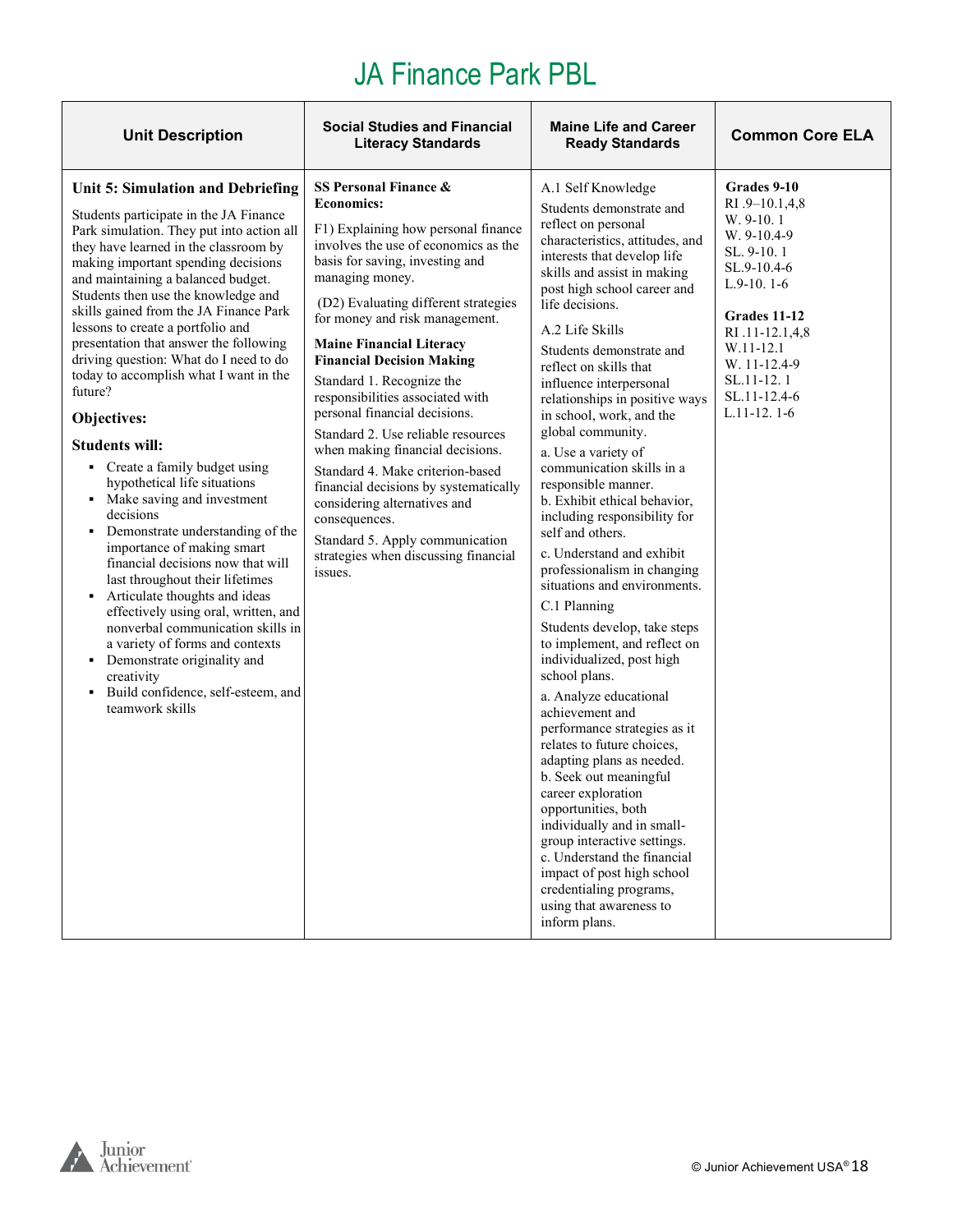| <b>Unit Description</b>                                                                                                                                                                                                                                                                                                                                                                                                                                                                                                          | <b>Social Studies and Financial</b><br><b>Literacy Standards</b>                                                                                                                                                                                                                                                                                                                                                                                                                                                                                            | <b>Maine Life and Career Ready</b><br><b>Standards</b>                                                                                                                                                                                                                                                                                                                        | <b>English Language</b><br><b>Arts</b>                                                                                                                |
|----------------------------------------------------------------------------------------------------------------------------------------------------------------------------------------------------------------------------------------------------------------------------------------------------------------------------------------------------------------------------------------------------------------------------------------------------------------------------------------------------------------------------------|-------------------------------------------------------------------------------------------------------------------------------------------------------------------------------------------------------------------------------------------------------------------------------------------------------------------------------------------------------------------------------------------------------------------------------------------------------------------------------------------------------------------------------------------------------------|-------------------------------------------------------------------------------------------------------------------------------------------------------------------------------------------------------------------------------------------------------------------------------------------------------------------------------------------------------------------------------|-------------------------------------------------------------------------------------------------------------------------------------------------------|
| Theme 1: Employment and Income<br><b>Foundation 1 Career Cluster</b><br>Students learn about the 16 career clusters<br>and how their own interests and skills can<br>help them determine a career pathway<br>Objectives:<br><b>Students will:</b><br>• Examine careers and corresponding<br>career clusters.<br>• Apply interests and skills to specific<br>career clusters.<br>• Research possible careers within a<br>chosen career cluster.<br>• Analyze how interests and skills may<br>relate to a specific career cluster. | <b>Maine Financial Literacy</b><br><b>Employment and Income</b><br>Standard 1. Explore job and career<br>options.<br>A. Analyze how economic and<br>other conditions can affect income<br>and career opportunities and the<br>need for lifelong training and<br>education.<br>C. Outline a career plan that aligns<br>with personal interests, financial<br>goals and desired lifestyle.                                                                                                                                                                    | A.1 Self Knowledge<br>Students demonstrate and reflect on<br>personal characteristics, attitudes,<br>and interests that develop life skills<br>and assist in making post high<br>school career and life decisions.<br><b>B.1 Exploring Opportunities</b><br>Students articulate a variety of post<br>high school options based on<br>individualized, in-depth<br>exploration. | RI.9-10.1.4<br>W.9-10.2,4,6,7,8<br>SL 9-10. 1,2,4,5,6<br>$L$ 9-10. 1-6<br>RI.11-12.1.4<br>$W.11-12.2,4,6,7,8$<br>SL 9-10. 1,2,4,5,6<br>$L$ 11-12, 1-6 |
| <b>Theme 1 Foundation 2 Net Income</b><br>Students learn the difference between gross<br>pay and net pay and understand the various<br>taxes and other deductions withheld from a<br>paycheck.<br>Objectives:<br>The students will:<br>• Identify the difference between gross<br>pay and net pay.<br>• Identify the components on an earnings<br>statement (pay stub) that affect net<br>income.<br>• Calculate net monthly income after<br>removing taxes, benefits, and other<br>deductions.                                  | SS Personal Finance &<br><b>Economics:</b><br>F1) Explaining how personal<br>finance involves the use of<br>economics as the basis for saving,<br>investing and managing money.<br>(D2) Evaluating different<br>strategies for money and risk<br>management.<br><b>Maine Financial Literacy</b><br><b>Employment and Income</b><br>Standard 3. Analyze factors that<br>affect net income.<br>B. List circumstances that make it<br>prudent to adjust the income tax<br>withholding allowance.<br>C. Differentiate between gross, net<br>and taxable income. | A.1 Self Knowledge<br>Students demonstrate and reflect on<br>personal characteristics, attitudes,<br>and interests that develop life skills<br>and assist in making post high<br>school career and life decisions.                                                                                                                                                            | Grades 9-10<br>9-10.RV.1<br>9-10.RV.3.2<br>9-10.SL.1<br>Grades 11-12<br>$11 - 12 RV.1$<br>$11 - 12 RV.3.2$<br>$11 - 12$ .SL.1                         |



Г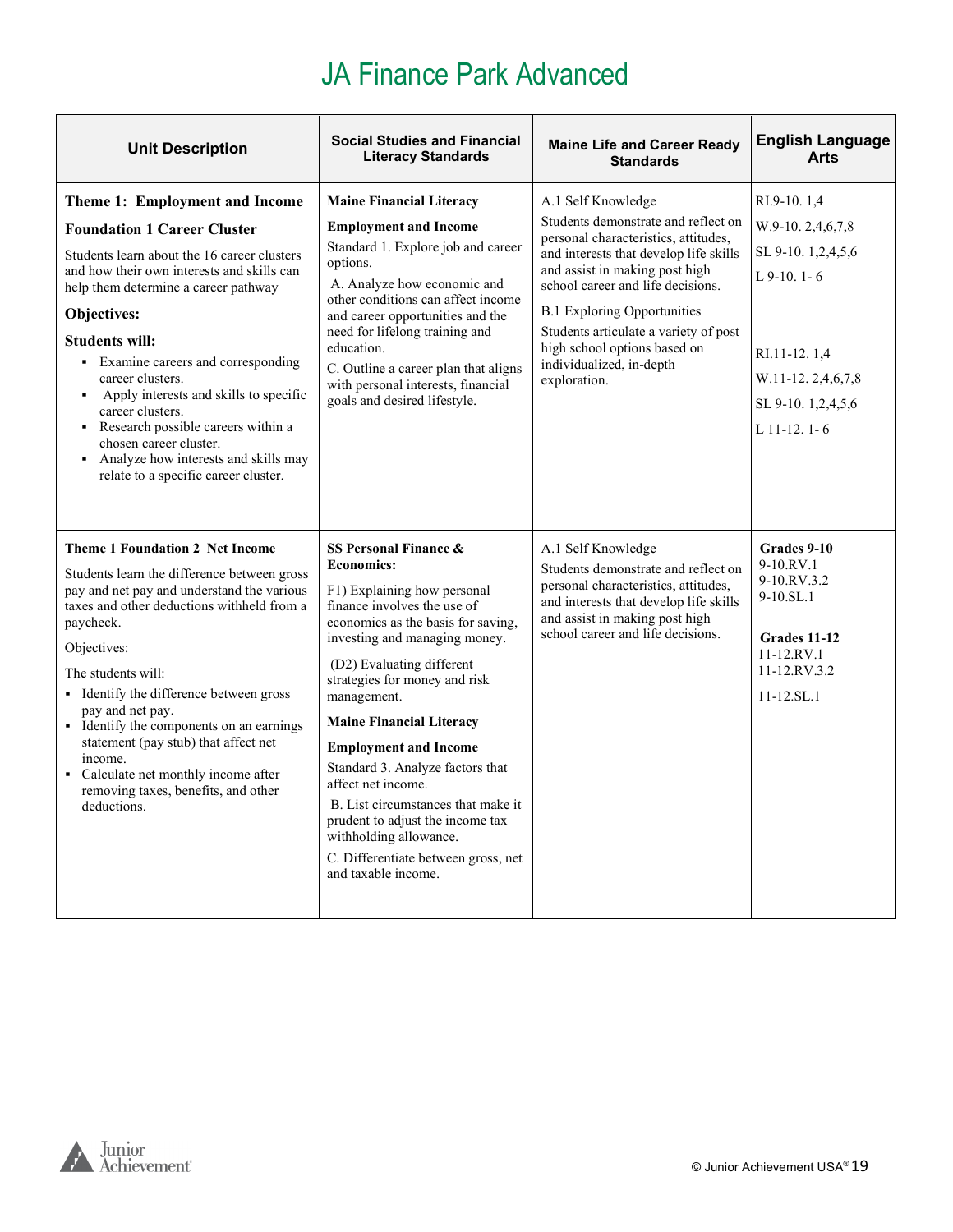| <b>Unit Description</b>                                                                                                                                                                                                                                                                                                                                                                                                                                                                                                                                                                                                                      | <b>Social Studies and Financial</b><br><b>Literacy Standards</b>                                                                                                                                                                                                                                                                                                                                               | <b>Maine Life and Career Ready</b><br><b>Standards</b>                                                                                                                                                                                                                                                                                                                                                                                                                                                                                                                                                                                                                                                                                                                                                                                                                                                      | <b>English</b><br><b>Language Arts</b>                                                                                          |
|----------------------------------------------------------------------------------------------------------------------------------------------------------------------------------------------------------------------------------------------------------------------------------------------------------------------------------------------------------------------------------------------------------------------------------------------------------------------------------------------------------------------------------------------------------------------------------------------------------------------------------------------|----------------------------------------------------------------------------------------------------------------------------------------------------------------------------------------------------------------------------------------------------------------------------------------------------------------------------------------------------------------------------------------------------------------|-------------------------------------------------------------------------------------------------------------------------------------------------------------------------------------------------------------------------------------------------------------------------------------------------------------------------------------------------------------------------------------------------------------------------------------------------------------------------------------------------------------------------------------------------------------------------------------------------------------------------------------------------------------------------------------------------------------------------------------------------------------------------------------------------------------------------------------------------------------------------------------------------------------|---------------------------------------------------------------------------------------------------------------------------------|
| Theme 2: Employment and<br><b>Education</b><br>The Value of Education<br>Students learn about the time<br>commitments, costs and benefits of<br>post-secondary education options.<br>Then they compete to find four<br>occupations from the Occupational<br>Outlook Handbook with the highest<br>return on investment.<br>Objectives:<br><b>Students will:</b><br>• Identify the benefits of<br>postsecondary education,<br>including trade schools<br>and military service.<br>Identify the income<br>٠<br>projection for a variety of<br>careers.<br>Calculate the return on<br>the educational<br>investment for different<br>occupations | <b>Maine Financial Literacy</b><br><b>Employment and Income</b><br>Standard 1. Explore job and career<br>options.<br>A. Analyze how economic and other<br>conditions can affect income and career<br>opportunities and the need for lifelong<br>training and education.<br>B. Discuss how non-income factors<br>such as child-care options, cost of living<br>and work conditions can influence job<br>choice. | A.1 Self Knowledge<br>Students demonstrate and reflect on<br>personal characteristics, attitudes, and<br>interests that develop life skills and<br>assist in making post high school career<br>and life decisions.<br><b>B.1 Exploring Opportunities</b><br>Students articulate a variety of post high<br>school options based on individualized,<br>in-depth exploration.<br>C.1 Planning<br>Students develop, take steps to<br>implement, and reflect on<br>individualized, post high school plans.<br>a. Analyze educational achievement and<br>performance strategies as it relates to<br>future choices, adapting plans as<br>needed.<br>b. Seek out meaningful career<br>exploration opportunities, both<br>individually and in small-group<br>interactive settings.<br>c. Understand the financial impact of<br>post high school credentialing<br>programs, using that awareness to<br>inform plans. | RI.9-10.1,4<br>SL 9-10. 1,2,4,5,6<br>$L$ 9-10. 1-6<br>RI.11-12.1,4<br>SL 9-10. 1,2,4,5,6<br>L $11-12$ , $1-6$                   |
| Theme 3: Financial<br><b>Responsibility and Decision</b><br><b>Making</b><br><b>Financial Decision Making</b><br>Students learn a process for making<br>decisions and recognize the<br>responsibilities associated with personal<br>financial decisions.<br>Objectives:<br><b>Students will:</b><br>• Use rational and considered<br>decision-making steps to select<br>financial goals and priorities.<br>• Explain how decisions made<br>today can impact the future                                                                                                                                                                       | <b>Maine Financial Literacy</b><br><b>Financial Decision Making</b><br>Standard 1. Recognize the<br>responsibilities associated with personal<br>financial decisions.<br>Standard 2. Use reliable resources when<br>making financial decisions.<br>Standard 4. Make criterion-based<br>financial decisions by systematically<br>considering alternatives and<br>consequences.                                  | A.2 Life Skills<br>Students demonstrate and reflect on<br>skills that influence interpersonal<br>relationships in positive ways in school,<br>work, and the global community.<br>a. Use a variety of communication skills<br>in a responsible manner.<br>b. Exhibit ethical behavior, including<br>responsibility for self and others.<br>c. Understand and exhibit<br>professionalism in changing situations<br>and environments.                                                                                                                                                                                                                                                                                                                                                                                                                                                                          | RI.9-10.1,4<br>W.9-10.1,4<br>SL 9-10. 1,2,5<br>$L$ 9-10. 1-6<br>RI.11-12.1,4<br>W.11-12.1,4<br>SL 9-10. 1,2,5<br>$L$ 11-12. 1-6 |

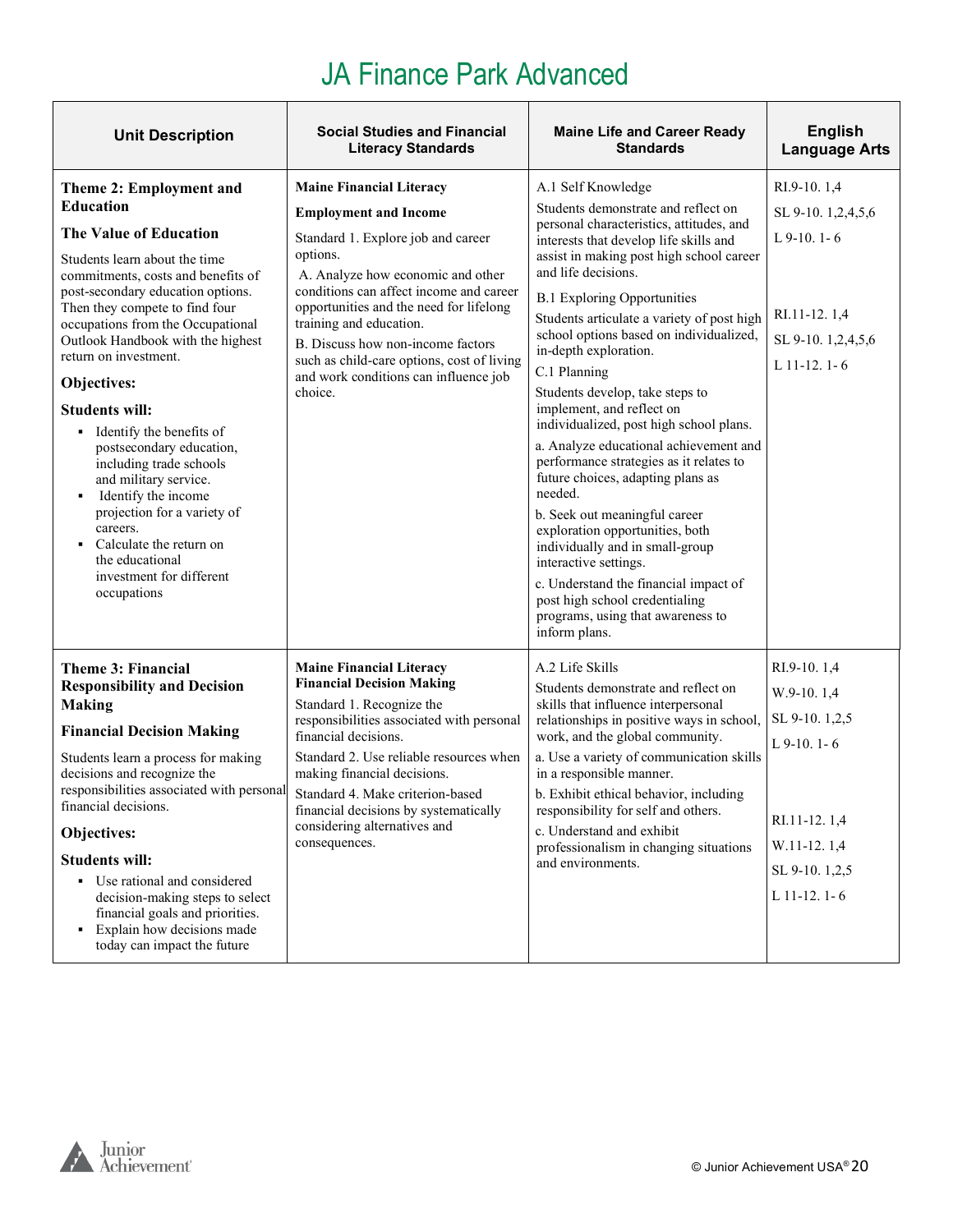| <b>Unit Description</b>                                                                                                                                                                                                                                                                                                                                                                                                                                                                                                                               | <b>Social Studies and Financial</b><br><b>Literacy Standards</b>                                                                                                                                                                                                                                                                                                                                                                                                                                                                                                                                                                                                                                                                                                                                                                                                                 | <b>Maine Life and Career Ready</b><br><b>Standards</b>                                                                                                                                                                                                                                                                                                                                                                             | <b>English</b><br><b>Language Arts</b>                                                                                                        |
|-------------------------------------------------------------------------------------------------------------------------------------------------------------------------------------------------------------------------------------------------------------------------------------------------------------------------------------------------------------------------------------------------------------------------------------------------------------------------------------------------------------------------------------------------------|----------------------------------------------------------------------------------------------------------------------------------------------------------------------------------------------------------------------------------------------------------------------------------------------------------------------------------------------------------------------------------------------------------------------------------------------------------------------------------------------------------------------------------------------------------------------------------------------------------------------------------------------------------------------------------------------------------------------------------------------------------------------------------------------------------------------------------------------------------------------------------|------------------------------------------------------------------------------------------------------------------------------------------------------------------------------------------------------------------------------------------------------------------------------------------------------------------------------------------------------------------------------------------------------------------------------------|-----------------------------------------------------------------------------------------------------------------------------------------------|
| Theme 4: Planning and Money<br>Management<br><b>Next-Level Budgeting</b><br>Students explore the differences<br>between needs and wants, and then<br>learn about the parts of a budget and the<br>importance of budgeting.<br>Objectives:<br><b>Students will:</b><br>• Recognize some of the reasons<br>why people might spend more<br>than they earn.<br>Identify and use parts of a<br>٠<br>budget.<br>• List the long-term effects of<br>overspending.                                                                                            | <b>Maine Financial Literacy</b><br><b>Spending and Saving</b><br>Standard 1. Develop a plan for spending<br>and saving.<br>A. Use a plan to manage spending and<br>achieve financial goals.<br>C. Analyze how changes in life<br>circumstances can affect a personal<br>spending plan.<br>D. Investigate changes in personal<br>spending behavior that contribute to<br>wealth building.<br><b>Financial Decision Making</b><br>Standard 4: Make criterion-based<br>financial decisions by systematically<br>considering alternatives and<br>consequences.<br>C. Develop a backup plan for a specific<br>financial goal when circumstances<br>change, such as from job loss, illness,<br>major gift or inheritance.<br>D. Develop a contingency plan to deal<br>with events, such as a car breakdown or<br>a phone loss, that might affect personal<br>finances on short notice. | A.2 Life Skills<br>Students demonstrate and reflect on<br>skills that influence interpersonal<br>relationships in positive ways in school,<br>work, and the global community.<br>a. Use a variety of communication skills<br>in a responsible manner.<br>b. Exhibit ethical behavior, including<br>responsibility for self and others.<br>c. Understand and exhibit<br>professionalism in changing situations<br>and environments. | RI.9-10 1,4<br>SL 9-10 1,2<br>$L$ 9-10 1-6<br>RI.11-12 1,4<br>SL 9-10 1,2<br>$L$ 11-12 1-6                                                    |
| <b>Theme 5: Risk Management and</b><br><b>Insurance</b><br>Insurance<br>Students analyze the conditions under<br>which it is appropriate for young adults<br>to have life, health, and disability<br>insurance.<br>Objectives:<br><b>Students will:</b><br>• Recognize strategies for<br>managing risk.<br>List the benefits of having<br>٠<br>insurance for risk management.<br>Identify conditions under which<br>٠<br>it is appropriate for young adults<br>to have life, health, and disability<br>insurance.<br>Compare insurance policies.<br>٠ | <b>SS Personal Finance &amp; Economics:</b><br>(D2) Evaluating different strategies for<br>money and risk management.<br><b>Maine Financial Literacy</b><br><b>Risk Management and Insurance</b><br>Standard 1. Identify common types of<br>risks and basic risk management<br>methods.<br>Standard 2. Justify reasons to use<br>property and liability insurance.<br>Standard 3. Justify reasons to use health,<br>disability, long-term care and life<br>insurance.                                                                                                                                                                                                                                                                                                                                                                                                            | A.2 Life Skills<br>Students demonstrate and reflect on<br>skills that influence interpersonal<br>relationships in positive ways in school,<br>work, and the global community.<br>a. Use a variety of communication skills<br>in a responsible manner.<br>b. Exhibit ethical behavior, including<br>responsibility for self and others.<br>c. Understand and exhibit<br>professionalism in changing situations<br>and environments. | RI.9-10 1,4<br>W.9-10 1,2,4,6,7,8<br>SL 9-10 1,2,4,5<br>$L$ 9-10 1-6<br>RI.11-12 1.4<br>W.11-12 2,4,6,7,8<br>SL 9-10 1,2,4,5<br>$L$ 11-12 1-6 |

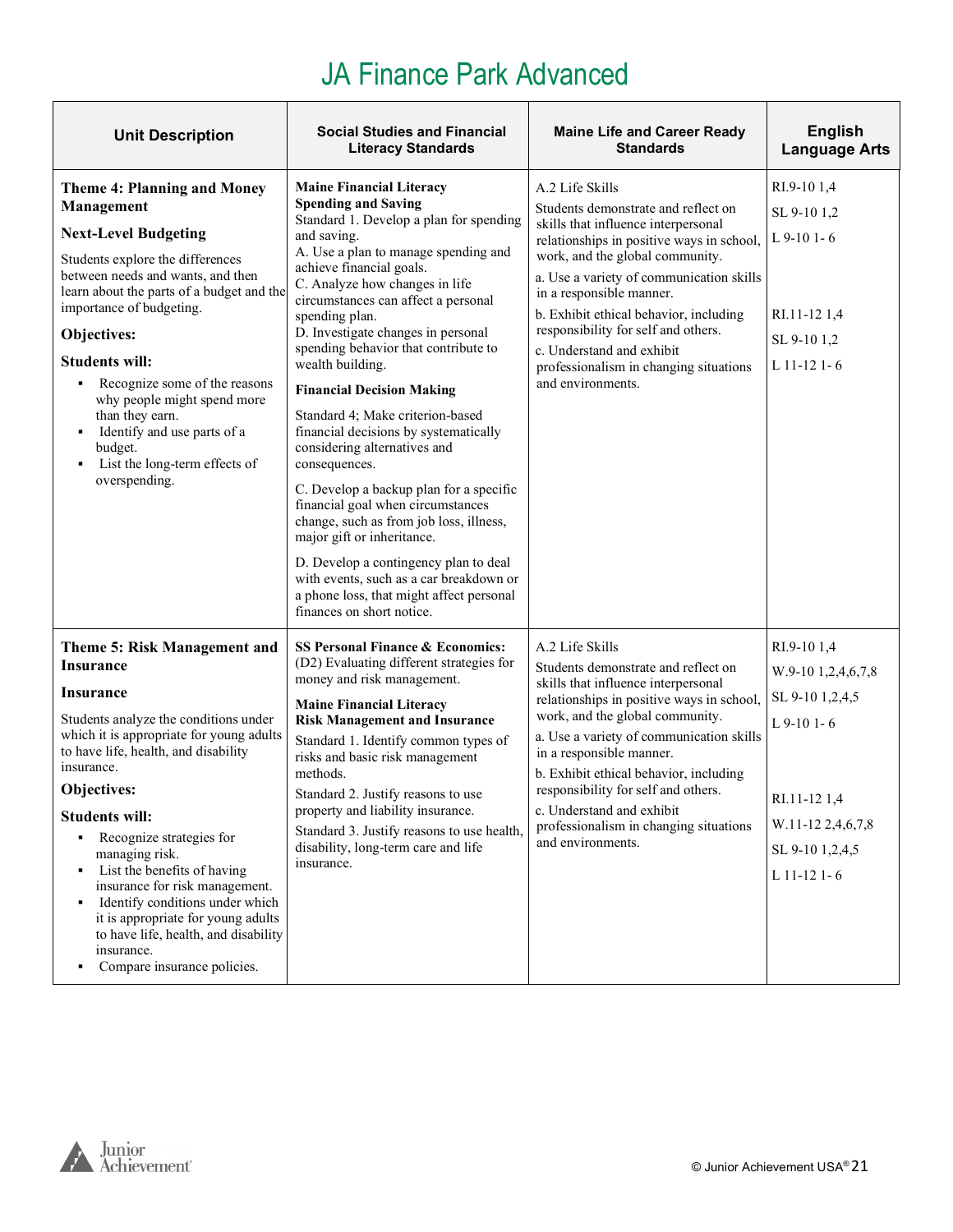| <b>Unit Description</b>                                                                                                                                                                                                                                                                                                                                                                                                                                                                                                                                               | <b>Social Studies and Financial</b><br><b>Literacy Standards</b>                                                                                                                                                                                                                                                                                                                                                                                                                                                                                                                                                                                                                                                                  | <b>Maine Life and Career Ready</b><br><b>Standards</b>                                                                                                                                                                                                                                                                                                                                                                                                                                                                                                                                                                                                                                                              | <b>English</b><br><b>Language Arts</b>                                                                                                             |
|-----------------------------------------------------------------------------------------------------------------------------------------------------------------------------------------------------------------------------------------------------------------------------------------------------------------------------------------------------------------------------------------------------------------------------------------------------------------------------------------------------------------------------------------------------------------------|-----------------------------------------------------------------------------------------------------------------------------------------------------------------------------------------------------------------------------------------------------------------------------------------------------------------------------------------------------------------------------------------------------------------------------------------------------------------------------------------------------------------------------------------------------------------------------------------------------------------------------------------------------------------------------------------------------------------------------------|---------------------------------------------------------------------------------------------------------------------------------------------------------------------------------------------------------------------------------------------------------------------------------------------------------------------------------------------------------------------------------------------------------------------------------------------------------------------------------------------------------------------------------------------------------------------------------------------------------------------------------------------------------------------------------------------------------------------|----------------------------------------------------------------------------------------------------------------------------------------------------|
| Theme 6: Investing<br><b>Investing for the Future</b><br>Students learn about different types of<br>investments and collaborate to build a<br>diversified investment portfolio.<br>Objectives:<br><b>Students will:</b><br>• Recognize different investment<br>options.<br>• Compare the benefits and risks<br>of various investment options.<br>• Create a diversified investment<br>portfolio that maximizes profit                                                                                                                                                 | <b>Maine Financial Literacy</b><br>Investing<br>Standard 1. Explain how investing may<br>build wealth and help meet financial<br>goals.<br>A. Compare strategies for investing as<br>part of a comprehensive financial plan.<br>B. Describe the importance of various<br>sources of income in retirement,<br>including Social Security, employer-<br>sponsored retirement savings plans and<br>personal investments.<br>Standard 2. Evaluate investment<br>alternatives.<br>A. Differentiate between diversification<br>and asset allocation.<br>B. Identify types of investments<br>appropriate for different objectives such<br>as liquidity, income and growth.<br>Standard 3. Demonstrate how to buy<br>and sell investments. | A.2 Life Skills<br>Students demonstrate and reflect on<br>skills that influence interpersonal<br>relationships in positive ways in school,<br>work, and the global community.<br>a. Use a variety of communication skills<br>in a responsible manner.<br>b. Exhibit ethical behavior, including<br>responsibility for self and others.<br>c. Understand and exhibit<br>professionalism in changing situations<br>and environments.                                                                                                                                                                                                                                                                                  | RI.9-10 1,4<br>W.9-10 1.8<br>SL 9-10 1,2,5<br>$L$ 9-10 1-6<br>RI.11-12 1,4<br>W.11-12 1,8<br>SL 9-10 1,2,5<br>$L$ 11-12 1-6                        |
| <b>Theme 7: Simulation and Debrief</b><br>Students participate in the JA Finance<br>Park simulation then reflect on the<br>activities they participated in during<br>the simulation and engage in an<br>activity to connect their learnings and<br>takeaways from the JA Finance Park<br>simulation to their future career and<br>money management goals.<br>Objectives:<br><b>Students will:</b><br>Identify key learnings from the<br>٠<br>JA Finance Park simulation.<br>Analyze and apply lessons<br>٠<br>learned to future career and<br>money management goals. | <b>SS Personal Finance &amp; Economics:</b><br>F1) Explaining how personal finance<br>involves the use of economics as the<br>basis for saving, investing and<br>managing money.<br>(D2) Evaluating different strategies for<br>money and risk management.<br><b>Maine Financial Literacy</b><br><b>Financial Decision Making</b><br>Standard 1. Recognize the<br>responsibilities associated with personal<br>financial decisions.<br>Standard 2. Use reliable resources when<br>making financial decisions.<br>Standard 4. Make criterion-based<br>financial decisions by systematically<br>considering alternatives and<br>consequences.<br>Standard 5. Apply communication<br>strategies when discussing financial<br>issues. | A.2 Life Skills<br>Students demonstrate and reflect on<br>skills that influence interpersonal<br>relationships in positive ways in school,<br>work, and the global community.<br>Use a variety of communication<br>a.<br>skills in a responsible manner.<br>Exhibit ethical behavior, including<br>b.<br>responsibility for self and others.<br>Understand and exhibit<br>$c_{\cdot}$<br>professionalism in changing<br>situations and environments.<br>C.2 Career Awareness<br>Students are aware of changing career<br>and economic trends and can adapt<br>their personal plan to meet situational<br>needs, personal aptitudes and interests.<br>a. Reflect on personal growth and<br>alternative perspectives. | RI.9-101,4<br>W.9-10 1,2,4,6,7,8<br>SL 9-10 1,2,4,5,6<br>$L$ 9-10 1-6<br>RI.11-12 1,4<br>W.11-12 1,2,4,6,7,8<br>SL 9-10 1,2,4,5,6<br>$L$ 11-12 1-6 |

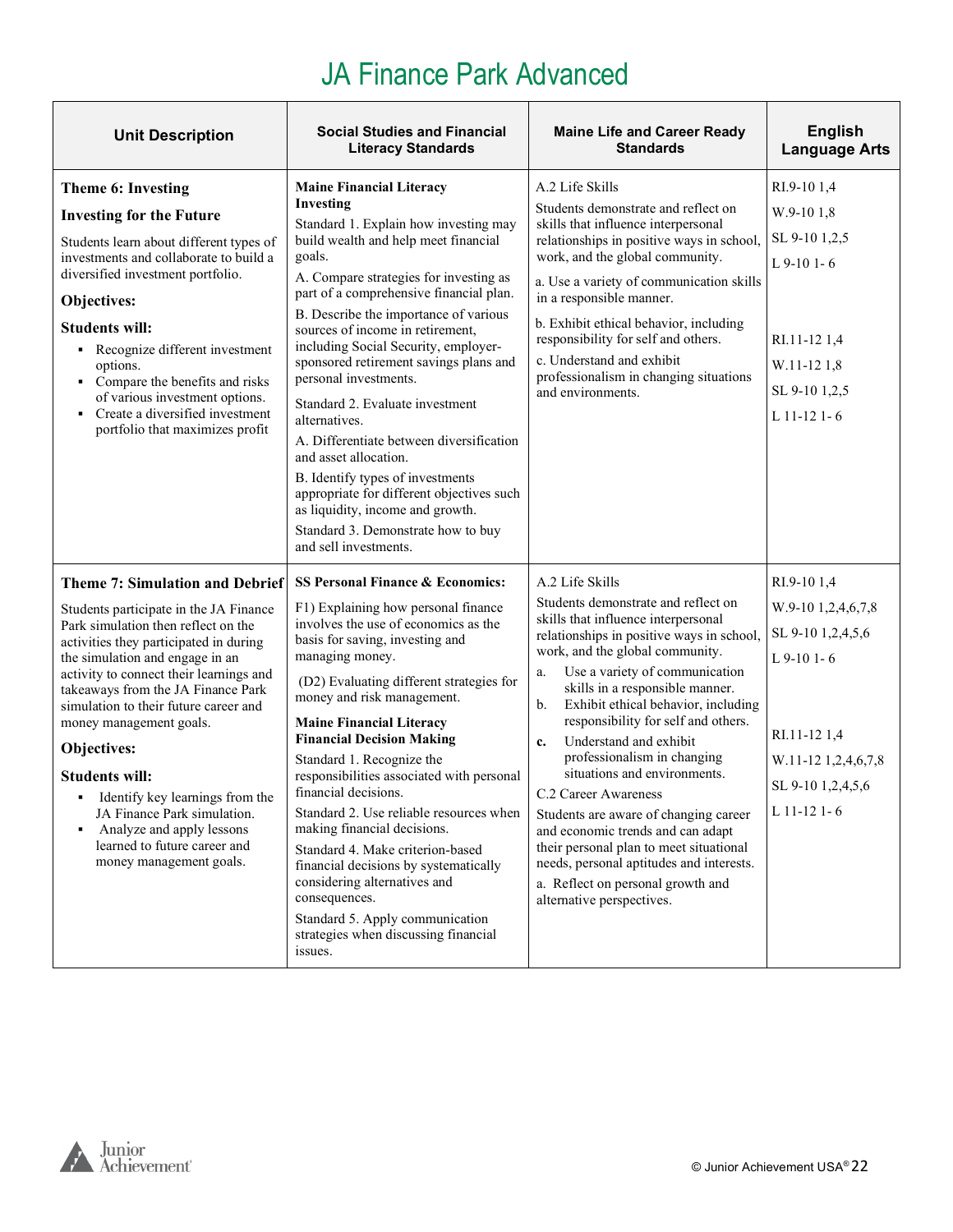| <b>Extension Details</b>                                                                                                                                                                                                                                                                                                                                                                  | <b>Extension Objectives</b>                                                                                                                                                                                                                                                                                                                                              | <b>Social Studies and Financial</b><br><b>Literacy Standards</b>                                                                                                                                                                                                                                                                                                                                                                                                                                                              | <b>Maine Life and Career Ready</b><br><b>Standards</b>                                                                                                                                                                                                                                                                                                                                                                                                                                                   |  |  |  |
|-------------------------------------------------------------------------------------------------------------------------------------------------------------------------------------------------------------------------------------------------------------------------------------------------------------------------------------------------------------------------------------------|--------------------------------------------------------------------------------------------------------------------------------------------------------------------------------------------------------------------------------------------------------------------------------------------------------------------------------------------------------------------------|-------------------------------------------------------------------------------------------------------------------------------------------------------------------------------------------------------------------------------------------------------------------------------------------------------------------------------------------------------------------------------------------------------------------------------------------------------------------------------------------------------------------------------|----------------------------------------------------------------------------------------------------------------------------------------------------------------------------------------------------------------------------------------------------------------------------------------------------------------------------------------------------------------------------------------------------------------------------------------------------------------------------------------------------------|--|--|--|
| Theme One: Employment and Income                                                                                                                                                                                                                                                                                                                                                          |                                                                                                                                                                                                                                                                                                                                                                          |                                                                                                                                                                                                                                                                                                                                                                                                                                                                                                                               |                                                                                                                                                                                                                                                                                                                                                                                                                                                                                                          |  |  |  |
| <b>Entrepreneurial Strengths and</b><br><b>Talents</b><br>Students are introduced to<br>entrepreneurial characteristics and<br>how they help in business. They<br>take a self-assessment and create a<br>plan to improve their<br>entrepreneurial skills.                                                                                                                                 | <b>Students will</b><br>• Identify the characteristics<br>of a successful entrepreneur.<br>Examine personal<br>٠<br>entrepreneurial<br>qualifications and<br>characteristics.<br>Develop a plan for building<br>٠<br>entrepreneurial skills.                                                                                                                             | <b>Maine Financial Literacy</b><br><b>Employment and Income</b><br>Standard 1. Explore job and career<br>options.<br>E. Describe the risks, costs and<br>rewards of starting a business.                                                                                                                                                                                                                                                                                                                                      | A.1 Self Knowledge<br>Students demonstrate and reflect<br>on personal characteristics,<br>attitudes, and interests that develop<br>life skills and assist in making post<br>high school career and life<br>decisions.<br><b>B.1 Exploring Opportunities</b><br>Students articulate a variety of post<br>high school options based on<br>individualized, in-depth<br>exploration.                                                                                                                         |  |  |  |
| <b>Job Loss</b><br>Students are introduced to factors<br>that can lead to job loss. They<br>learn which professions are likely<br>to be more affected by specific<br>factors and compare two worker<br>scenarios. Students see how being<br>prepared can help minimize job<br>loss stress and they sketch out a<br>plan to prepare for a possible job<br>loss.                            | <b>Students will</b><br>Recognize factors that can<br>٠<br>lead to job loss, including<br>economic downturns<br>(layoffs, natural disasters,<br>foreclosure), globalization,<br>and automation.<br>Develop a plan for<br>٠<br>preparing for job loss.<br>Identify professional<br>٠<br>development and job<br>retraining opportunities to<br>help when job loss happens. | <b>Maine Financial Literacy</b><br><b>Financial Decision Making</b><br>Standard 4; Make criterion-based<br>financial decisions by<br>systematically considering<br>alternatives and consequences.<br>C. Develop a backup plan for a<br>specific financial goal when<br>circumstances change, such as<br>from job loss, illness, major gift or<br>inheritance.<br>D. Develop a contingency plan to<br>deal with events, such as a car<br>breakdown or a phone loss, that<br>might affect personal finances on<br>short notice. | C.2 Career Awareness<br>Students are aware of changing<br>career and economic trends and can<br>adapt their personal plan to meet<br>situational needs, personal aptitudes<br>and interests.<br>a. Reflect on personal growth and<br>alternative perspectives.<br>b. Analyze and adjust approach,<br>timeline, and plan as needed                                                                                                                                                                        |  |  |  |
| My Work Values and<br><b>Responsibilities</b><br>Students compare two employees<br>to see the importance of soft skills<br>and strong work ethic, and then<br>they learn why work ethic is<br>important to employers. They are<br>challenged to make ethical<br>decisions in the workplace, and<br>they also draft answers to mock<br>interview questions addressing<br>their work ethic. | <b>Students will:</b><br>• Recognize the importance of<br>having a good work ethic<br>and making good choices,<br>including ethical decisions,<br>in the workplace.<br>Explain why certain<br>decisions made at work,<br>such as taking excessive sick<br>days, having unexcused<br>absences, or arriving late,<br>have negative consequences.                           | NA                                                                                                                                                                                                                                                                                                                                                                                                                                                                                                                            | A.2. Life Skills<br>Students demonstrate and reflect<br>on skills that influence<br>interpersonal relationships in<br>positive ways in school, work, and<br>the global community.<br>a. Use a variety of communication<br>skills in a responsible manner.<br>b. Exhibit ethical behavior,<br>including responsibility for self<br>and others.<br><b>B.1 Exploring Opportunities</b><br>Students articulate a variety of post<br>high school options based on<br>individualized, in-depth<br>exploration. |  |  |  |

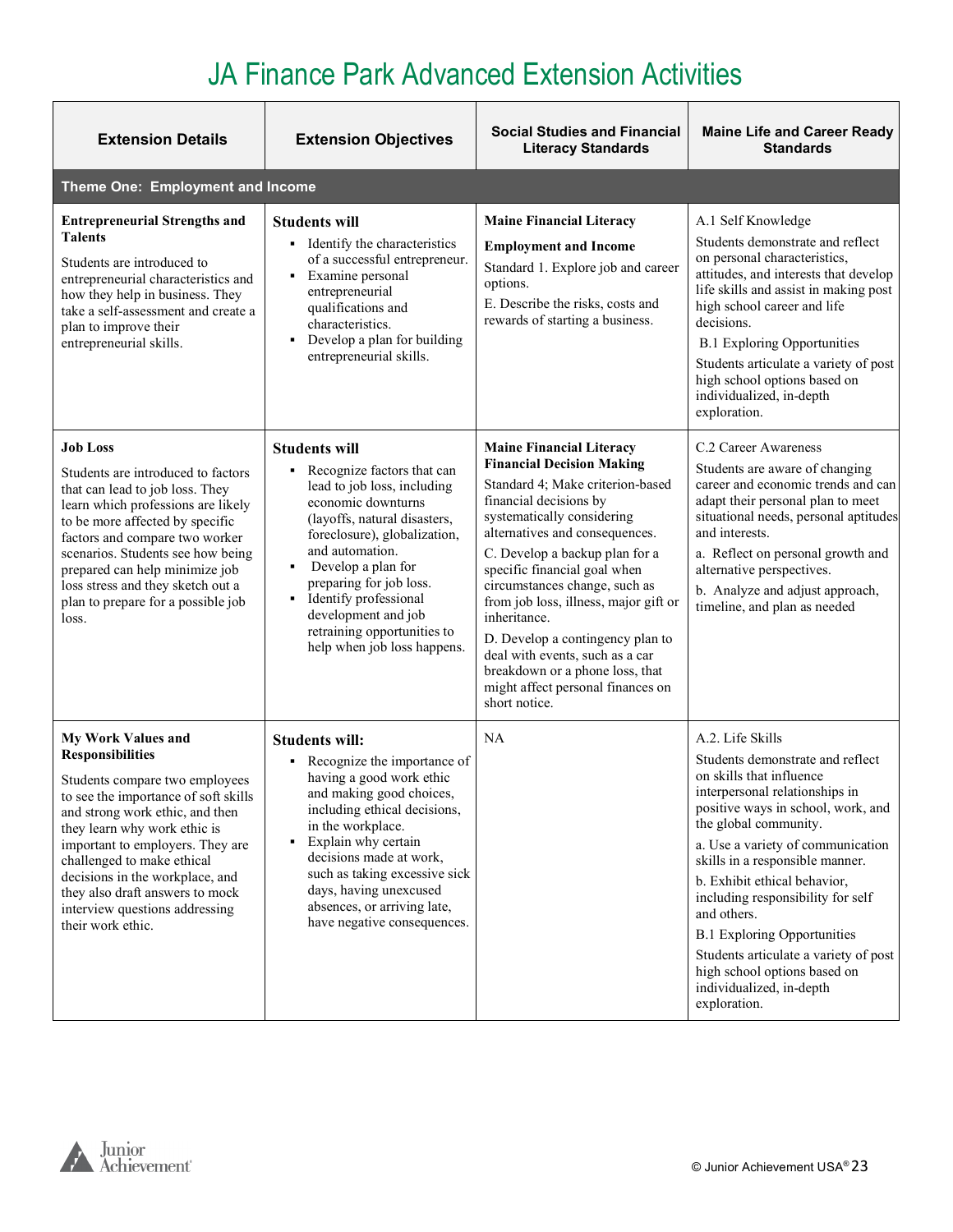| <b>Extension Details</b>                                                                                                                                                                                                                                                                                                                                                                      | <b>Extension Objectives</b>                                                                                                                                                                                                                         | <b>Social Studies and Financial</b><br><b>Literacy Standards</b>                                                                                                                                                                                                                                                                                                                                                                                                    | <b>Maine Life and Career Ready</b><br><b>Standards</b>                                                                                                                                                                                                                                                                                                                                                                                                                                                                                                                                                                                                                                                                                                                                                                                                                                               |
|-----------------------------------------------------------------------------------------------------------------------------------------------------------------------------------------------------------------------------------------------------------------------------------------------------------------------------------------------------------------------------------------------|-----------------------------------------------------------------------------------------------------------------------------------------------------------------------------------------------------------------------------------------------------|---------------------------------------------------------------------------------------------------------------------------------------------------------------------------------------------------------------------------------------------------------------------------------------------------------------------------------------------------------------------------------------------------------------------------------------------------------------------|------------------------------------------------------------------------------------------------------------------------------------------------------------------------------------------------------------------------------------------------------------------------------------------------------------------------------------------------------------------------------------------------------------------------------------------------------------------------------------------------------------------------------------------------------------------------------------------------------------------------------------------------------------------------------------------------------------------------------------------------------------------------------------------------------------------------------------------------------------------------------------------------------|
| The IRS W-4 Form<br>Students learn about the process of<br>withholding money for taxes on<br>their paychecks. They can use a tax<br>estimator to determine how much<br>income to withhold for taxes,<br>discover where their tax dollars are<br>spent, and are introduced to tax<br>exemptions. Students use the IRS<br>website to locate the W-4 form and<br>answer some specific questions. | <b>Students will:</b><br>• Explain the purpose of the<br>W-4 form.<br>• Examine the employee<br>sections of the W-4 form                                                                                                                            | <b>Maine Financial Literacy</b><br><b>Employment and Income</b><br>Standard 3. Analyze factors that<br>affect net income.<br>A. Complete IRS form W-4 to<br>determine the optimal amount to<br>withhold for personal income tax.                                                                                                                                                                                                                                    | A.2 Life Skills<br>Students demonstrate and reflect<br>on skills that influence<br>interpersonal relationships in<br>positive ways in school, work, and<br>the global community.<br>b. Exhibit ethical behavior,<br>including responsibility for self<br>and others.                                                                                                                                                                                                                                                                                                                                                                                                                                                                                                                                                                                                                                 |
| Theme Two: Employment and Education                                                                                                                                                                                                                                                                                                                                                           |                                                                                                                                                                                                                                                     |                                                                                                                                                                                                                                                                                                                                                                                                                                                                     |                                                                                                                                                                                                                                                                                                                                                                                                                                                                                                                                                                                                                                                                                                                                                                                                                                                                                                      |
| <b>Applying for Financial Aid with</b><br><b>FAFSA</b><br>Students learn how to complete the<br>Free Application for Federal<br>Student Aid (FAFSA) form to<br>apply for financial aid for college.                                                                                                                                                                                           | <b>Students will:</b><br>• Explain the rationale for<br>completing the FAFSA<br>form.<br>Identify the resources and<br>information required for the<br>FAFSA form.<br>Develop an action plan for<br>$\blacksquare$<br>completing the FAFSA<br>form. | <b>NA</b>                                                                                                                                                                                                                                                                                                                                                                                                                                                           | <b>B.1 Exploring Opportunities</b><br>Students articulate a variety of<br>post high school options based on<br>individualized, in-depth<br>exploration.                                                                                                                                                                                                                                                                                                                                                                                                                                                                                                                                                                                                                                                                                                                                              |
| <b>Career Decisions</b><br>Students create a plan based on<br>their interests and talents and learn<br>how to set goals to help them<br>achieve that plan.                                                                                                                                                                                                                                    | <b>Students will:</b><br>• Use a process to develop a<br>career plan.<br>• Identify career choices that<br>match interests and abilities<br>Develop a SMART goal to<br>$\blacksquare$<br>help achieve a chosen<br>career.                           | <b>Maine Financial Literacy</b><br><b>Financial Decision Making</b><br>Standard 1. Recognize the<br>responsibilities associated with<br>personal financial decisions.<br>Standard 2. Use reliable resources<br>when making financial decisions.<br>Standard 4. Make criterion-based<br>financial decisions by<br>systematically considering<br>alternatives and consequences.<br>Standard 5. Apply communication<br>strategies when discussing<br>financial issues. | A.1 Self Knowledge<br>Students demonstrate and reflect<br>on personal characteristics,<br>attitudes, and interests that<br>develop life skills and assist in<br>making post high school career<br>and life decisions.<br><b>B.1 Exploring Opportunities</b><br>Students articulate a variety of post<br>high school options based on<br>individualized, in-depth<br>exploration.<br>Students develop, take steps to<br>implement, and reflect on<br>individualized, post high school<br>plans.<br>a. Analyze educational<br>achievement and performance<br>strategies as it relates to future<br>choices, adapting plans as needed.<br>b. Seek out meaningful career<br>exploration opportunities, both<br>individually and in small-group<br>interactive settings.<br>c. Understand the financial impact<br>of post high school credentialing<br>programs, using that awareness to<br>inform plans. |

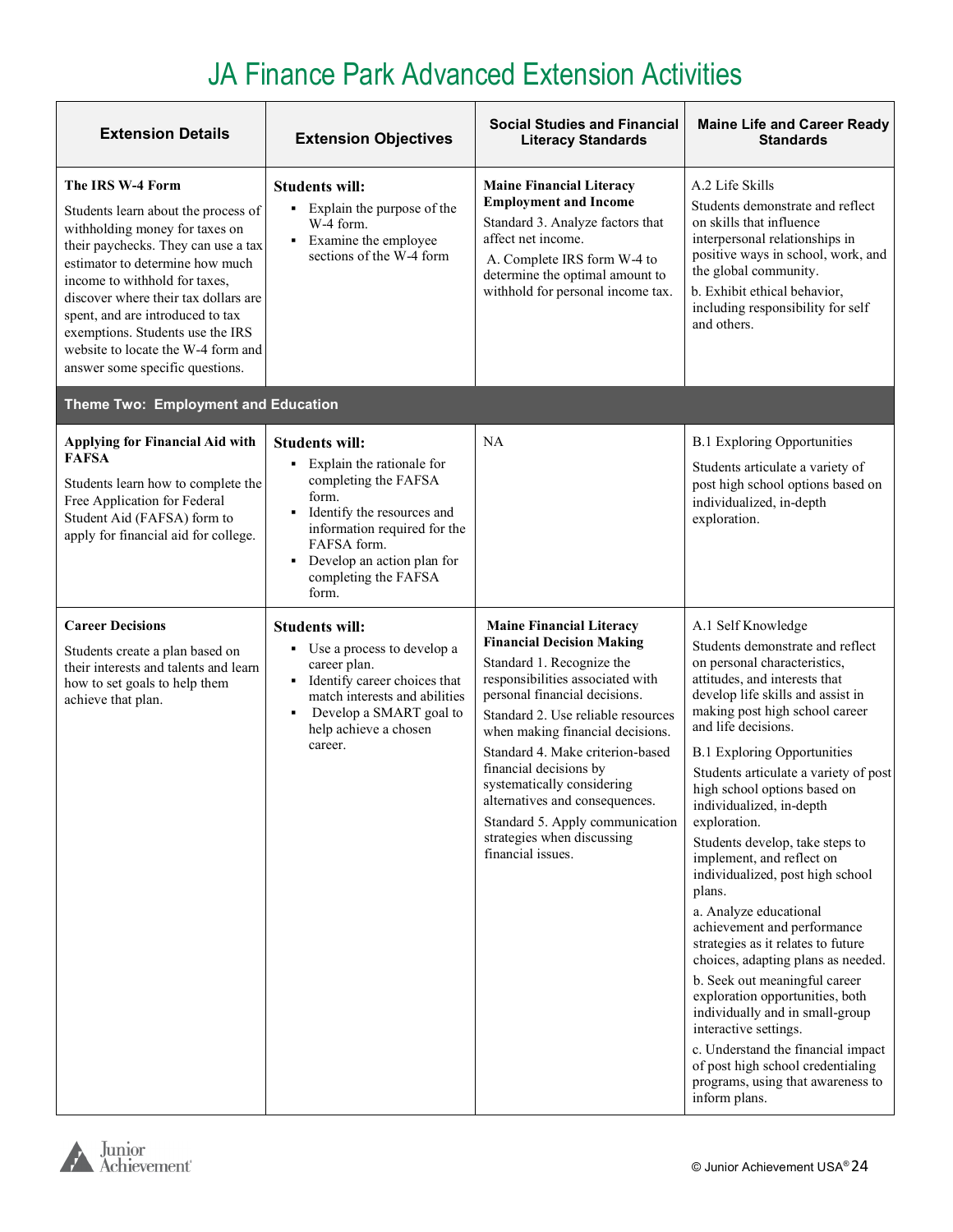| <b>Extension Details</b>                                                                                                                                                                                                                                                                                             | <b>Extension Objectives</b>                                                                                                                                                                                                                                                                                                                                                                                                                                                                                                                                                                                                       | <b>Social Studies and Financial</b><br><b>Literacy Standards</b>                                                                                                                                                                                                                                                                                                                         | <b>Maine Life and Career Ready</b><br><b>Standards</b>                                                                                                                                                                                                                                                                                                                                                                                                                                                                                                                                              |
|----------------------------------------------------------------------------------------------------------------------------------------------------------------------------------------------------------------------------------------------------------------------------------------------------------------------|-----------------------------------------------------------------------------------------------------------------------------------------------------------------------------------------------------------------------------------------------------------------------------------------------------------------------------------------------------------------------------------------------------------------------------------------------------------------------------------------------------------------------------------------------------------------------------------------------------------------------------------|------------------------------------------------------------------------------------------------------------------------------------------------------------------------------------------------------------------------------------------------------------------------------------------------------------------------------------------------------------------------------------------|-----------------------------------------------------------------------------------------------------------------------------------------------------------------------------------------------------------------------------------------------------------------------------------------------------------------------------------------------------------------------------------------------------------------------------------------------------------------------------------------------------------------------------------------------------------------------------------------------------|
| <b>Grades Count!</b><br>Students consider the consequence<br>of grades and other factors and<br>their effects on college options and<br>scholarships.<br><b>Interpreting a Financial Aid</b><br><b>Award Letter</b><br>Students learn how to interpret a<br>financial aid award letter and<br>negotiate for more aid | <b>Students will:</b><br>Reflect on their current GPA<br>$\mathbf{r}$<br>and course selections in<br>light of key factors that<br>influence college<br>admissions.<br>Calculate a possible GPA<br>٠<br>based on potential new<br>courses.<br>List the positive steps they<br>$\mathbf{r}$<br>can take to be successful<br>with potential new courses<br><b>Students will:</b><br>Recognize the options<br>available upon receiving a<br>financial aid award letter.<br>• Analyze the parts of a<br>financial aid award letter.<br>Identify effective strategies<br>$\blacksquare$<br>for negotiating additional<br>financial aid. | <b>Maine Financial Literacy</b><br><b>Financial Decision Making</b><br>Standard 1. Recognize the<br>responsibilities associated with<br>personal financial decisions.<br>NA                                                                                                                                                                                                              | A.2 Life Skills<br>Students demonstrate and reflect<br>on skills that influence<br>interpersonal relationships in<br>positive ways in school, work, and<br>the global community.<br>a. Use a variety of communication<br>skills in a responsible manner.<br>b. Exhibit ethical behavior,<br>including responsibility for self<br>and others.<br>c. Understand and exhibit<br>professionalism in changing<br>situations and environments.<br><b>B.1 Exploring Opportunities</b><br>Students articulate a variety of<br>post high school options based on<br>individualized, in-depth<br>exploration. |
| <b>Paying for Postsecondary</b><br><b>Education</b><br>Students explore how to pay for<br>postsecondary education, a major<br>financial decision that will impact<br>their finances for years to come.                                                                                                               | <b>Students will:</b><br>• Identify a savings goal and<br>plan.<br>Contrast grants and<br>scholarships with student<br>loans.<br>Explain the responsibilities<br>$\blacksquare$<br>associated with student loan<br>debt.                                                                                                                                                                                                                                                                                                                                                                                                          | <b>Maine Financial Literacy</b><br><b>Financial Decision Making</b><br>Standard 1. Recognize the<br>responsibilities associated with<br>personal financial decisions.<br>A. Discuss how individual<br>responsibility for financial well-<br>being will change over a lifetime<br>with changing life circumstances.<br>C. Consider how personal finance<br>decisions might affect others. | <b>B.1 Exploring Opportunities</b><br>Students articulate a variety of<br>post high school options based on<br>individualized, in-depth<br>exploration.                                                                                                                                                                                                                                                                                                                                                                                                                                             |

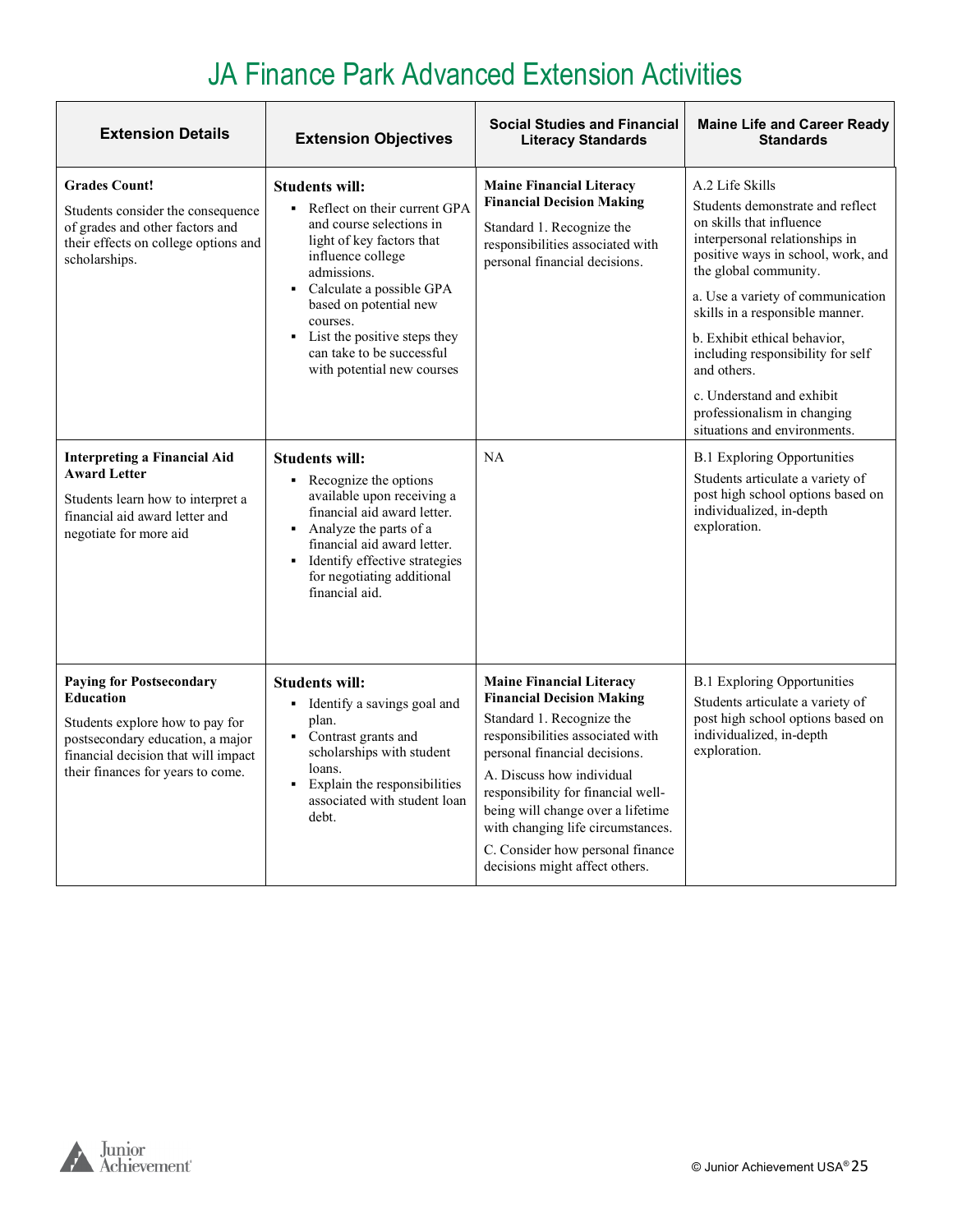| <b>Extension Details</b>                                                                                                                            | <b>Extension Objectives</b>                                                                                                                                                                                                                                                                                             | <b>Social Studies and Financial</b><br><b>Literacy Standards</b>                                                                                                                                                                                                                                                                                                                            | <b>Maine Life and Career Ready</b><br><b>Standards</b>                                                                                                                                                                                                                                                                                       |
|-----------------------------------------------------------------------------------------------------------------------------------------------------|-------------------------------------------------------------------------------------------------------------------------------------------------------------------------------------------------------------------------------------------------------------------------------------------------------------------------|---------------------------------------------------------------------------------------------------------------------------------------------------------------------------------------------------------------------------------------------------------------------------------------------------------------------------------------------------------------------------------------------|----------------------------------------------------------------------------------------------------------------------------------------------------------------------------------------------------------------------------------------------------------------------------------------------------------------------------------------------|
| Theme Three: Financial Responsibility and Decision Making                                                                                           |                                                                                                                                                                                                                                                                                                                         |                                                                                                                                                                                                                                                                                                                                                                                             |                                                                                                                                                                                                                                                                                                                                              |
| <b>Buying Your First Car</b><br>Students learn to be smart<br>consumers when purchasing a new<br>or used car                                        | <b>Students will:</b><br>• Compare benefits of buying<br>and leasing a car.<br>Identify costs associated<br>with buying and owning a<br>car.<br>Explain benefits of buying<br>$\blacksquare$<br>new and used cars.<br>Analyze costs and features<br>of several vehicles to<br>identify the best car for<br>one's needs. | <b>Maine Financial Literacy</b><br><b>Financial Decision Making</b><br>Standard 1. Recognize the<br>responsibilities associated with<br>personal financial decisions.<br>Standard 2. Use reliable<br>resources when making financial<br>decisions.<br>Standard 4. Make criterion-based<br>financial decisions by<br>systematically considering<br>alternatives and consequences.            | A.2 Life Skills<br>Students demonstrate and reflect on<br>skills that influence interpersonal<br>relationships in positive ways in<br>school, work, and the global<br>community.<br>a. Use a variety of communication<br>skills in a responsible manner.<br>b. Exhibit ethical behavior,<br>including responsibility for self and<br>others. |
| <b>Cost of Living</b><br>Students consider the differences in<br>cost of living and median wage in<br>different areas of the United States.         | <b>Students will:</b><br>• Compare cost of living in<br>different states.<br>Discover the different<br>$\blacksquare$<br>median wage for different<br>states and occupations.<br>Make a four-step plan for<br>$\blacksquare$<br>the future.                                                                             | <b>Maine Financial Literacy</b><br><b>Employment and Income</b><br>Standard 1. Explore job and<br>career options.<br>A. Analyze how economic and<br>other conditions can affect<br>income and career opportunities<br>and the need for lifelong training<br>and education.<br>C. Outline a career plan that<br>aligns with personal interests,<br>financial goals and desired<br>lifestyle. | A.2 Life Skills<br>Students demonstrate and reflect on<br>skills that influence interpersonal<br>relationships in positive ways in<br>school, work, and the global<br>community.<br>a. Use a variety of communication<br>skills in a responsible manner.<br>b. Exhibit ethical behavior,<br>including responsibility for self and<br>others. |
| My Financial Future and Debt<br>Students learn how to use credit<br>responsibly, why they should keep<br>debt low, and why credit scores<br>matter. | <b>Students will:</b><br>• Recognize the effects of late<br>or missed payments.<br>• Explain the effect of debts<br>on a person's net worth.<br>Distinguish between good<br>$\blacksquare$<br>use and misuse of credit<br>cards.                                                                                        | <b>Maine Financial Literacy</b><br><b>Credit and Debt</b><br>Standard 1. Analyze the costs and<br>benefits of various types of<br>credit.<br>Standard 3. Apply strategies to<br>avoid or correct debt<br>management problems.                                                                                                                                                               | A.2 Life Skills<br>Students demonstrate and reflect on<br>skills that influence interpersonal<br>relationships in positive ways in<br>school, work, and the global<br>community.<br>a. Use a variety of communication<br>skills in a responsible manner.<br>b. Exhibit ethical behavior,<br>including responsibility for self and<br>others. |

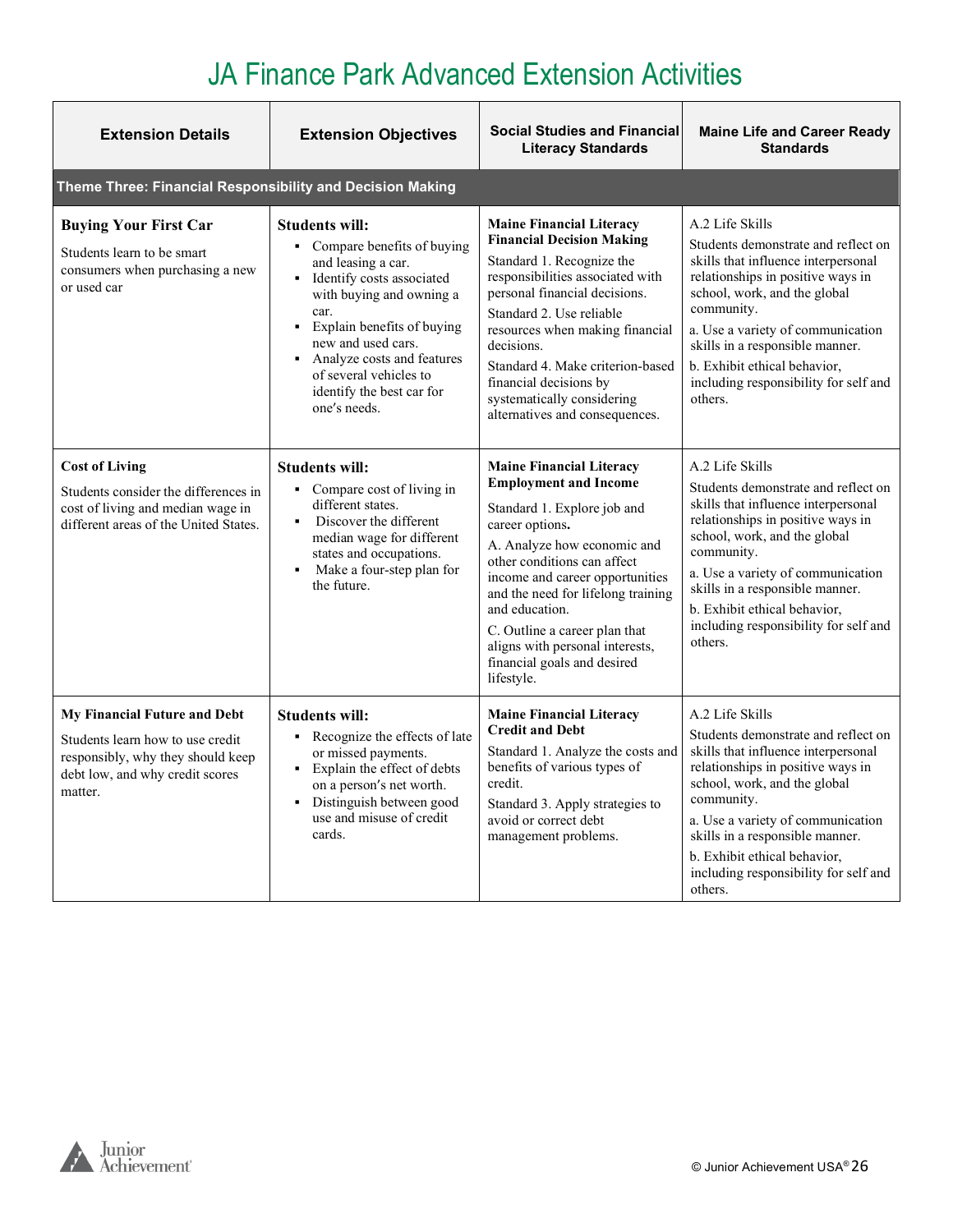| <b>Extension Details</b>                                                                                                                                     | <b>Extension Objectives</b>                                                                                                                                                                                                                                                                                               | <b>Social Studies and Financial</b><br><b>Literacy Standards</b>                                                                                                                                                                                                                                                                                                                                                                                                                                             | <b>Maine Life and Career Ready</b><br><b>Standards</b>                                                                                                                                                                                                                                                                                                                                                                                                                                                                                                                                                                                                                                   |
|--------------------------------------------------------------------------------------------------------------------------------------------------------------|---------------------------------------------------------------------------------------------------------------------------------------------------------------------------------------------------------------------------------------------------------------------------------------------------------------------------|--------------------------------------------------------------------------------------------------------------------------------------------------------------------------------------------------------------------------------------------------------------------------------------------------------------------------------------------------------------------------------------------------------------------------------------------------------------------------------------------------------------|------------------------------------------------------------------------------------------------------------------------------------------------------------------------------------------------------------------------------------------------------------------------------------------------------------------------------------------------------------------------------------------------------------------------------------------------------------------------------------------------------------------------------------------------------------------------------------------------------------------------------------------------------------------------------------------|
| Philanthropy<br>Students consider the emotional,<br>social, and financial benefits of<br>charitable giving as part of creating<br>a personal financial plan. | <b>Students will:</b><br>Explain the difference<br>٠.<br>between philanthropy and<br>charity.<br>• Express how society<br>benefits when others donate<br>money for worthy causes.<br>Evaluate how philanthropy<br>fits within a personal<br>financial plan.<br>Clarify how charitable<br>giving may have tax<br>henefits. | <b>SS Personal Finance:</b><br>Students understand the<br>principles and process of<br>personal finance by: (F1)<br>Explaining how personal finance<br>involves the use of economics as<br>the basis for saving, investing<br>and managing money.<br><b>Maine Financial Literacy</b><br><b>Spending and Saving</b><br>Standard 4. Apply consumer<br>skills to spending and saving<br>decisions.<br>D. Evaluate specific charities<br>based on purpose, management,<br>outcomes or results and<br>reputation. | Students demonstrate and reflect on<br>skills that influence interpersonal<br>relationships in positive ways in<br>school, work, and the global<br>community.<br>Use a variety of communication<br>skills in a responsible manner.<br>Exhibit ethical behavior, including<br>responsibility for self and others.<br>A.3 Problem Solving<br>Students evaluate and implement<br>strategies to manage multiple roles<br>and responsibilities as involved<br>members of their local and global<br>communities.<br>a. Evaluate responsibilities and<br>potential impact as students,<br>community members and<br>employees.<br>b. Engage in issues impacting local<br>and global communities. |

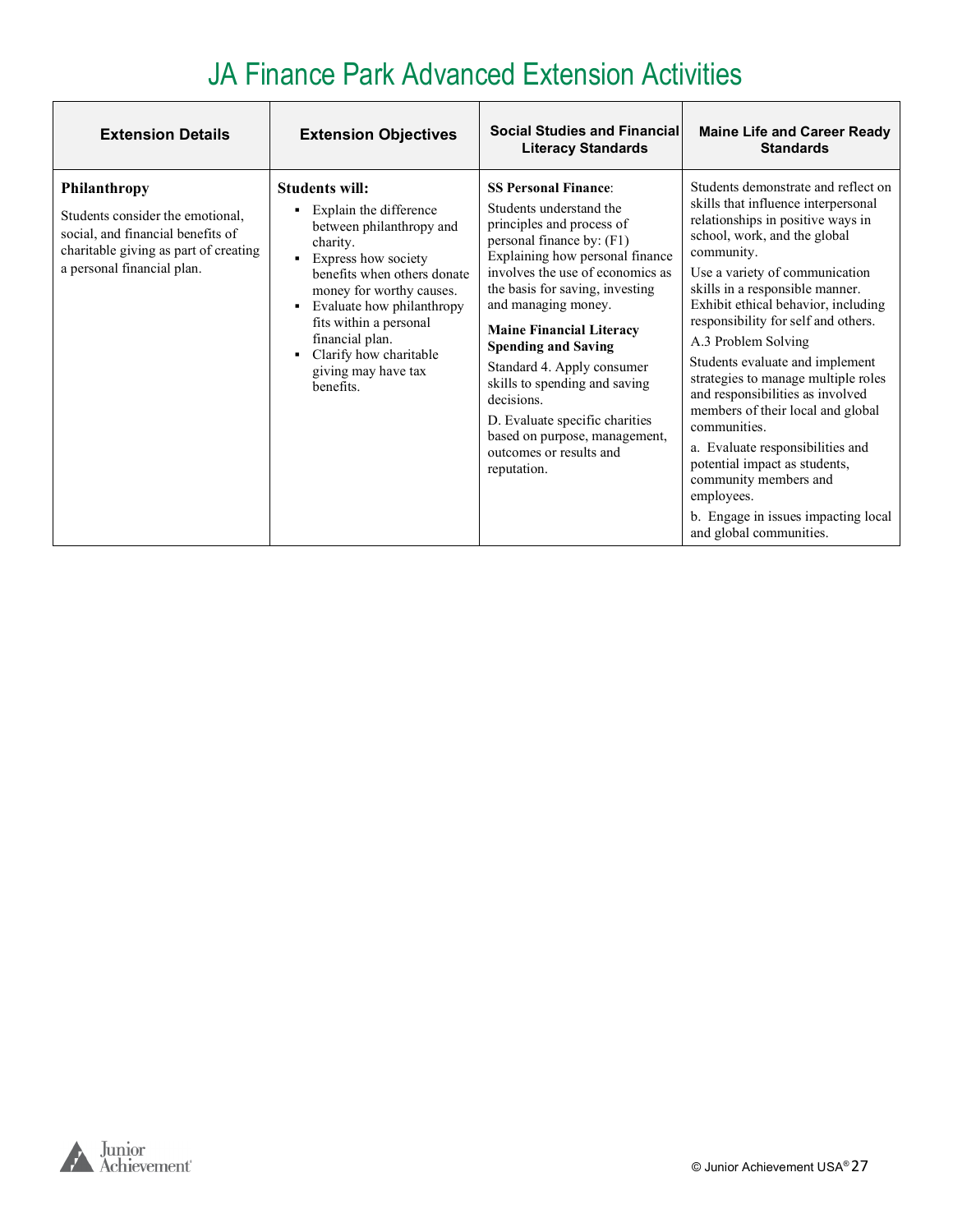| <b>Extension Details</b>                                                                                                                                                                                                                                             | <b>Extension Objectives</b>                                                                                                                                                                                                                                      | <b>Social Studies and Financial</b><br><b>Literacy Standards</b>                                                                                                                                                                                                                                                        | <b>Maine Life and Career Ready</b><br><b>Standards</b>                                                                                                                                                                                                                                                                                       |
|----------------------------------------------------------------------------------------------------------------------------------------------------------------------------------------------------------------------------------------------------------------------|------------------------------------------------------------------------------------------------------------------------------------------------------------------------------------------------------------------------------------------------------------------|-------------------------------------------------------------------------------------------------------------------------------------------------------------------------------------------------------------------------------------------------------------------------------------------------------------------------|----------------------------------------------------------------------------------------------------------------------------------------------------------------------------------------------------------------------------------------------------------------------------------------------------------------------------------------------|
| <b>Planning for Financial Success</b><br>Students use critical thinking skills<br>and design to communicate the<br>benefits of financial goal planning.                                                                                                              | <b>Students will:</b><br>• Recognize the steps for<br>financial goal planning.<br>• Identify a financial goal<br>and develop a plan to reach<br>it.                                                                                                              | <b>SS Personal Finance:</b><br>Students understand the principles<br>and process of personal finance<br>by: (F1) Explaining how personal<br>finance involves the use of<br>economics as the basis for saving,<br>investing and managing money.                                                                          | A.3 Problem Solving<br>Students evaluate and implement<br>strategies to manage multiple roles<br>and responsibilities as involved<br>members of their local and global<br>communities.<br>a. Evaluate responsibilities and<br>potential impact as students,<br>community members and<br>employees.                                           |
| <b>Sales and Property Taxes</b><br>Students determine the impact taxes<br>have on financial decision making.                                                                                                                                                         | <b>Students will:</b><br>• Explain what taxes are<br>used for.<br>Recognize different types<br>٠<br>of taxes.<br>Analyze the impact of<br>٠<br>taxes on financial<br>decisions, such as buying a<br>car or a home.                                               | <b>Maine Financial Literacy</b><br><b>Financial Decision Making</b><br>Standard 4. Make criterion-based<br>financial decisions by<br>systematically considering<br>alternatives and consequences.<br>B. Analyze how sales and<br>property taxes affect financial<br>decisions, such as when buying a<br>car or a house. | A.2 Life Skills<br>Students demonstrate and reflect<br>on skills that influence<br>interpersonal relationships in<br>positive ways in school, work, and<br>the global community.<br>a. Use a variety of communication<br>skills in a responsible manner.<br>b. Exhibit ethical behavior,<br>including responsibility for self<br>and others. |
| Theme Four: Planning and Money Management                                                                                                                                                                                                                            |                                                                                                                                                                                                                                                                  |                                                                                                                                                                                                                                                                                                                         |                                                                                                                                                                                                                                                                                                                                              |
| <b>A World Without Cash</b><br>Students learn about cashless<br>spending. They discover the pros<br>and cons of cashless spending,<br>reflect on the impact that apps and<br>credit/debit cards can have on<br>spending and security, and research<br>a payment app. | <b>Students will:</b><br>Explore different payment<br>٠<br>types, and classify the pros<br>and cons of using payment<br>apps.<br>Identify potential security<br>issues with using payment<br>apps.<br>Analyze how to use a<br>payment app to manage<br>spending. | <b>Maine Financial Literacy</b><br><b>Spending and Saving</b><br>Standard 3. Describe how to use<br>different payment methods.                                                                                                                                                                                          | A.2 Life Skills<br>Students demonstrate and reflect<br>on skills that influence<br>interpersonal relationships in<br>positive ways in school, work, and<br>the global community.<br>Use a variety of communication<br>skills in a responsible manner.                                                                                        |
| <b>Extracurricular Expenses</b><br>Students apply their understanding<br>of budgeting as they explore how to<br>budget for extracurricular activities<br>that are part of many students' high<br>school experiences.                                                 | <b>Students will:</b><br>Outline a short-term<br>financial goal for how to<br>save for extracurricular<br>expenses.<br>Generate a personal budget<br>٠<br>to achieve the goal                                                                                    | <b>Maine Financial Literacy</b><br><b>Spending and Saving</b><br>Standard 1. Develop a plan for<br>spending and saving.<br>A. Use a plan to manage spending<br>and achieve financial goals.                                                                                                                             | A.3 Problem Solving<br>Students evaluate and implement<br>strategies to manage multiple roles<br>and responsibilities as involved<br>members of their local and global<br>communities.<br>a. Evaluate responsibilities and<br>potential impact as students,                                                                                  |

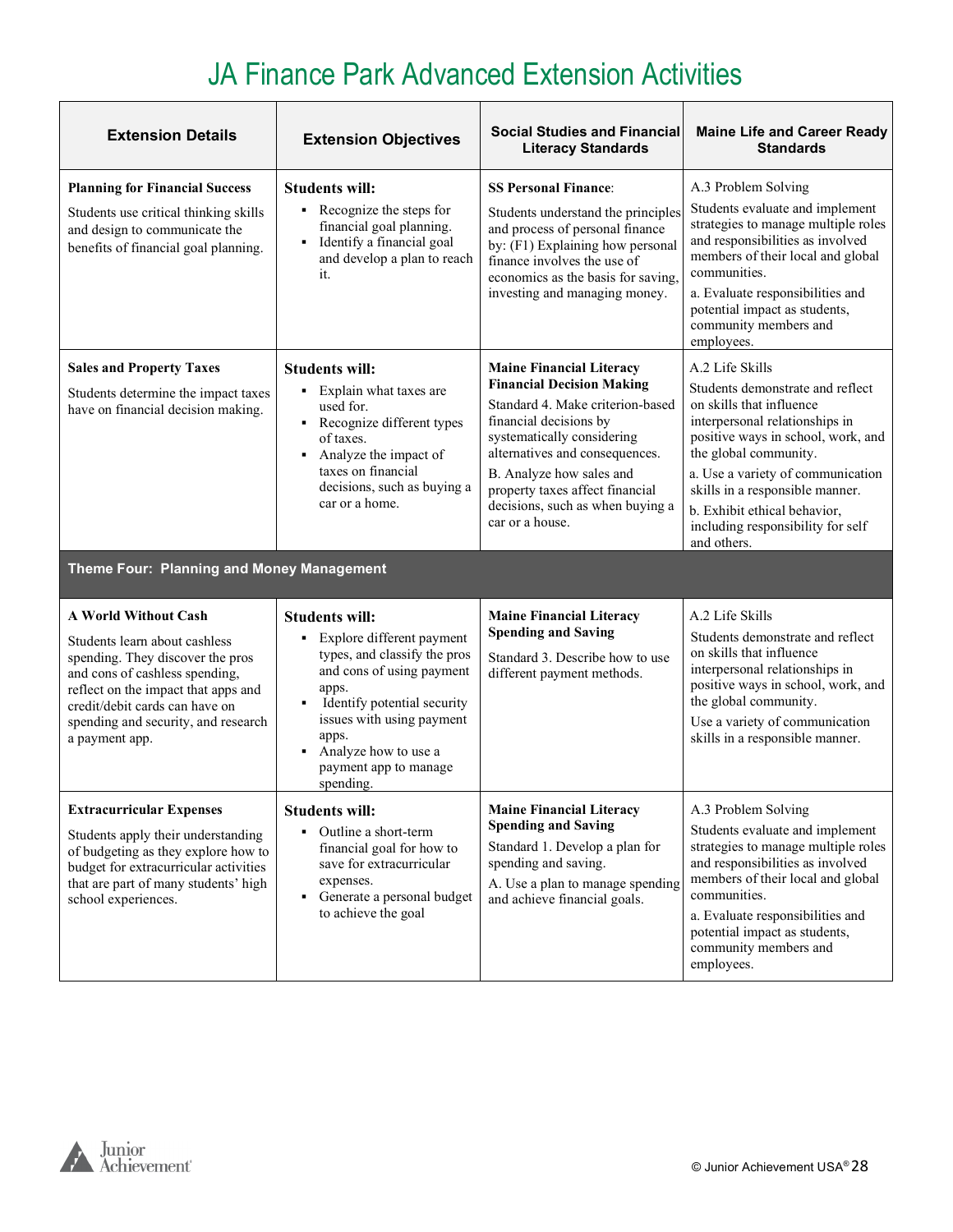| <b>Extension Details</b>                                                                                                                                                  | <b>Extension Objectives</b>                                                                                                                                                                                                                                       | <b>Social Studies and Financial</b><br><b>Literacy Standards</b>                                                                                                                                                                                                                                                                                                                                               | <b>Maine Life and Career Ready</b><br><b>Standards</b>                                                                                                                                                                                                                                                                                                                                                                                                                                                                                                      |
|---------------------------------------------------------------------------------------------------------------------------------------------------------------------------|-------------------------------------------------------------------------------------------------------------------------------------------------------------------------------------------------------------------------------------------------------------------|----------------------------------------------------------------------------------------------------------------------------------------------------------------------------------------------------------------------------------------------------------------------------------------------------------------------------------------------------------------------------------------------------------------|-------------------------------------------------------------------------------------------------------------------------------------------------------------------------------------------------------------------------------------------------------------------------------------------------------------------------------------------------------------------------------------------------------------------------------------------------------------------------------------------------------------------------------------------------------------|
| <b>Unexpected Expenses</b><br>Students understand the impact of<br>unexpected expenses on their budget<br>and the role of an emergency fund in<br>meeting those expenses. | <b>Students will:</b><br>Evaluate if an emergency<br>fund should be used for<br>different emergency<br>scenarios.<br>Create an emergency fund<br>savings plan for an<br>emergency.<br>Analyze how saving for an<br>emergency fund can impact<br>a monthly budget. | <b>Maine Financial Literacy</b><br><b>Financial Decision Making</b><br>Standard 4;<br>C. Develop a backup plan for a<br>specific financial goal when<br>circumstances change, such as<br>from job loss, illness, major gift<br>or inheritance.<br>D. Develop a contingency plan to<br>deal with events, such as a car<br>breakdown or a phone loss, that<br>might affect personal finances on<br>short notice. | A.2 Life Skills<br>Students demonstrate and reflect<br>on skills that influence<br>interpersonal relationships in<br>positive ways in school, work, and<br>the global community.<br>Use a variety of communication<br>skills in a responsible manner.<br>A.3 Problem Solving<br>Students evaluate and implement<br>strategies to manage multiple roles<br>and responsibilities as involved<br>members of their local and global<br>communities.<br>a. Evaluate responsibilities and<br>potential impact as students,<br>community members and<br>employees. |